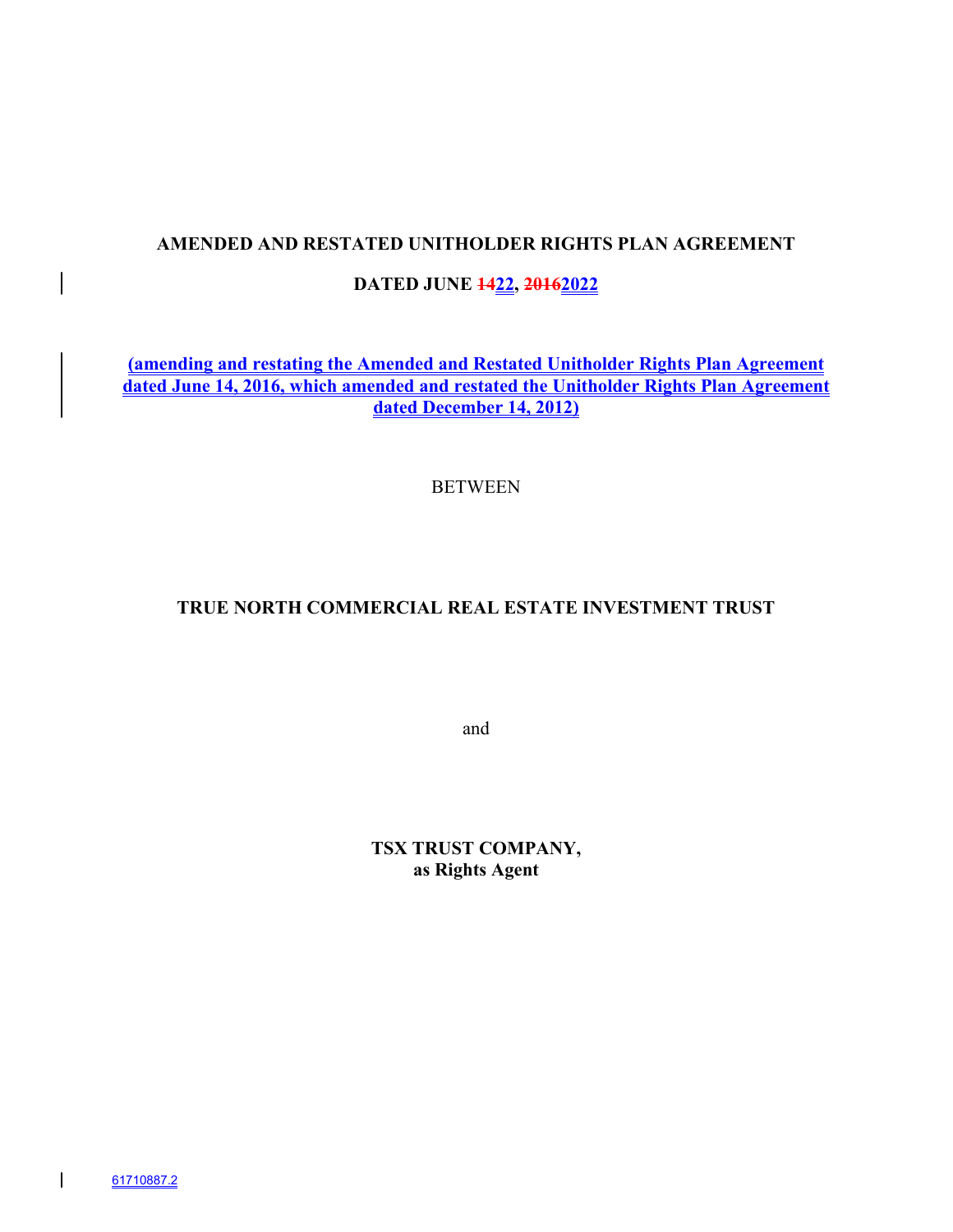| 1.1<br>Definitions<br>Calculation of Number and Percentage of Beneficial Ownership of Outstanding<br>1.2<br>Voting Units 15<br>1.3<br>Currency 26 16<br>1.4<br>1.5<br>$\textbf{Control} \text{_________1} \text{_________2} \text{_________3} \text{_________4} \text{_________5} \text{_________5} \text{_________6} \text{_________6} \text{_________7} \text{_________7} \text{_________7} \text{_________8} \text{_________7} \text{_________8} \text{_________9} \text{_________9} \text{_________9} \text{_________9} \text{_________9} \text{_________9} \text{_________9} \text{_________9} \text{_________9} \text{_________9} \text{_________9} \text{_________9} \text{_________9} \text{_________9} \text{_________9} \text{_________9} \text{________$<br>1.6<br>Holder of Rights 17<br>1.7<br>References to this Agreement<br>1.8<br>$\frac{1}{2}$<br><b>ARTICLE 2 THE RIGHTS</b><br>2.1<br>2.2<br>2.3<br>2.4<br>2.5<br>2.6<br>2.7<br>2.8<br>2.9<br>Agreement of Rights Holders<br>2.10<br>ARTICLE 3 ADJUSTMENTS TO THE RIGHTS IN THE EVENT OF CERTAIN<br>27<br><b>TRANSACTIONS</b><br>27<br>Flip-in Event<br>3.1<br>28<br>ARTICLE 4 THE RIGHTS AGENT <b>Example 2018</b> 19 and 20 and 20 and 30 and 30 and 30 and 30 and 30 and 30 and 30 and 30 and 30 and 30 and 30 and 30 and 30 and 30 and 30 and 30 and 30 and 30 and 30 and 30 and 30 and 30 and 30 an<br>$\overline{\phantom{a}28}$<br>4.1<br>General<br>Merger, Amalgamation or Consolidation or Change of Name of Rights Agent 29<br>4.2<br>4.3<br>Duties of Rights Agent 30<br>Change of Rights Agent 232<br>4.4<br>Compliance with Money Laundering Legislation 22<br>4.5<br>Privacy Provision<br>33<br>4.6<br><b>ARTICLE 5 MISCELLANEOUS</b><br>33<br>Redemption and Termination<br>5.1<br>5.2<br>Expiration<br>5.3<br>5.4<br>5.5<br>Fractional Rights and Fractional Units <b>Example 2018</b> 38<br>Rights of Action 28<br>5.6<br>5.7<br>5.8<br>5.9<br>Costs of Enforcement<br>5.10<br>40 |  | ARTICLE 1 DEFINITIONS RESERVED TO A RESERVED TO BE A 2 |  |
|-------------------------------------------------------------------------------------------------------------------------------------------------------------------------------------------------------------------------------------------------------------------------------------------------------------------------------------------------------------------------------------------------------------------------------------------------------------------------------------------------------------------------------------------------------------------------------------------------------------------------------------------------------------------------------------------------------------------------------------------------------------------------------------------------------------------------------------------------------------------------------------------------------------------------------------------------------------------------------------------------------------------------------------------------------------------------------------------------------------------------------------------------------------------------------------------------------------------------------------------------------------------------------------------------------------------------------------------------------------------------------------------------------------------------------------------------------------------------------------------------------------------------------------------------------------------------------------------------------------------------------------------------------------------------------------------------------------------------------------------------------------------------------------------------------------------------------------------------------------------------------------------------------------------------------------------------------------------------|--|--------------------------------------------------------|--|
|                                                                                                                                                                                                                                                                                                                                                                                                                                                                                                                                                                                                                                                                                                                                                                                                                                                                                                                                                                                                                                                                                                                                                                                                                                                                                                                                                                                                                                                                                                                                                                                                                                                                                                                                                                                                                                                                                                                                                                         |  |                                                        |  |
|                                                                                                                                                                                                                                                                                                                                                                                                                                                                                                                                                                                                                                                                                                                                                                                                                                                                                                                                                                                                                                                                                                                                                                                                                                                                                                                                                                                                                                                                                                                                                                                                                                                                                                                                                                                                                                                                                                                                                                         |  |                                                        |  |
|                                                                                                                                                                                                                                                                                                                                                                                                                                                                                                                                                                                                                                                                                                                                                                                                                                                                                                                                                                                                                                                                                                                                                                                                                                                                                                                                                                                                                                                                                                                                                                                                                                                                                                                                                                                                                                                                                                                                                                         |  |                                                        |  |
|                                                                                                                                                                                                                                                                                                                                                                                                                                                                                                                                                                                                                                                                                                                                                                                                                                                                                                                                                                                                                                                                                                                                                                                                                                                                                                                                                                                                                                                                                                                                                                                                                                                                                                                                                                                                                                                                                                                                                                         |  |                                                        |  |
|                                                                                                                                                                                                                                                                                                                                                                                                                                                                                                                                                                                                                                                                                                                                                                                                                                                                                                                                                                                                                                                                                                                                                                                                                                                                                                                                                                                                                                                                                                                                                                                                                                                                                                                                                                                                                                                                                                                                                                         |  |                                                        |  |
|                                                                                                                                                                                                                                                                                                                                                                                                                                                                                                                                                                                                                                                                                                                                                                                                                                                                                                                                                                                                                                                                                                                                                                                                                                                                                                                                                                                                                                                                                                                                                                                                                                                                                                                                                                                                                                                                                                                                                                         |  |                                                        |  |
|                                                                                                                                                                                                                                                                                                                                                                                                                                                                                                                                                                                                                                                                                                                                                                                                                                                                                                                                                                                                                                                                                                                                                                                                                                                                                                                                                                                                                                                                                                                                                                                                                                                                                                                                                                                                                                                                                                                                                                         |  |                                                        |  |
|                                                                                                                                                                                                                                                                                                                                                                                                                                                                                                                                                                                                                                                                                                                                                                                                                                                                                                                                                                                                                                                                                                                                                                                                                                                                                                                                                                                                                                                                                                                                                                                                                                                                                                                                                                                                                                                                                                                                                                         |  |                                                        |  |
|                                                                                                                                                                                                                                                                                                                                                                                                                                                                                                                                                                                                                                                                                                                                                                                                                                                                                                                                                                                                                                                                                                                                                                                                                                                                                                                                                                                                                                                                                                                                                                                                                                                                                                                                                                                                                                                                                                                                                                         |  |                                                        |  |
|                                                                                                                                                                                                                                                                                                                                                                                                                                                                                                                                                                                                                                                                                                                                                                                                                                                                                                                                                                                                                                                                                                                                                                                                                                                                                                                                                                                                                                                                                                                                                                                                                                                                                                                                                                                                                                                                                                                                                                         |  |                                                        |  |
|                                                                                                                                                                                                                                                                                                                                                                                                                                                                                                                                                                                                                                                                                                                                                                                                                                                                                                                                                                                                                                                                                                                                                                                                                                                                                                                                                                                                                                                                                                                                                                                                                                                                                                                                                                                                                                                                                                                                                                         |  |                                                        |  |
|                                                                                                                                                                                                                                                                                                                                                                                                                                                                                                                                                                                                                                                                                                                                                                                                                                                                                                                                                                                                                                                                                                                                                                                                                                                                                                                                                                                                                                                                                                                                                                                                                                                                                                                                                                                                                                                                                                                                                                         |  |                                                        |  |
|                                                                                                                                                                                                                                                                                                                                                                                                                                                                                                                                                                                                                                                                                                                                                                                                                                                                                                                                                                                                                                                                                                                                                                                                                                                                                                                                                                                                                                                                                                                                                                                                                                                                                                                                                                                                                                                                                                                                                                         |  |                                                        |  |
|                                                                                                                                                                                                                                                                                                                                                                                                                                                                                                                                                                                                                                                                                                                                                                                                                                                                                                                                                                                                                                                                                                                                                                                                                                                                                                                                                                                                                                                                                                                                                                                                                                                                                                                                                                                                                                                                                                                                                                         |  |                                                        |  |
|                                                                                                                                                                                                                                                                                                                                                                                                                                                                                                                                                                                                                                                                                                                                                                                                                                                                                                                                                                                                                                                                                                                                                                                                                                                                                                                                                                                                                                                                                                                                                                                                                                                                                                                                                                                                                                                                                                                                                                         |  |                                                        |  |
|                                                                                                                                                                                                                                                                                                                                                                                                                                                                                                                                                                                                                                                                                                                                                                                                                                                                                                                                                                                                                                                                                                                                                                                                                                                                                                                                                                                                                                                                                                                                                                                                                                                                                                                                                                                                                                                                                                                                                                         |  |                                                        |  |
|                                                                                                                                                                                                                                                                                                                                                                                                                                                                                                                                                                                                                                                                                                                                                                                                                                                                                                                                                                                                                                                                                                                                                                                                                                                                                                                                                                                                                                                                                                                                                                                                                                                                                                                                                                                                                                                                                                                                                                         |  |                                                        |  |
|                                                                                                                                                                                                                                                                                                                                                                                                                                                                                                                                                                                                                                                                                                                                                                                                                                                                                                                                                                                                                                                                                                                                                                                                                                                                                                                                                                                                                                                                                                                                                                                                                                                                                                                                                                                                                                                                                                                                                                         |  |                                                        |  |
|                                                                                                                                                                                                                                                                                                                                                                                                                                                                                                                                                                                                                                                                                                                                                                                                                                                                                                                                                                                                                                                                                                                                                                                                                                                                                                                                                                                                                                                                                                                                                                                                                                                                                                                                                                                                                                                                                                                                                                         |  |                                                        |  |
|                                                                                                                                                                                                                                                                                                                                                                                                                                                                                                                                                                                                                                                                                                                                                                                                                                                                                                                                                                                                                                                                                                                                                                                                                                                                                                                                                                                                                                                                                                                                                                                                                                                                                                                                                                                                                                                                                                                                                                         |  |                                                        |  |
|                                                                                                                                                                                                                                                                                                                                                                                                                                                                                                                                                                                                                                                                                                                                                                                                                                                                                                                                                                                                                                                                                                                                                                                                                                                                                                                                                                                                                                                                                                                                                                                                                                                                                                                                                                                                                                                                                                                                                                         |  |                                                        |  |
|                                                                                                                                                                                                                                                                                                                                                                                                                                                                                                                                                                                                                                                                                                                                                                                                                                                                                                                                                                                                                                                                                                                                                                                                                                                                                                                                                                                                                                                                                                                                                                                                                                                                                                                                                                                                                                                                                                                                                                         |  |                                                        |  |
|                                                                                                                                                                                                                                                                                                                                                                                                                                                                                                                                                                                                                                                                                                                                                                                                                                                                                                                                                                                                                                                                                                                                                                                                                                                                                                                                                                                                                                                                                                                                                                                                                                                                                                                                                                                                                                                                                                                                                                         |  |                                                        |  |
|                                                                                                                                                                                                                                                                                                                                                                                                                                                                                                                                                                                                                                                                                                                                                                                                                                                                                                                                                                                                                                                                                                                                                                                                                                                                                                                                                                                                                                                                                                                                                                                                                                                                                                                                                                                                                                                                                                                                                                         |  |                                                        |  |
|                                                                                                                                                                                                                                                                                                                                                                                                                                                                                                                                                                                                                                                                                                                                                                                                                                                                                                                                                                                                                                                                                                                                                                                                                                                                                                                                                                                                                                                                                                                                                                                                                                                                                                                                                                                                                                                                                                                                                                         |  |                                                        |  |
|                                                                                                                                                                                                                                                                                                                                                                                                                                                                                                                                                                                                                                                                                                                                                                                                                                                                                                                                                                                                                                                                                                                                                                                                                                                                                                                                                                                                                                                                                                                                                                                                                                                                                                                                                                                                                                                                                                                                                                         |  |                                                        |  |
|                                                                                                                                                                                                                                                                                                                                                                                                                                                                                                                                                                                                                                                                                                                                                                                                                                                                                                                                                                                                                                                                                                                                                                                                                                                                                                                                                                                                                                                                                                                                                                                                                                                                                                                                                                                                                                                                                                                                                                         |  |                                                        |  |
|                                                                                                                                                                                                                                                                                                                                                                                                                                                                                                                                                                                                                                                                                                                                                                                                                                                                                                                                                                                                                                                                                                                                                                                                                                                                                                                                                                                                                                                                                                                                                                                                                                                                                                                                                                                                                                                                                                                                                                         |  |                                                        |  |
|                                                                                                                                                                                                                                                                                                                                                                                                                                                                                                                                                                                                                                                                                                                                                                                                                                                                                                                                                                                                                                                                                                                                                                                                                                                                                                                                                                                                                                                                                                                                                                                                                                                                                                                                                                                                                                                                                                                                                                         |  |                                                        |  |
|                                                                                                                                                                                                                                                                                                                                                                                                                                                                                                                                                                                                                                                                                                                                                                                                                                                                                                                                                                                                                                                                                                                                                                                                                                                                                                                                                                                                                                                                                                                                                                                                                                                                                                                                                                                                                                                                                                                                                                         |  |                                                        |  |
|                                                                                                                                                                                                                                                                                                                                                                                                                                                                                                                                                                                                                                                                                                                                                                                                                                                                                                                                                                                                                                                                                                                                                                                                                                                                                                                                                                                                                                                                                                                                                                                                                                                                                                                                                                                                                                                                                                                                                                         |  |                                                        |  |
|                                                                                                                                                                                                                                                                                                                                                                                                                                                                                                                                                                                                                                                                                                                                                                                                                                                                                                                                                                                                                                                                                                                                                                                                                                                                                                                                                                                                                                                                                                                                                                                                                                                                                                                                                                                                                                                                                                                                                                         |  |                                                        |  |
|                                                                                                                                                                                                                                                                                                                                                                                                                                                                                                                                                                                                                                                                                                                                                                                                                                                                                                                                                                                                                                                                                                                                                                                                                                                                                                                                                                                                                                                                                                                                                                                                                                                                                                                                                                                                                                                                                                                                                                         |  |                                                        |  |
|                                                                                                                                                                                                                                                                                                                                                                                                                                                                                                                                                                                                                                                                                                                                                                                                                                                                                                                                                                                                                                                                                                                                                                                                                                                                                                                                                                                                                                                                                                                                                                                                                                                                                                                                                                                                                                                                                                                                                                         |  |                                                        |  |
|                                                                                                                                                                                                                                                                                                                                                                                                                                                                                                                                                                                                                                                                                                                                                                                                                                                                                                                                                                                                                                                                                                                                                                                                                                                                                                                                                                                                                                                                                                                                                                                                                                                                                                                                                                                                                                                                                                                                                                         |  |                                                        |  |
|                                                                                                                                                                                                                                                                                                                                                                                                                                                                                                                                                                                                                                                                                                                                                                                                                                                                                                                                                                                                                                                                                                                                                                                                                                                                                                                                                                                                                                                                                                                                                                                                                                                                                                                                                                                                                                                                                                                                                                         |  |                                                        |  |
|                                                                                                                                                                                                                                                                                                                                                                                                                                                                                                                                                                                                                                                                                                                                                                                                                                                                                                                                                                                                                                                                                                                                                                                                                                                                                                                                                                                                                                                                                                                                                                                                                                                                                                                                                                                                                                                                                                                                                                         |  |                                                        |  |
|                                                                                                                                                                                                                                                                                                                                                                                                                                                                                                                                                                                                                                                                                                                                                                                                                                                                                                                                                                                                                                                                                                                                                                                                                                                                                                                                                                                                                                                                                                                                                                                                                                                                                                                                                                                                                                                                                                                                                                         |  |                                                        |  |
|                                                                                                                                                                                                                                                                                                                                                                                                                                                                                                                                                                                                                                                                                                                                                                                                                                                                                                                                                                                                                                                                                                                                                                                                                                                                                                                                                                                                                                                                                                                                                                                                                                                                                                                                                                                                                                                                                                                                                                         |  |                                                        |  |
|                                                                                                                                                                                                                                                                                                                                                                                                                                                                                                                                                                                                                                                                                                                                                                                                                                                                                                                                                                                                                                                                                                                                                                                                                                                                                                                                                                                                                                                                                                                                                                                                                                                                                                                                                                                                                                                                                                                                                                         |  |                                                        |  |
|                                                                                                                                                                                                                                                                                                                                                                                                                                                                                                                                                                                                                                                                                                                                                                                                                                                                                                                                                                                                                                                                                                                                                                                                                                                                                                                                                                                                                                                                                                                                                                                                                                                                                                                                                                                                                                                                                                                                                                         |  |                                                        |  |
|                                                                                                                                                                                                                                                                                                                                                                                                                                                                                                                                                                                                                                                                                                                                                                                                                                                                                                                                                                                                                                                                                                                                                                                                                                                                                                                                                                                                                                                                                                                                                                                                                                                                                                                                                                                                                                                                                                                                                                         |  |                                                        |  |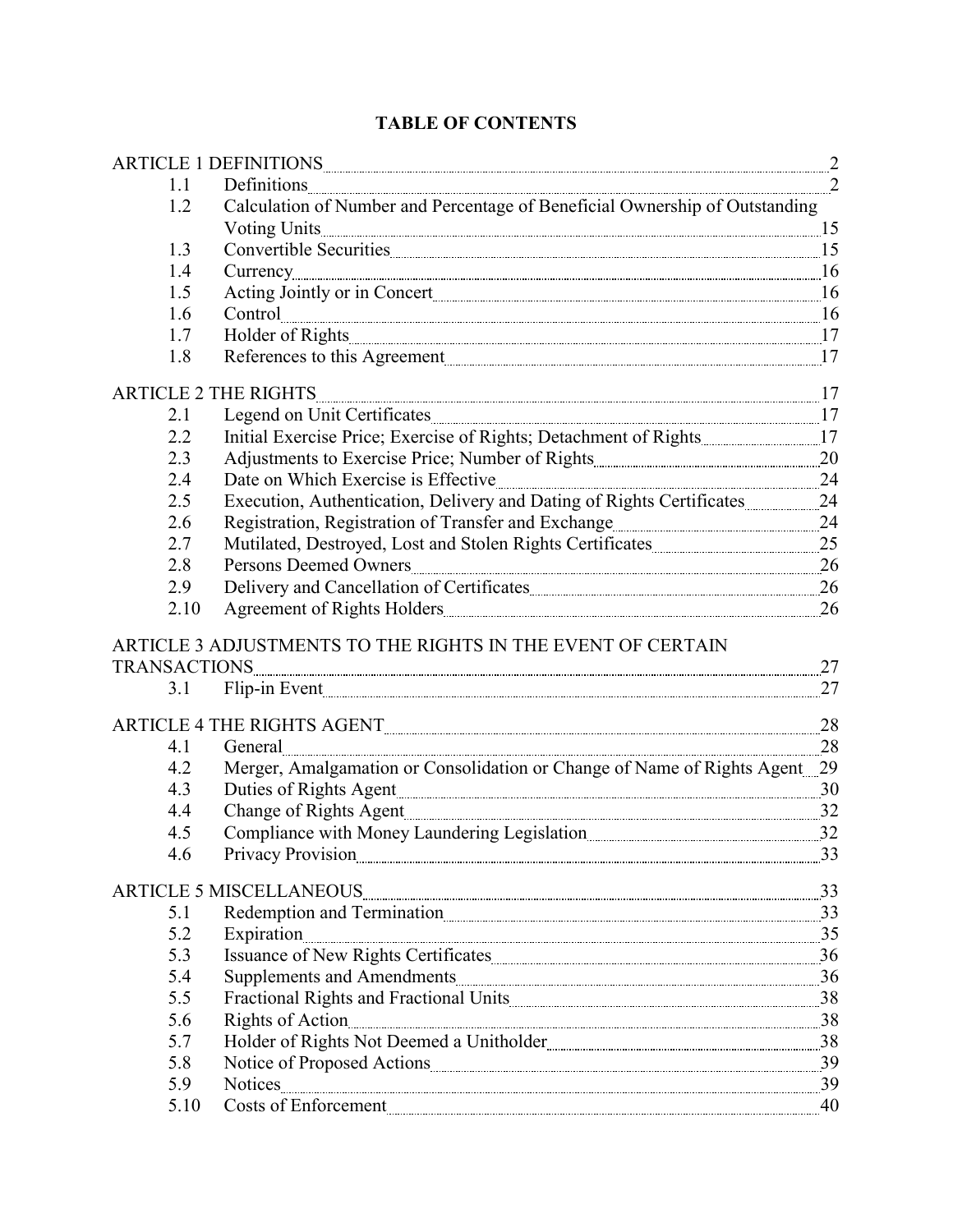| 5.11 | <b>Successors</b>                                   |    |
|------|-----------------------------------------------------|----|
| 5.12 | Benefits of this Agreement                          |    |
| 5.13 |                                                     |    |
| 5.14 | Governing Law                                       |    |
| 5.15 | Language                                            |    |
| 5.16 |                                                     |    |
| 5.17 | Severability                                        |    |
| 5.18 | Effective Date                                      |    |
| 5.19 |                                                     |    |
| 5.20 |                                                     |    |
| 5.21 | Declaration as to Non-Canadian and Non-U.S. Holders | 42 |
| 5.22 |                                                     |    |
| 5.23 | Acknowledgements                                    |    |

 $\overline{\mathsf{I}}$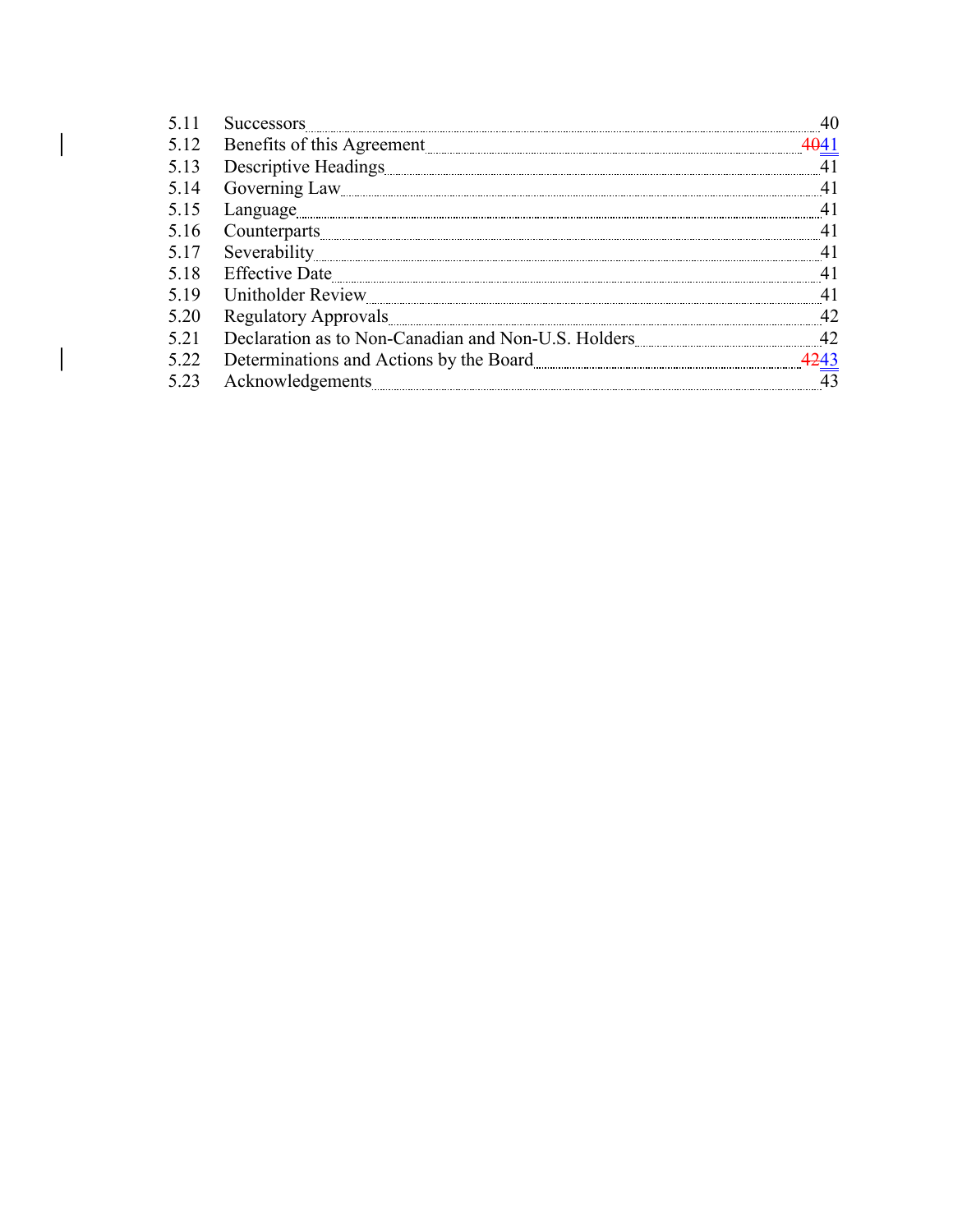## **UNITHOLDER RIGHTS PLAN AGREEMENT**

# **AMENDED AND RESTATED UNITHOLDER RIGHTS PLAN DATED JUNE 1422, 20162022,**

#### **B E T W E E N:**

## **TRUE NORTH COMMERCIAL REAL ESTATE INVESTMENT TRUST**, an unincorporated open-ended real estate investment trust governed by the laws of the Province of Ontario (the "**Trust**")

- and -

**TSX TRUST COMPANY**, a company existing under the laws of Canada, as rights agent (the "**Rights Agent**", which term shall include any successor Rights Agent hereunder)

WHEREAS the BoardTrust and the Rights Agent entered into a unitholder rights plan dated as ofan Amended and Restated Unitholder Rights Agreement dated June 14, 2016 (the "**Amended and Restated Plan**"), which amended and restated the Unitholder Rights Plan Agreement dated December 14, 2012 (the "**Original Plan**") effective at the latest until the termination of the annual meeting of the Unitholders of the REIT in the year 2019 (unless approved by the Unitholders and Independent Unitholders for a term of a further three years in accordance with the terms thereof);

**AND WHEREAS** at the annual meeting of Unitholders of the REIT held on June 20, 2019, the Unitholders and Independent Unitholders approved the Amended and Restated Unitholder Rights Agreement dated June 14, 2016 for a term of a further three years in accordance with the terms thereof;

**AND WHEREAS** the Board determined that it is advisable that the Trust continue the Amended and Restated Plan by adopting a further amended and restated unitholder rights agreement to take effect immediately upon receipt of approval of the Unitholders to effect the continued distribution of rights under the Amended and Restated Plan as further amended and restated herein (the "**Rights Plan**") in order to (a) ensure, to the extent possible, that the Board has sufficient time to consider and evaluate any unsolicited take-over bid for Voting Units or other acquisition of control of the Trust; (b) provide the Board with adequate time to explore and develop alternatives, in order to maximize Unitholder value; and (c) ensure, to the extent possible, the equal treatment of Unitholders in connection with any unsolicited take-over bid.;

**AND WHEREAS** the Board has determined that it is advisable that the Trust continue the Original Plan by adopting an amended and restated unitholder rights plan (the "**Rights Plan**") to take effect immediately upon receipt of approval of Unitholders.

**AND WHEREAS**, in order to adopt the Rights Plan, the Board has:

(a) authorized and approved issuance of one right (a "**Right**") in respect of each Voting Unit outstanding on the date of this Agreement; and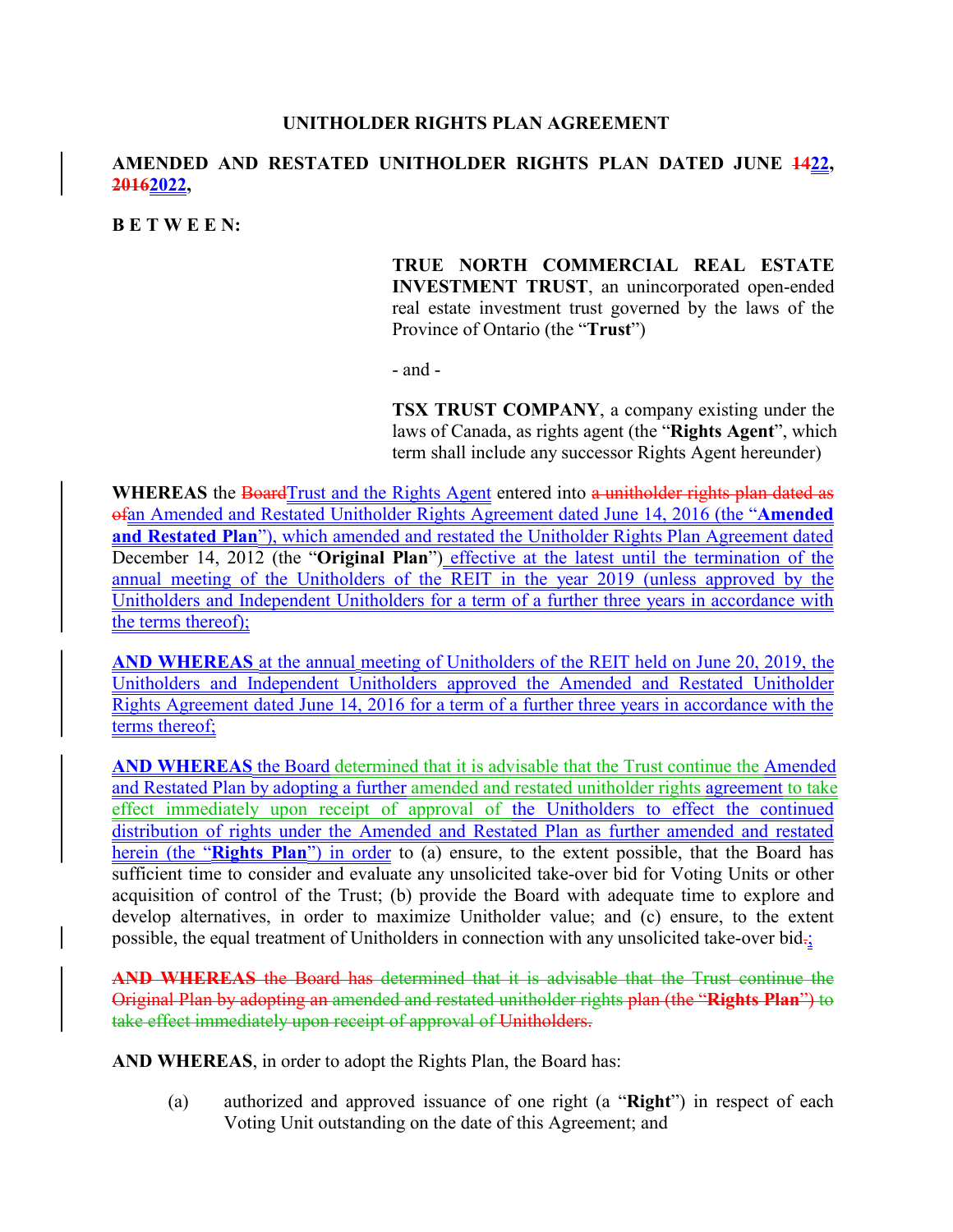(b) authorized the issuance of one Right in respect of each Voting Unit issued after the Record Time and prior to the earlier of the Separation Time and the Expiration Time;

**AND WHEREAS** each Right entitles the holder thereof after the Separation Time to purchase securities of the Trust pursuant to the terms and subject to the conditions set forth herein;

AND WHEREAS the Trust desires to appoint confirm the appointment of the Rights Agent to act on behalf of the Trust, and the Rights Agent is willing to so act, in connection with the issuance, transfer, exchange and replacement of Rights Certificates (as hereinafter defined), the exercise of Rights and other matters referred to herein;

**AND WHEREAS** the foregoing recitals and statements are made by the Trust and not the Rights Agent.

**NOW THEREFORE** in consideration of the premises and respective agreements set forth herein, the parties hereby agree as follows:

# **ARTICLE 1 DEFINITIONS**

#### **1.1 Definitions**

For the purposes of this Agreement, the following terms have the meanings indicated:

- (a) "**Acquiring Person**" shall mean any Person who is or becomes the Beneficial Owner of 20% or more of all Voting Units of the Trust; provided, however, that the term "Acquiring Person" shall not include:
	- (i) the Trust or any Subsidiary of the Trust;
	- (ii) any Person who becomes the Beneficial Owner of 20% or more of all Voting Units of the Trust as a result of any one or a combination of:
		- (A) a Voting Unit Reduction;
		- (B) a Permitted Bid Acquisition;
		- (C) an Exempt Acquisition;
		- (D) a Convertible Security Acquisition; or
		- (E) a Pro Rata Acquisition;

provided, however, that if a Person shall become the Beneficial Owner of 20% or more of all Voting Units of the Trust then outstanding by reason of any one or a combination of (i) a Voting Unit Reduction, (ii) a Permitted Bid Acquisition, (iii) an Exempt Acquisition, or (iv) a Convertible Security Acquisition or (v) a Pro Rata Acquisition and, after such event,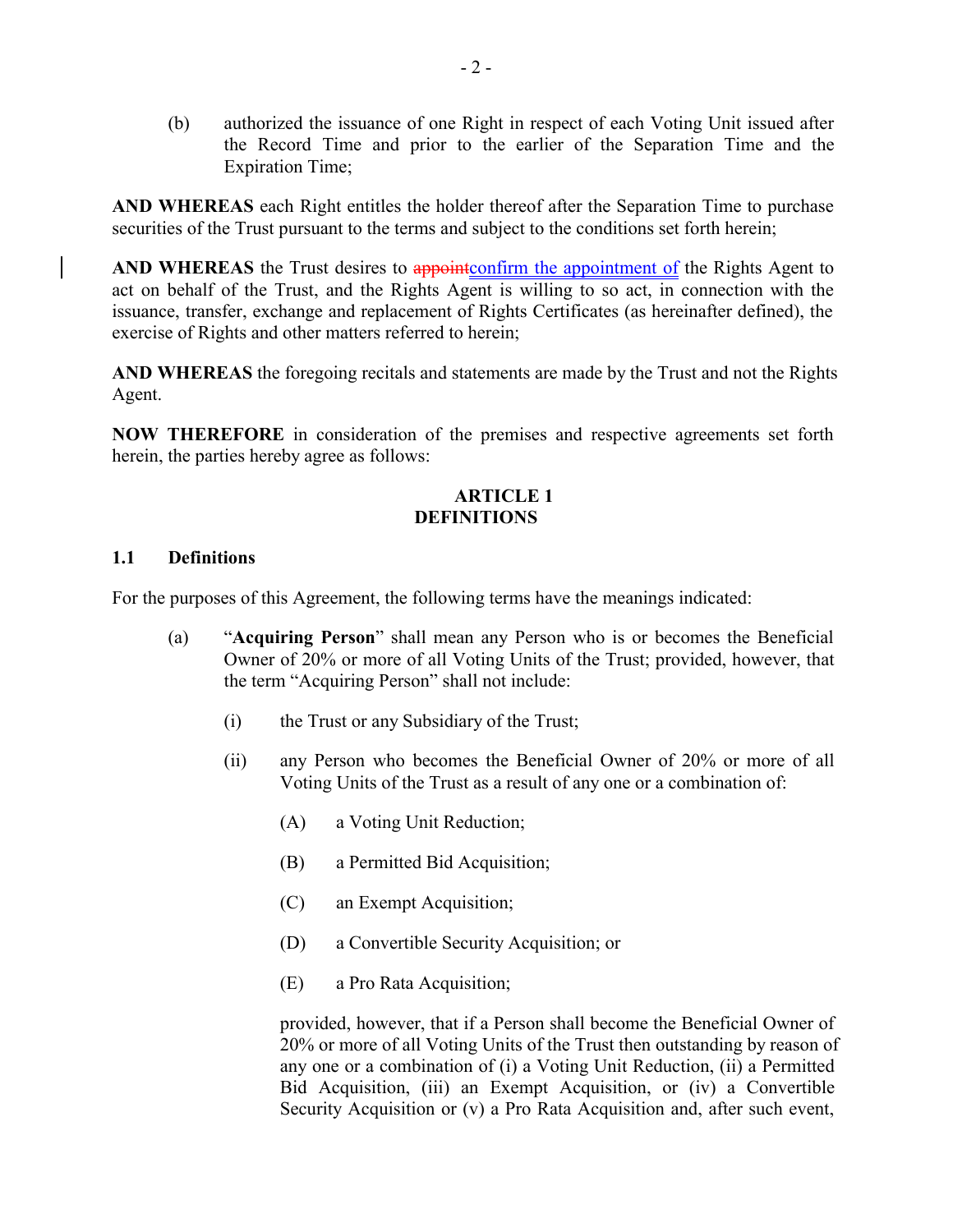such Person subsequently becomes the Beneficial Owner of more than an additional 1% of the number of all Voting Units outstanding (other than pursuant to any one or a combination of a Voting Unit Reduction, a Permitted Bid Acquisition, an Exempt Acquisition, a Convertible Security Acquisition or a Pro Rata Acquisition) then, as of the date of any such acquisition of additional Voting Units such Person shall become an "**Acquiring Person**";

- (iii) for a period of 10 days after the Disqualification Date, any Person who becomes the Beneficial Owner of 20% or more of all Voting Units as a result of such Person becoming disqualified from relying on clause 1.1(d)(iii) solely because such Person makes or announces an intention to make a Take-over Bid, either alone, through such Person's Affiliates or Associates or by acting jointly or in concert with any other Person. For the purposes of this definition, "**Disqualification Date**" means the first date of a public announcement of facts indicating that such Person has made or is making or intends to make a Take-over Bid, either alone, through such Person's Affiliates or Associates or by acting jointly or in concert with any other Person;
- (iv) an underwriter or member of a banking or selling group acting in such capacity that becomes the Beneficial Owner of 20% or more of all Voting Units in connection with a distribution of securities by way of prospectus, registration statement or private placement; or
- (v) a Person (a "**Grandfathered Person**") who is the Beneficial Owner of 20% or more of all Voting Units as at the Record Time; provided, however, that this exception shall not be, and shall cease to be, applicable to a Grandfathered Person in the event that such Grandfathered Person shall, after the Record Time (A) cease to Beneficially Own 10% or more of all Voting Units or (B) become the Beneficial Owner of Voting Units in aggregate exceeding such Person's Beneficial Ownership as at the Record Time by more than 1% of the number of all Voting Units outstanding at the time of such determination (other than pursuant to any one or a combination of (1) a Voting Unit Reduction or (2) a Permitted Bid Acquisition or (3) an Exempt Acquisition or (4) a Convertible Security Acquisition or (5) a Pro Rata Acquisition).
- (b) "**Affiliate**" shall mean, when used to indicate a relationship with a specified Person, a Person that directly, or indirectly through one or more intermediaries, controls, or is controlled by, or is under common control with, such specified Person.
- (c) "**Associate**" shall mean, where used to indicate a relationship with any Person, any individual (or his or her relative, who has the same home as the individual) to whom such specified individual is married or with whom such specified individual is living in a conjugal relationship outside marriage, or any relative of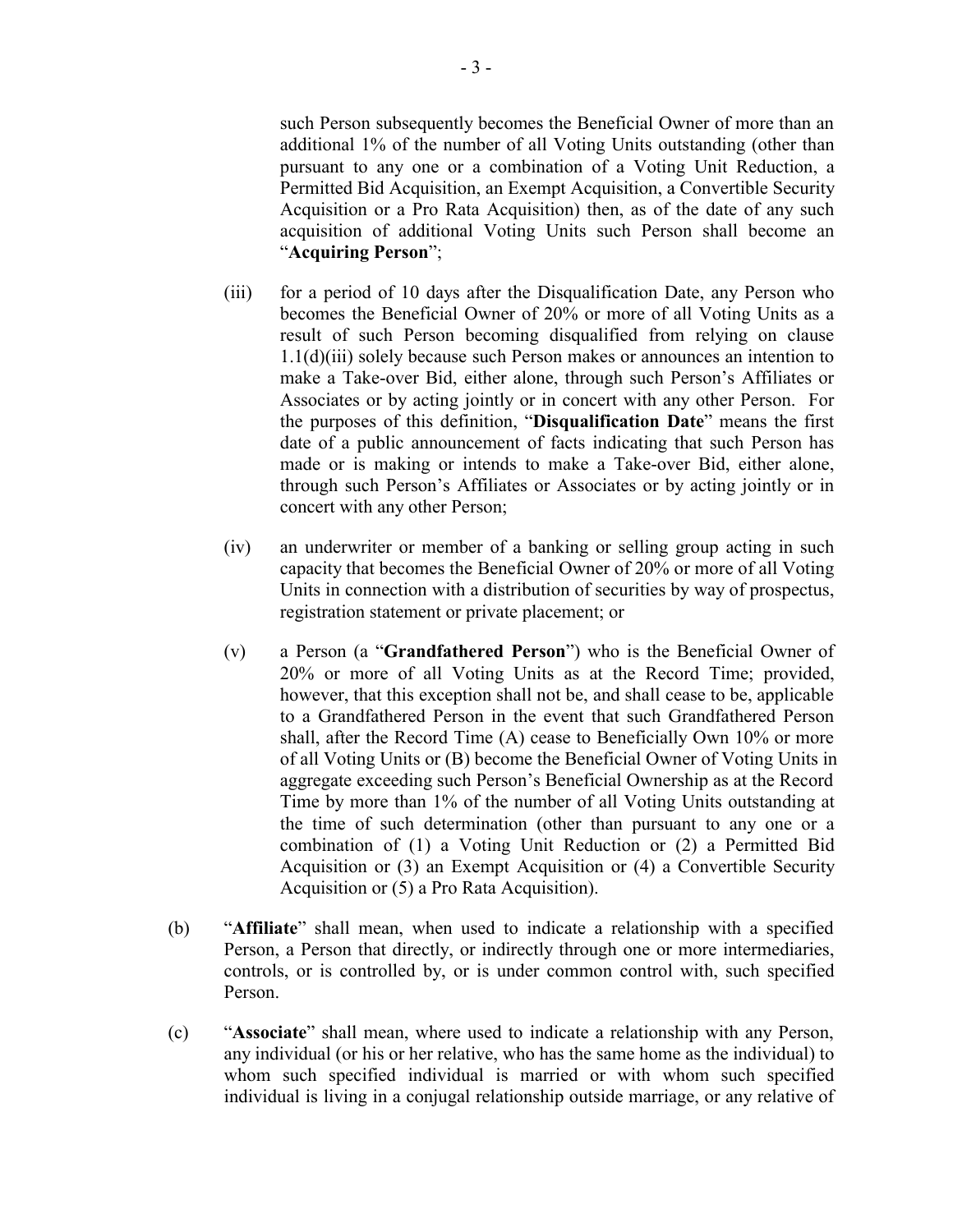such specified individual who resides in the same home as such specified individual.

- (d) A Person shall be deemed the "**Beneficial Owner**" of, and to have "**Beneficial Ownership**" of, and to "**Beneficially Own**":
	- (i) any securities as to which such Person or any of such Person's Affiliates or Associates is the owner at law or in equity;
	- (ii) any securities as to which such Person or any of such Person's Affiliates or Associates has the right to acquire (A) upon the exercise of any Convertible Securities, or (B) pursuant to any agreement, arrangement or understanding, in either case where such right is exercisable within a period of 60 days and whether or not on condition or the happening of any contingency or the making of any payment (other than (1) customary agreements with and between underwriters and banking group or selling group members with respect to a distribution to the public or pursuant to a private placement of securities, or (2) pursuant to a pledge of securities in the ordinary course of business); and
	- (iii) any securities which are Beneficially Owned within the meaning of clauses 1.1(d)(i) or (ii) above by any other Person with which such Person or an Affiliate or Associate of such Person is acting jointly or in concert;

provided, however, that a Person shall not be deemed the "**Beneficial Owner**" of, or to have "Beneficial Ownership" of, or to "**Beneficially Own**", any security:

- (F) where (1) the holder of such security has agreed to deposit or tender such security pursuant to a Permitted Lock-up Agreement to a Take-over Bid made by such Person or any of such Person's Affiliates or Associates or any other Person referred to in clause  $1.1(d)(iii)$ , or  $(2)$  such security has been deposited or tendered pursuant to a Take-over Bid made by such Person or any of such Person's Affiliates or Associates or any other Person referred to in clause  $1.1(d)(iii)$ , in each case until the earliest time at which any such tendered security is accepted unconditionally for payment or exchange or is taken up and paid for;
- (G) where such Person, any of such Person's Affiliates or Associates or any other Person referred to in clause 1.1(d)(iii), holds such security provided that (1) the ordinary business of any such Person (the "**Investment Manager**") includes the management of investment funds for others and such security is held by the Investment Manager in the ordinary course of such business in the performance of such Investment Manager's duties for the account of any other Person, including the acquisition or holding of securities for non-discretionary accounts held on behalf of a client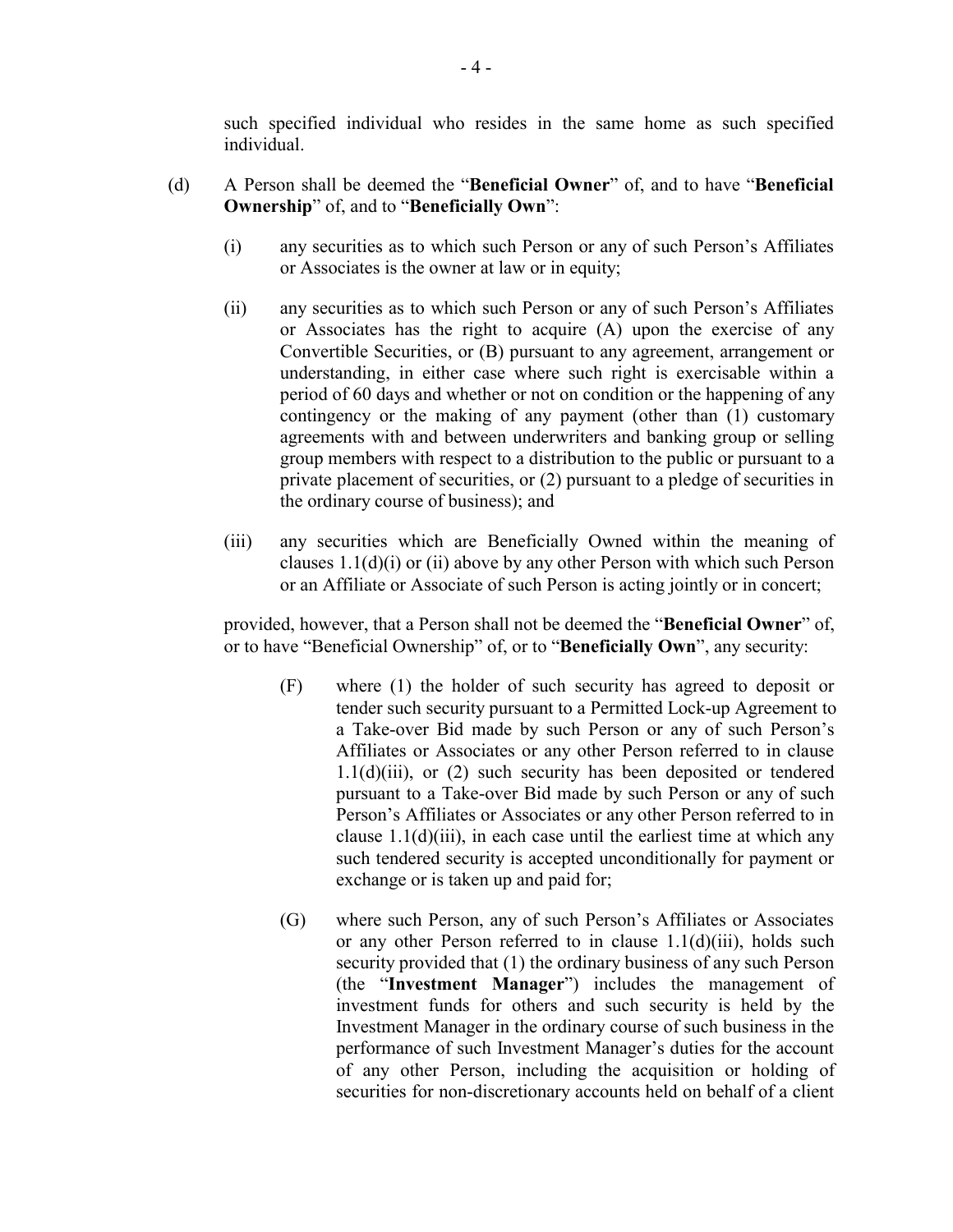by a broker or dealer registered in the appropriate category under applicable securities laws, or (2) such Person (the "**Trust Company**") is licensed to carry on the business of a trust company under applicable laws and, as such, acts as trustee or administrator or in a similar capacity in relation to the estates of deceased or incompetent Persons or in relation to other accounts and holds such security in the ordinary course of such duties for the estates of deceased or incompetent Persons or for such other accounts, or (3) such Person (the "**Plan Trustee**") is the administrator or trustee of one or more pension funds or plans (each a "**Plan**") registered under applicable laws and holds such security for the purposes of its activity as such, or (4) such Person is a Plan or is a Person established by statute (the "**Statutory Body**") for purposes that include, and the ordinary business or activity of such Person includes, the management of investment funds for employee benefit plans, pension plans, insurance plans (other than plans administered by insurance companies) or various public bodies, or (5) such Person is a Crown agent or agency or (6) such Person (the "**Manager**") is the manager or trustee of a mutual fund ("**Mutual** Fund<sup>"</sup>) that is registered or qualified to issue its securities to investors under the securities laws of any province of Canada or the laws of the United States of America or is a Mutual Fund; provided in any of the above cases, that the Investment Manager, the Trust Company, the Plan Trustee, the Plan, the Statutory Body, the Crown agent or agency, the Manager or the Mutual Fund, as the case may be, is not then making a Take-over Bid or has not announced a current intention to make a Take-over Bid, other than an Offer to Acquire Voting Units or other securities pursuant to a distribution by the Trust or by means of ordinary market transactions (including pre-arranged trades entered into in the ordinary course of business of such Person) executed through the facilities of a stock exchange, securities quotation system or organized over-the-counter market, alone, through its Affiliates or Associates or by acting jointly or in concert with any other Person;

- (H) because such Person is a client of or has an account with the same Investment Manager as another Person on whose account the Investment Manager holds such security, or where such Person is a client of or has an account with the same Trust Company as another Person on whose account the Trust Company holds such security, or where such Person is a Plan and has a Plan Trustee who is also a Plan Trustee for another Plan on whose account the Plan Trustee holds such security;
- (I) where such Person is (1) a client of an Investment Manager and such security is owned at law or in equity by the Investment Manager, or (2) an account of a Trust Company and such security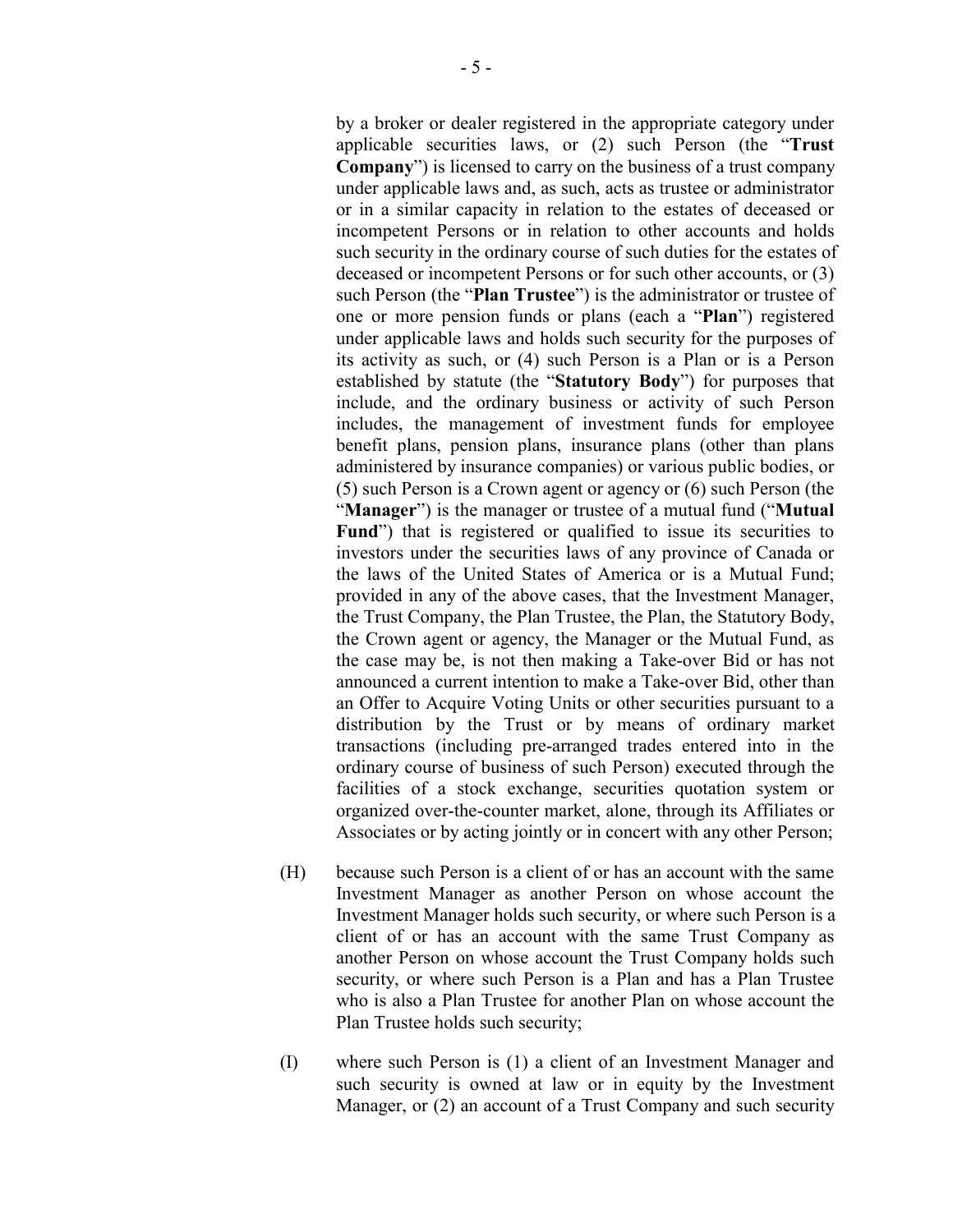is owned at law or in equity by the Trust Company, or (3) a Plan and such security is owned at law or in equity by the Plan Trustee; or

- (J) where such Person is the registered holder of such security as a result of carrying on the business of or acting as a nominee of a securities depositary.
- (e) "**Board**" shall mean the board of trustees of the Trust.
- (f) "**Business Day**" shall mean any day other than a Saturday, a Sunday or a statutory holiday in the Province of Ontario, Canada.
- (g) "**CDS**" shall mean CDS Clearing and Depository Services Inc. or a successor thereof.
- (h) "**close of business**" on any given date shall mean the time on such date (or, if such date is not a Business Day, the time on the next succeeding Business Day) at which the office of the transfer agent for the Units in the City of Toronto (or, after the Separation Time, the offices of the Rights Agent in the City of Toronto) is closed to the public; *provided, however*, that for the purposes of the definition of "**Competing Permitted Bid**" and the definition of "**Permitted Bid**", "**close of business**" on any date means 11:59 p.m. (local time, at the place of deposit) on such date (or, if such date is not a Business Day, 11:59 p.m. (local time, at the place of deposit) on the next succeeding Business Day).
- (i) "**Competing Permitted Bid**" shall mean a Take-over Bid that:
	- (i) is made after a Permitted Bid or another Competing Permitted Bid has been made and prior to the termination or expiry of the Permitted Bid or other Competing Permitted Bid;
	- (ii) satisfies all components of the definition of a Permitted Bid other than the requirements set out in clause (iii)(A) of that definition; and
	- (iii) contains, and the take-up and payment for securities tendered or deposited is subject to, an irrevocable and unqualified condition that no Voting Units or Equivalent Securities will be taken up or paid for pursuant to the Takeover Bid prior to the close of business on the last day of the minimum initial deposit period that such Take-over Bid must remain open for deposits of securities thereunder pursuant to NI 62-104,

provided, however, that a Take-over Bid that qualified as a Competing Permitted Bid shall cease to be a Competing Permitted Bid at any time and as soon as such time as when such Take-over Bid ceases to meet any or all of the provisions of this definition and any acquisition of Voting Shares or Equivalent Securities made pursuant to such Take-over Bid that qualified as a Competing Permitted Bid, including any acquisition of Voting Units or Equivalent Securities made before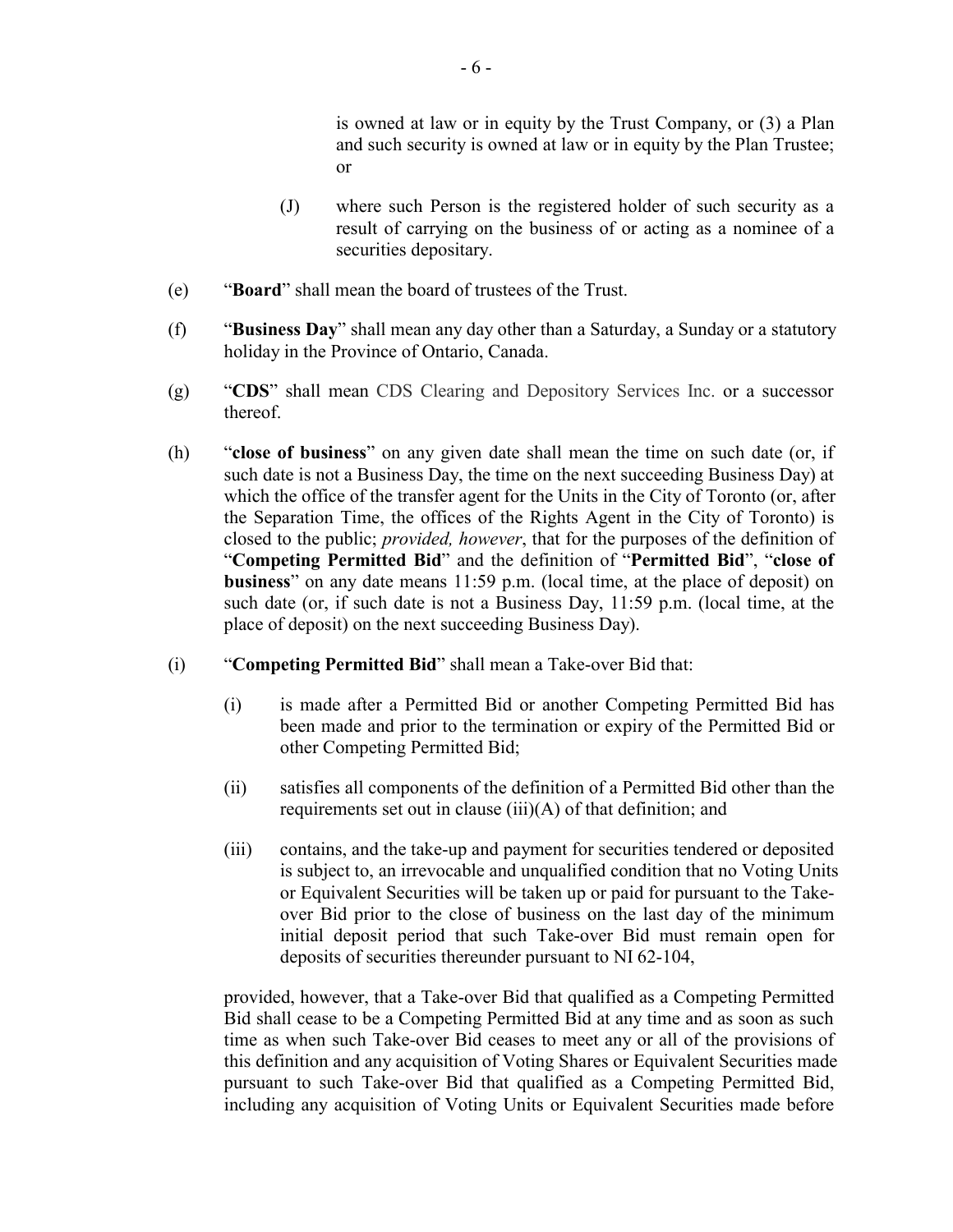such Take-over Bid ceased to be a Competing Permitted Bid, will not be a Permitted Bid Acquisition.

- (j) "**Convertible Securities**" shall mean, at any time, any securities (whether or not issued by the Trust) from time to time (other than the Rights) carrying any exercise, conversion or exchange right pursuant to which the holder thereof may acquire Voting Units or any other securities (whether or not issued by the Trust) which are convertible into or exercisable or exchangeable for Voting Units.
- (k) "**Convertible Security Acquisition**" shall mean the acquisition of Voting Units upon the exercise, conversion or exchange of Convertible Securities received by a Person pursuant to a Permitted Bid Acquisition, an Exempt Acquisition or a Pro Rata Acquisition.
- (l) "**Co-Rights Agents**" shall have the meaning set forth in subsection 4.1(a).
- (m) "**Declaration of Trust**" shall mean the second amended and restated declaration of trust of the Trust dated May 22, 2014, as the same may be amended, supplemented or amended and restated from time to time.
- (n) "**Election to Exercise**" shall have the meaning set forth in subsection 2.2(d).
- (o) "**Equivalent Security**" shall mean a Convertible Security to which a Special Voting Unit is attached, that is not transferable except in conjunction with such Special Voting Unit, and includes a class B exchangeable limited partnership unit of a Partnership.
- (p) "**Exempt Acquisition**" shall mean an acquisition of Voting Units (i) in respect of which the Board has waived the application of Section 3.1 pursuant to subsections 5.1(b), 5.1(c) or 5.1(d); or (ii) pursuant to a distribution reinvestment plan of the Trust or Partnership; or (iii) pursuant to the receipt or exercise of rights issued by the Trust to all the holders of all Voting Units (other than holders resident in a jurisdiction where such distribution is restricted or impracticable as a result of applicable law) to subscribe for or purchase Voting Units or Convertible Securities, provided that such rights are acquired directly from the Trust and not from any other Person and provided that the Person does not thereby acquire a greater percentage of all Voting Units or Convertible Securities so offered than the Person's percentage of all Voting Units or Convertible Securities beneficially owned immediately prior to such acquisition; or (iv) pursuant to a distribution by the Trust or an Affiliate of the Trust of Voting Units or Convertible Securities made pursuant to a prospectus, provided that the Person does not thereby acquire a greater percentage of all Voting Units or Convertible Securities so offered than the Person's percentage of all Voting Units or Convertible Securities beneficially owned immediately prior to such acquisition; or (v) pursuant to a distribution by the Trust or an Affiliate of the Trust of Voting Units or Convertible Securities by way of a private placement or a securities exchange take-over bid made by the Trust or upon the exercise by an individual employee of options to purchase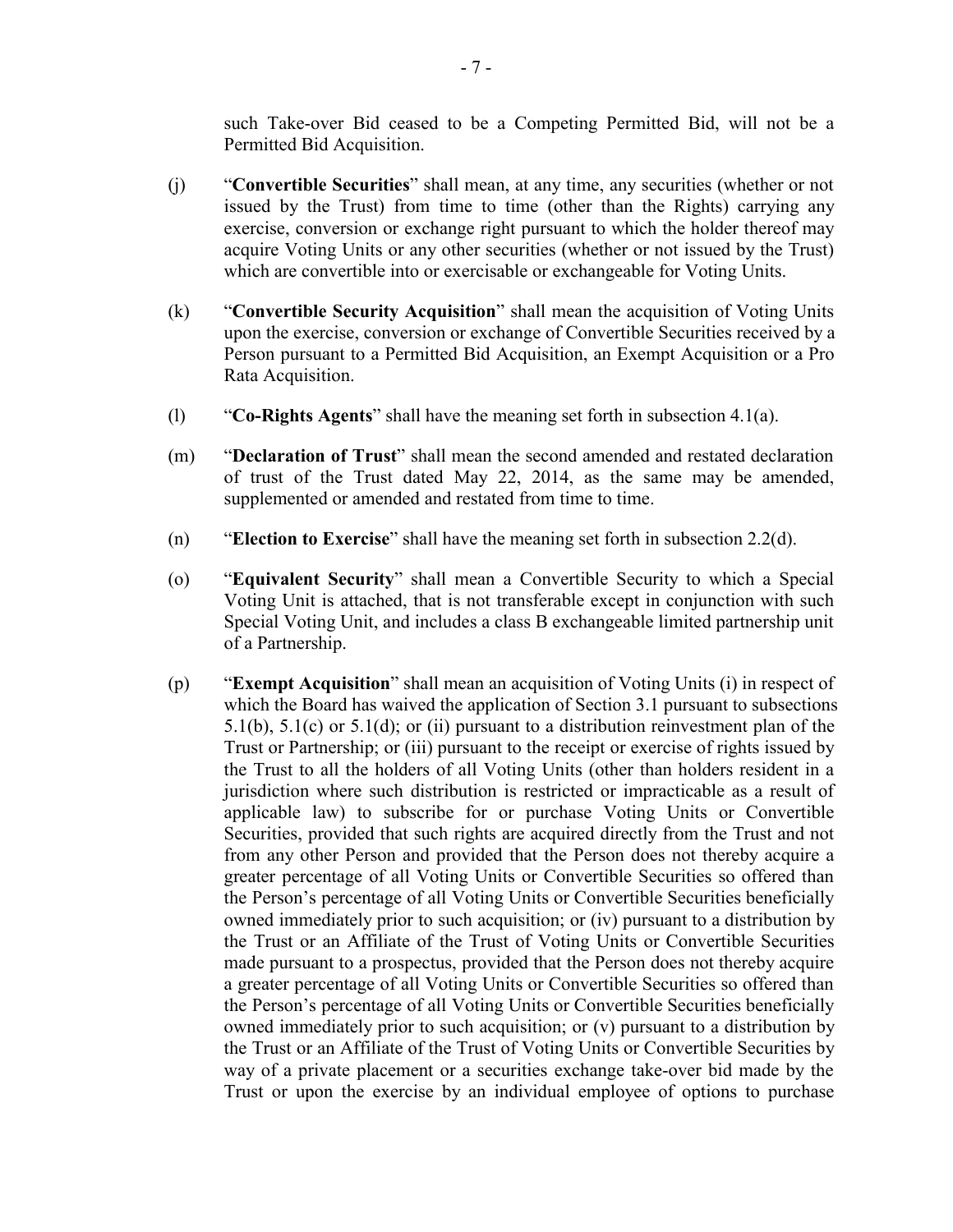Voting Units granted under an option plan of the Trust or an Affiliate of the Trust or rights to purchase securities granted under a unit purchase plan of the Trust or an Affiliate of the Trust, provided that (A) all necessary stock exchange approvals for such private placement, acquisition, option plan or purchase plan have been obtained and such private placement, acquisition, option plan or purchase plan complies with the terms and conditions of such approvals and (B) such Person does not become the Beneficial Owner of more than an additional 5% of all Voting Units outstanding immediately prior to the distribution, and in making this determination, all Voting Units to be issued to such Person in the distribution shall be deemed to be held by such Person but shall not be included in the aggregate number of all Voting Units outstanding immediately prior to the distribution; or (vi) pursuant to an amalgamation, arrangement, merger or other procedure requiring Unitholder approval; or (vii) as consideration for real property acquired directly or indirectly by the Trust.

- (q) "**Exercise Price**" shall mean, the price at which a holder may purchase the securities issuable upon exercise of one whole Right in accordance with the terms hereof and, subject to adjustment thereof in accordance with the terms hereof, the Exercise Price shall be:
	- (i) until the Separation Time, an amount equal to three times the Market Price, from time to time, per Unit; and
	- (ii) from and after the Separation Time, an amount equal to three times the Market Price, as at the Separation Time, per Unit.
- (r) "**Expansion Factor**" shall have the meaning set forth in subsection 2.3(a).
- (s) "**Expiration Time**" shall mean the earlier of:
	- (i) the Termination Time; and
	- (ii) termination of the first annual meeting of the Unitholders following the third anniversary date of the Record Time; provided, however, that if the resolution referred to in Section 5.19 is approved in accordance with Section 5.19 at or prior to such annual meeting, "**Expiration Time**" means the earlier of (i) the Termination Time and (ii) the termination of the annual meeting of the Unitholders of the Trust in the year that is three years after the year in which such approval occurs.
- (t) "**Fiduciary**" shall mean a trust company registered under the trust company legislation of Canada or any province thereof, a trust company organized under the laws of any state of the United States, a portfolio manager registered under the securities legislation of one or more provinces of Canada or an investment adviser registered under the United States Investment Advisers Act of 1940 or any other securities legislation of the United States or any state of the United States.
- (u) A "**Flip-in Event**" shall mean a transaction occurring subsequent to the Record Time as a result of which any Person shall become an Acquiring Person.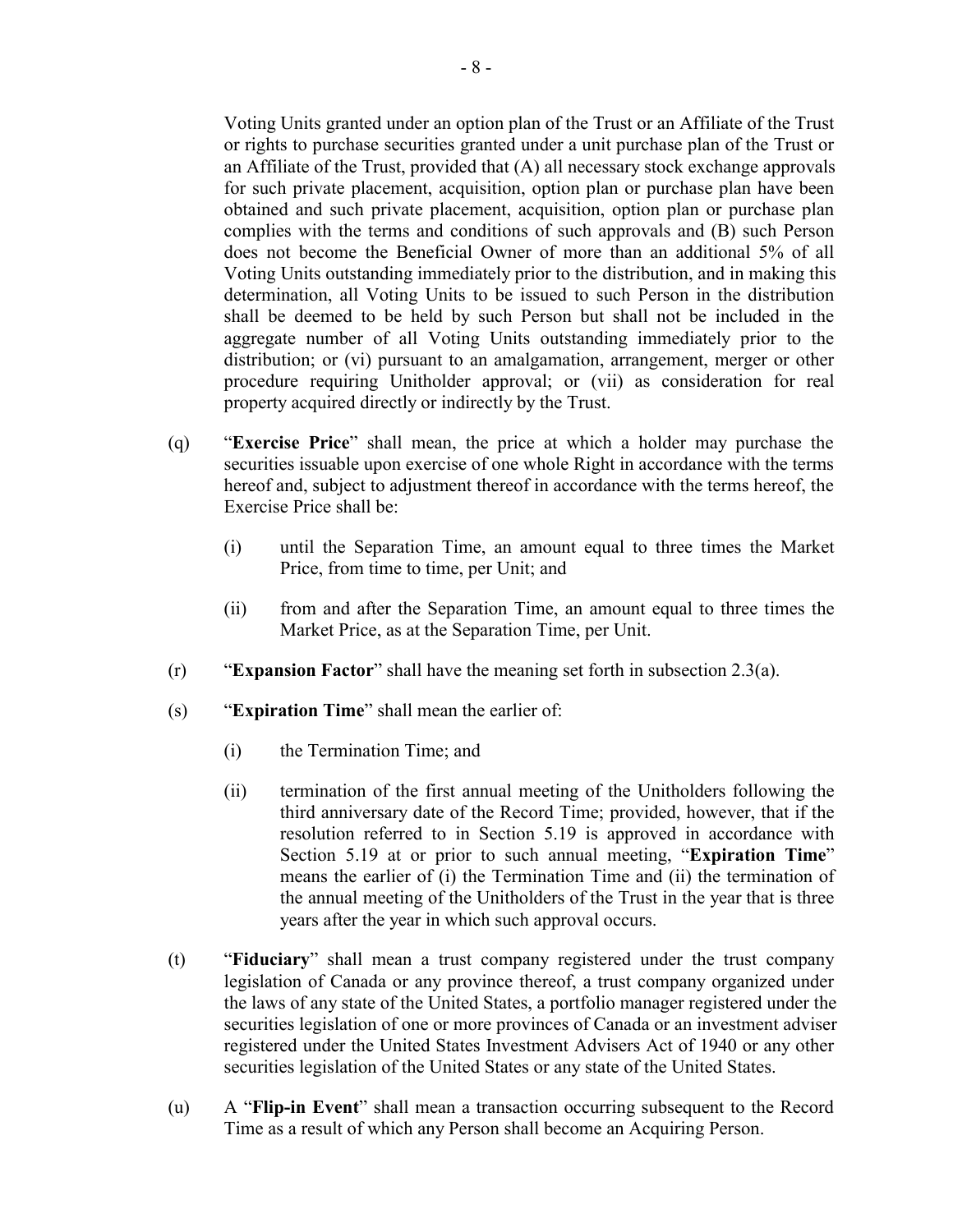- (v) "**Grandfathered Person**" has the meaning ascribed thereto in the definition of Acquiring Person.
- (w) "**Independent Unitholders**" shall mean holders of outstanding Voting Units of the Trust excluding (i) any Acquiring Person, or (ii) any Person (other than a Person referred to in clause  $1.1(d)(iii)$  who at the relevant time is deemed not to Beneficially Own Voting Units) that is making or has announced a current intention to make a Take-over Bid for Voting Units (including a Permitted Bid or a Competing Permitted Bid) but excluding any such Person if the Take-over Bid so announced or made by such Person has been withdrawn, terminated or expired, or (iii) any Affiliate or Associate of such Acquiring Person, or a Person referred to in clause (ii), or (iv) any Person acting jointly or in concert with such Acquiring Person, or a Person referred to in clause (ii), or (v) a Person who is a trustee of any employee benefit plan, Unit purchase plan, deferred profit sharing plan or any similar plan or trust for the benefit of employees of the Trust or a Subsidiary of the Trust, unless the beneficiaries of the plan or trust direct the manner in which the Voting Units are to be voted, or withheld from voting, or direct whether the Voting Units are to be tendered to a Take-over Bid.
- (x) "**Market Price**" per security of any securities on any date of determination shall mean the average of the daily Closing Price Per Security of such securities (determined as described below) on each of the 20 consecutive Trading Days through and including the Trading Day immediately preceding such date; provided, however, that if an event of a type analogous to any of the events described in Section 2.3 hereof shall have caused the price used to determine the Closing Price Per Security on any Trading Day not to be fully comparable with the price used to determine the Closing Price Per Security on such date of determination or, if the date of determination is not a Trading Day, on the immediately preceding Trading Day, each such price so used shall be appropriately adjusted in a manner analogous to the applicable adjustment provided for in Section 2.3 hereof in order to make it fully comparable with the price per security used to determine the Closing Price Per Security on such date of determination or, if the date of determination is not a Trading Day, on the immediately preceding Trading Day. The "**Closing Price Per Security**" of any securities on any date shall be:
	- (i) the closing board lot sale price or, if such price is not available, the average of the closing bid and asked prices, for such securities as reported by the securities exchange or national securities quotation system on which such securities are listed or admitted for trading on which the largest number of such securities were traded during the most recently completed calendar year;
	- (ii) if, for any reason, none of such prices are available on such date or the securities are not listed or admitted to trading on a securities exchange or on a national securities quotation system, the last sale price, or in case no sale takes place on such date, the average of the high bid and low asked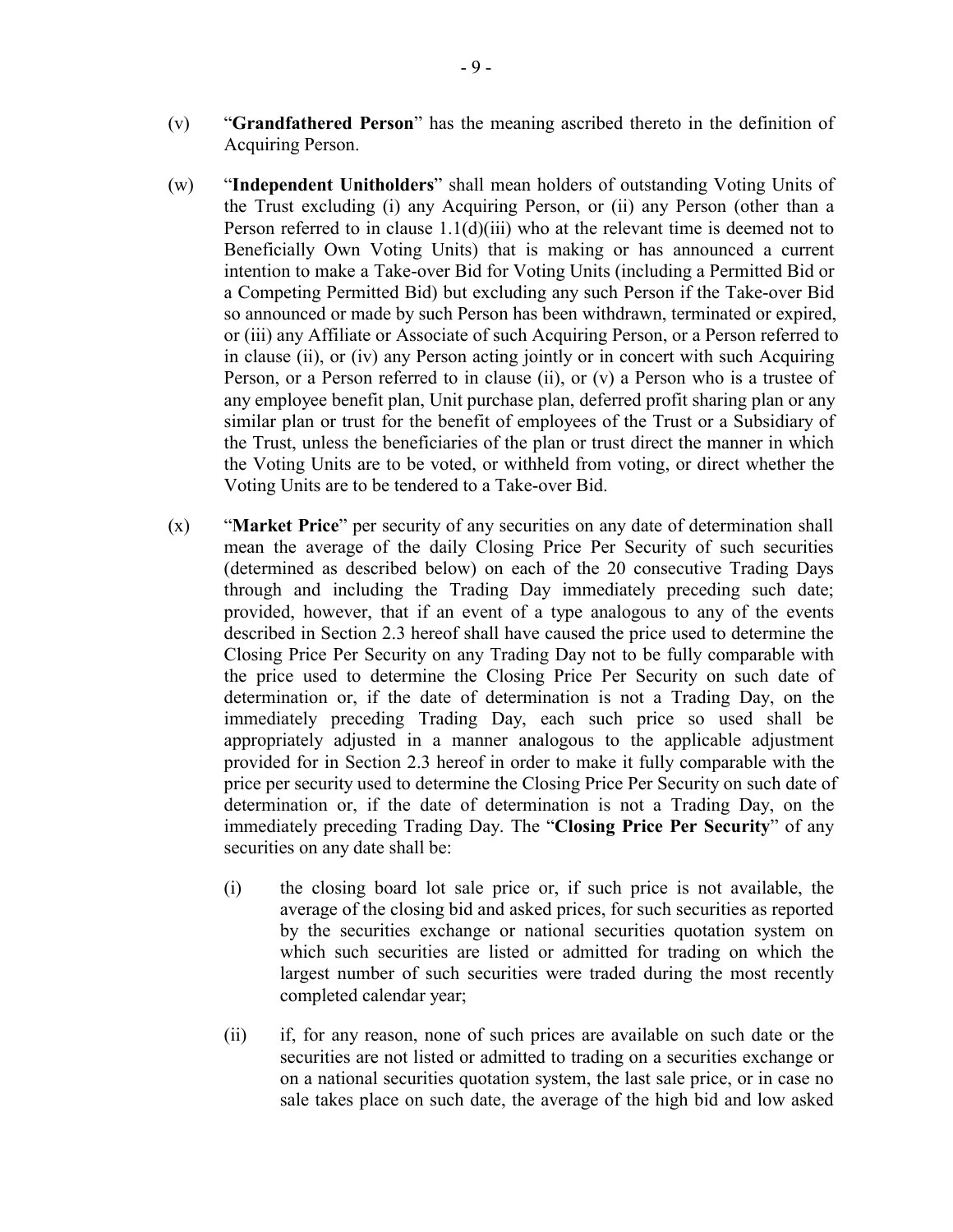prices for such securities in the over-the-counter market, as quoted by any reporting system then in use (as selected by the Board); or

(iii) if the securities are not listed or admitted to trading as contemplated in clause  $1.1(x)(i)$  or (ii), the average of the closing bid and asked prices as furnished by a professional market maker making a market in the securities;

provided, however, that if on any such date the Closing Price Per Security cannot be determined in accordance with the foregoing, the Closing Price Per Security of such securities on such date shall mean the fair value per security of such securities on such date as determined in good faith by an internationally recognized investment dealer or investment banker with respect to the fair value per security of such securities.

- (y) "**NI 62-104**" means National Instrument 62-104 *Take-Over Bids and Issuer Bids* of the Canadian Securities Administrators, as may from time to time be amended.
- (z) "**Offer to Acquire**" shall include:
	- (i) an offer to purchase, or a solicitation of an offer to sell, Voting Units or Convertible Securities; and
	- (ii) an acceptance of an offer to sell Voting Units or Convertible Securities, whether or not such offer to sell has been solicited.
- (aa) "**Offeror**" means a Person who has announced a current intention to make or is making a Take-over Bid.
- (bb) "**Offeror's Securities**" shall mean all Voting Units Beneficially Owned on the date of an Offer to Acquire by any Person who is making a Take-over Bid.
- (cc) "**Original Plan**" shall mean the unitholders rights plan between the Trust and the Rights Agent dated as of December 14, 2012.
- (dd) "**Partnerships**" means, collectively, the limited partnerships formed under the laws of the Province of Ontario that may be controlled by the Trust from time to time.
- (ee) "**Permitted Bid**" shall mean a Take-over Bid made by a Person by means of a take-over bid circular and which also complies with the following additional provisions:
	- (i) the Take-over Bid is made to all holders of record other than the Offeror of (A) all Voting Units and (B) Equivalent Securities;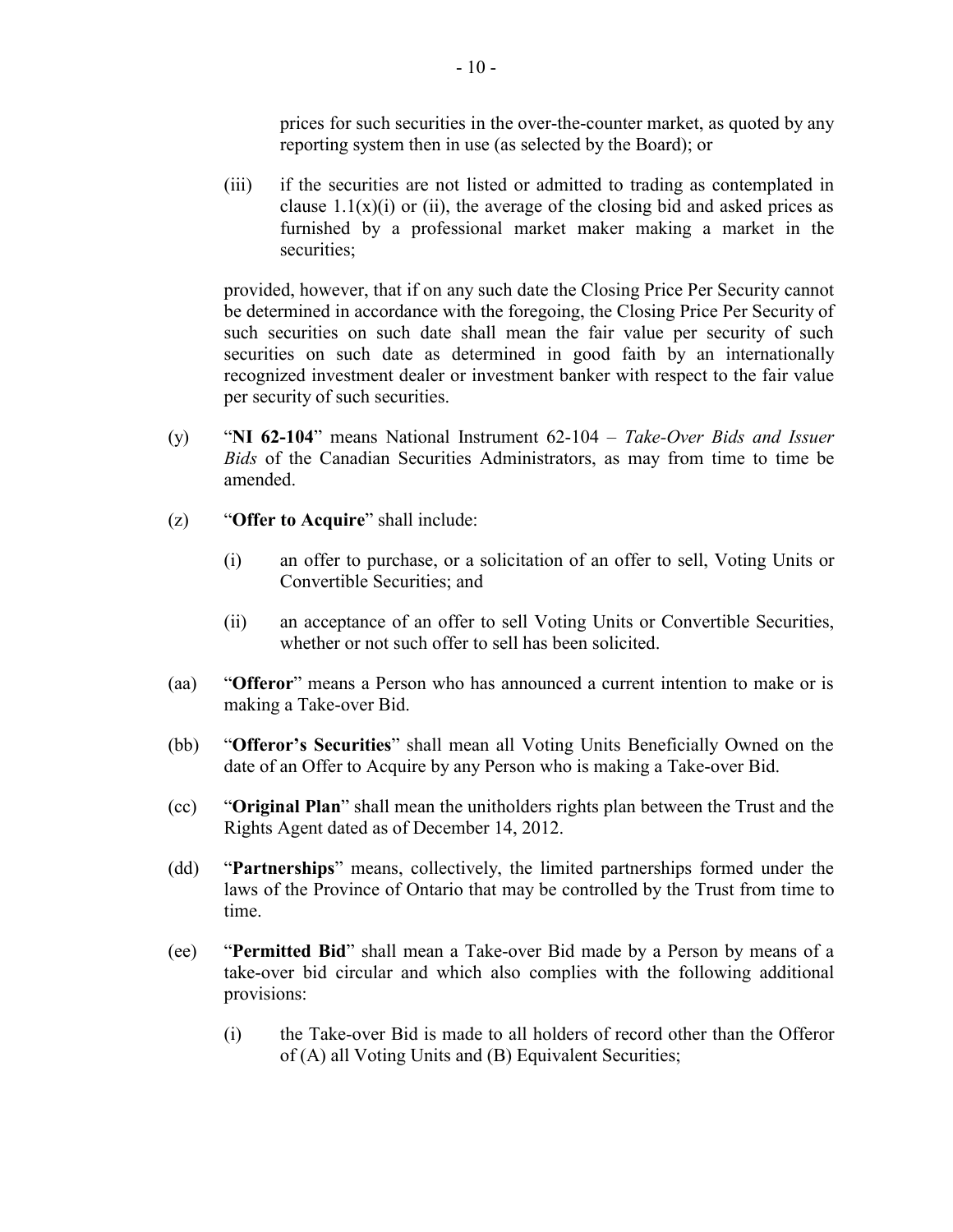- (iii) the Take-over Bid shall contain, and the provisions for the take-up and payment for all Voting Units and Equivalent Securities tendered or deposited thereunder shall be subject to, an irrevocable and unqualified condition that:
	- (K) no Voting Units or Equivalent Securities shall be taken up or paid for pursuant to the Take-over Bid:
		- i. prior to the close of business on a date that is not less than 105 days following the date of the Take-over Bid or such shorter minimum period that a take-over bid (that is not exempt from any of the requirements of Division 5 (Bid Mechanics) of NI 62-104) must remain open for deposits of securities thereunder, in the applicable circumstances at such time, pursuant to NI 62-104; and
		- ii. then only if, at the close of business on the date Voting Units and Equivalent Securities are first taken up or paid for under such Take-over Bid, outstanding Voting Units and Equivalent Securities held by Independent Unitholders that represent more than 50% of the aggregate of then outstanding Voting Units have been deposited or tendered pursuant to the Take-over Bid and not withdrawn;
	- (L) Voting Units and Equivalent Securities may be deposited or tendered pursuant to such Take-over Bid, unless such Take-over Bid is withdrawn, at any time prior to the close of business on the date Voting Units and Equivalent Securities are first taken up or paid for under the Take-over Bid;
	- (M) any Voting Units or Equivalent Securities deposited or tendered pursuant to the Take-over Bid may be withdrawn until taken up and paid for; and
	- (N) in the in the event that the requirement set forth in clause  $1.1$ (ee)(iii)(A)ii of this definition is satisfied, the Offeror will make a public announcement of that fact and the Take-over Bid will remain open for deposits and tenders of Voting Units and Equivalent Securities for not less than 10 days from the date of such public announcement,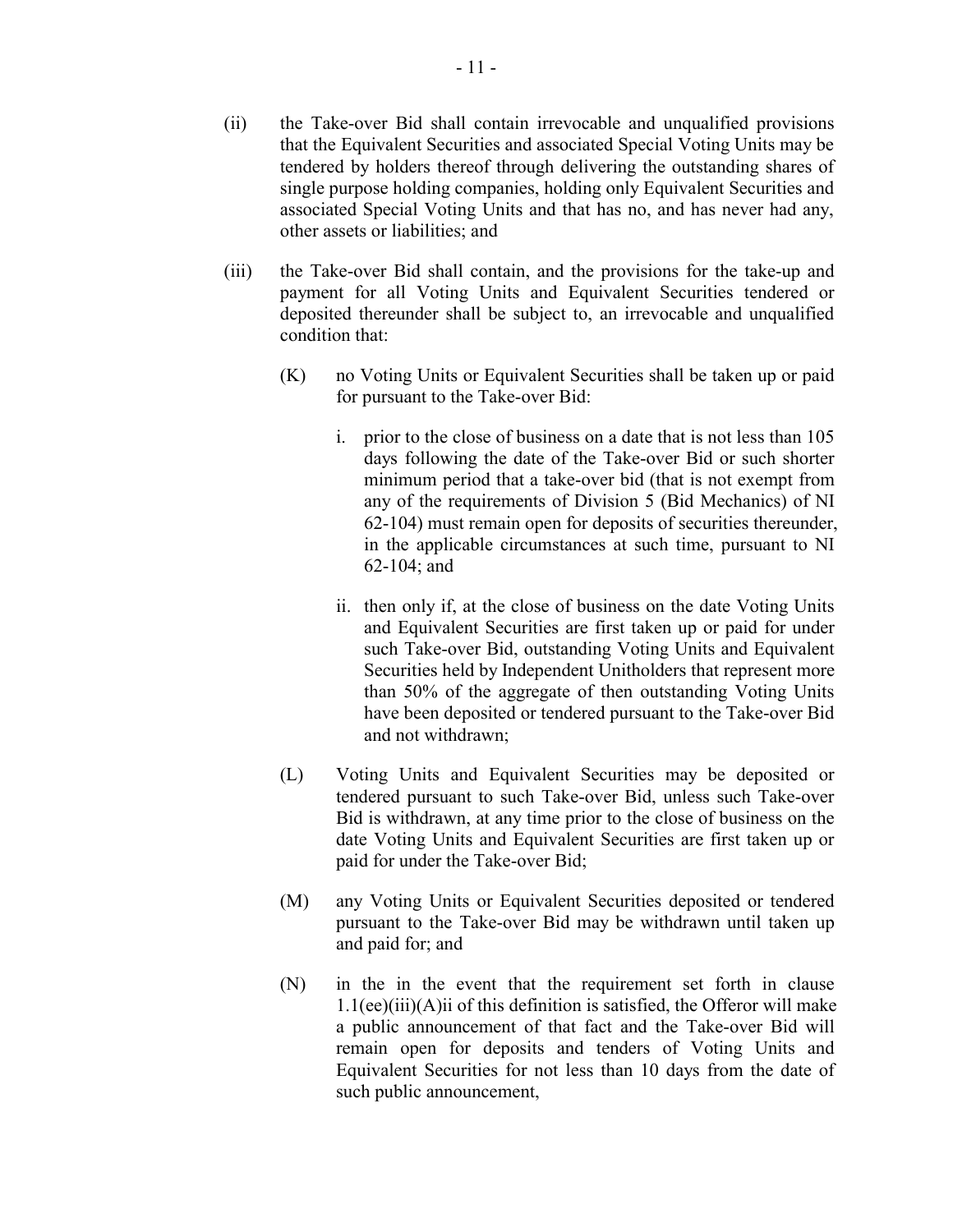provided, however, that a Take-over Bid that qualifies as a Permitted Bid shall cease to be a Permitted Bid at any time and as soon as such time as when such Take-over Bid ceases to meet any or all of the provisions of this definition, and provided further that if a Take-over Bid constitutes a Competing Permitted Bid, the term "**Permitted Bid**" shall also mean the Competing Permitted Bid.

- (ff) "**Permitted Bid Acquisition**" shall mean an acquisition of Units, or Special Voting Units and Equivalent Securities, made pursuant to a Permitted Bid or Competing Permitted Bid.
- (gg) "**Permitted Lock-up Agreement**" shall mean an agreement (the "**Lock-up Agreement**") between a Person and one or more holders of Voting Units and/or Convertible Securities (each such holder herein referred to as a "**Locked-up Person**") (the terms of which are publicly disclosed and a copy of which is made available to the public (including the Trust) not later than the date of the Lock-up Bid (as defined below), or if the Lock-up Bid has been made prior to the date of the Lock-up Agreement not later than the first Business Day following the date of the Lock-up Agreement) pursuant to which each Locked-up Person agrees to deposit or tender, or cause to be deposited or tendered, the Voting Units or Convertible Securities held or controlled by such holder to a Take-over Bid (the "**Lock-up Bid**") made by the Person or any of such Person's Affiliates or Associates or any other Person referred to in clause 1.1(d)(iii), provided that:
	- (i) the Lock-up Agreement permits the Locked-up Person to withdraw its Voting Units or Convertible Securities from the Lock-up Agreement in order to deposit or tender the Voting Units or Convertible Securities to another Take-over Bid or to support another transaction prior to the Voting Units or Convertible Securities being taken up and paid for under the Lock-up Bid at a price or value per Voting Unit or Convertible Security that exceeds the price or value offered under the Lock-up Bid; or
	- (ii) the Lock-up Agreement permits the Locked-up Person to withdraw its Voting Units or Convertible Securities from the Lock-up Agreement in order to deposit or tender the Voting Units or Convertible Securities to another Take-over Bid or to support another transaction prior to the Voting Units or Convertible Securities being taken up and paid for under the Lock-up Bid at an offer price for each security that exceeds by as much as or more than a specified amount (the "**Specified Amount**") the offer price for each Voting Unit or Convertible Security contained in or proposed to be contained in the Lock-up Bid and that does not by its terms provide for a Specified Amount that is greater than 7% of the offer price contained in or proposed to be contained in the Lock-up Bid;

and the agreement may contain a right of first refusal or require a period of delay to give the Person who made the Lock-up Bid an opportunity to match a higher price in another Take-over Bid or transaction or other similar limitation on a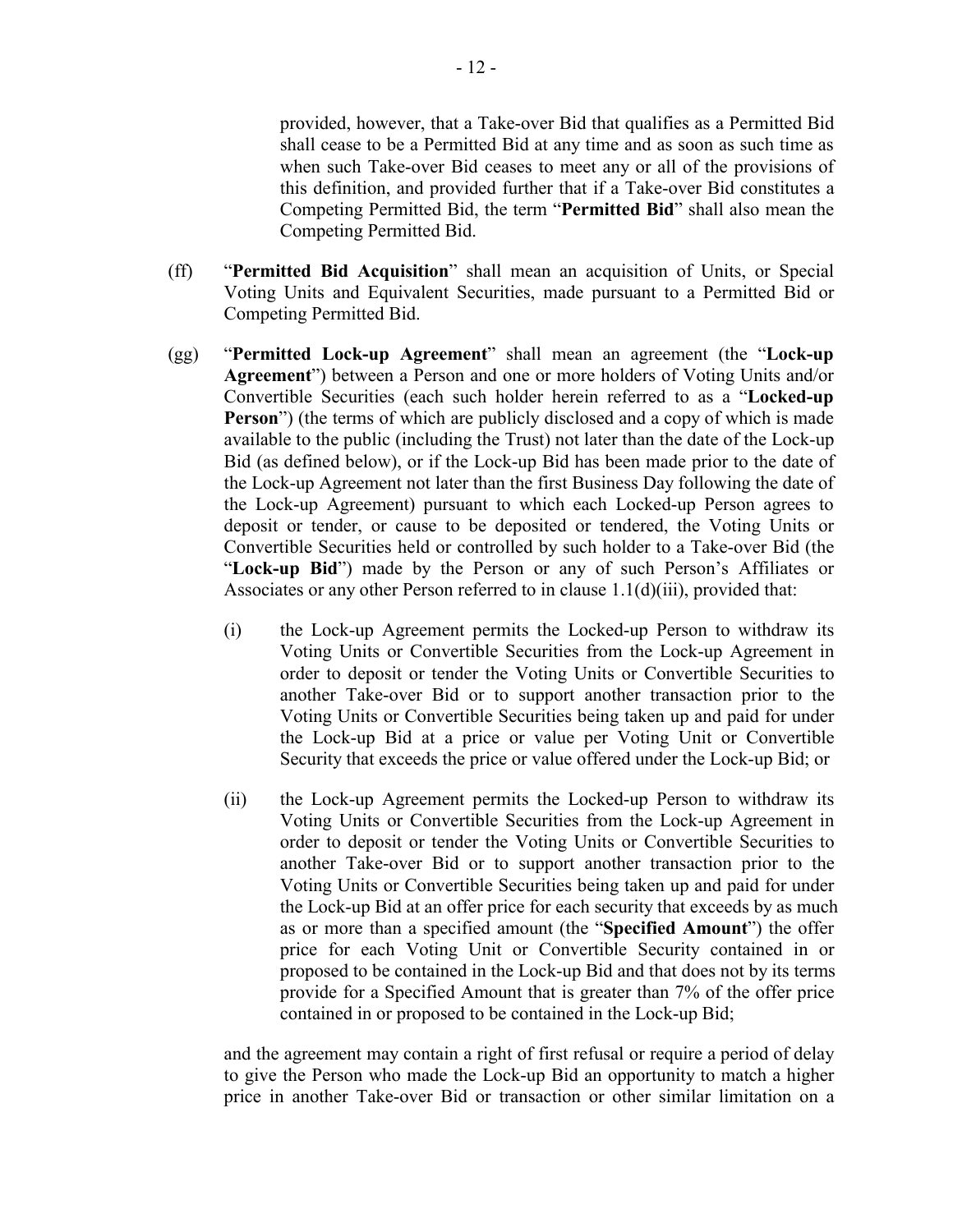Locked-up Person's right to withdraw Voting Units or Convertible Securities from the agreement, so long as the limitation does not preclude the exercise by the Locked-up Person of the right to withdraw Voting Units or Convertible Securities during the period of the other Take-over Bid or transaction; and

- (iii) no "break-up" fees, "top-up" fees, penalties, expenses or other amounts that exceed in aggregate the greater of:
	- (O) 2.5% of the price or value of the consideration payable under the Lock-up Bid to a Locked-up Person; and
	- (P) 50% of the amount by which the price or value of the consideration received by a Locked-up Person under another Take-over Bid or transaction exceeds the price or value of the consideration that the Locked-up Person would have received under the Lock-up Bid,

shall be payable by such Locked-up Person if the Locked-up Person fails to deposit or tender Voting Units or Convertible Securities to the Lock-up Bid, or withdraws the Voting Units or Convertible Securities previously tendered thereto in order to deposit or tender such Voting Units or Convertible Securities to another Take-over Bid or support another transaction.

- (hh) "**Person**" shall mean any individual, firm, partnership, association, trust, trustee, personal representative, body corporate, corporation, unincorporated organization, syndicate or other entity.
- (ii) "**Pro Rata Acquisition**" shall mean an acquisition of Voting Units or Convertible Securities as a result of a unit distribution, unit split or other event pursuant to which a Person receives or acquires Voting Units or Convertible Securities on the same pro rata basis as all other holders of Voting Units of the same class.
- (jj) "**Record Time**" shall mean the date of this Agreement.
- (kk) "**Redemption Price**" shall have the meaning set forth in subsection 5.1(a) herein.
- (ll) "**Right**" shall mean a right to purchase a Unit upon the terms and subject to the conditions set forth in this Agreement.
- (mm) "**Rights Agent**" means **TSX Trust Company,** which term shall include any successor Rights Agent hereunder.
- (nn) "**Rights Certificate**" shall mean, after the Separation Time, the certificate representing the Rights substantially in the form of Exhibit A hereto;
- (oo) "**Rights Plan**" shall mean the amended and restated unitholder rights plan.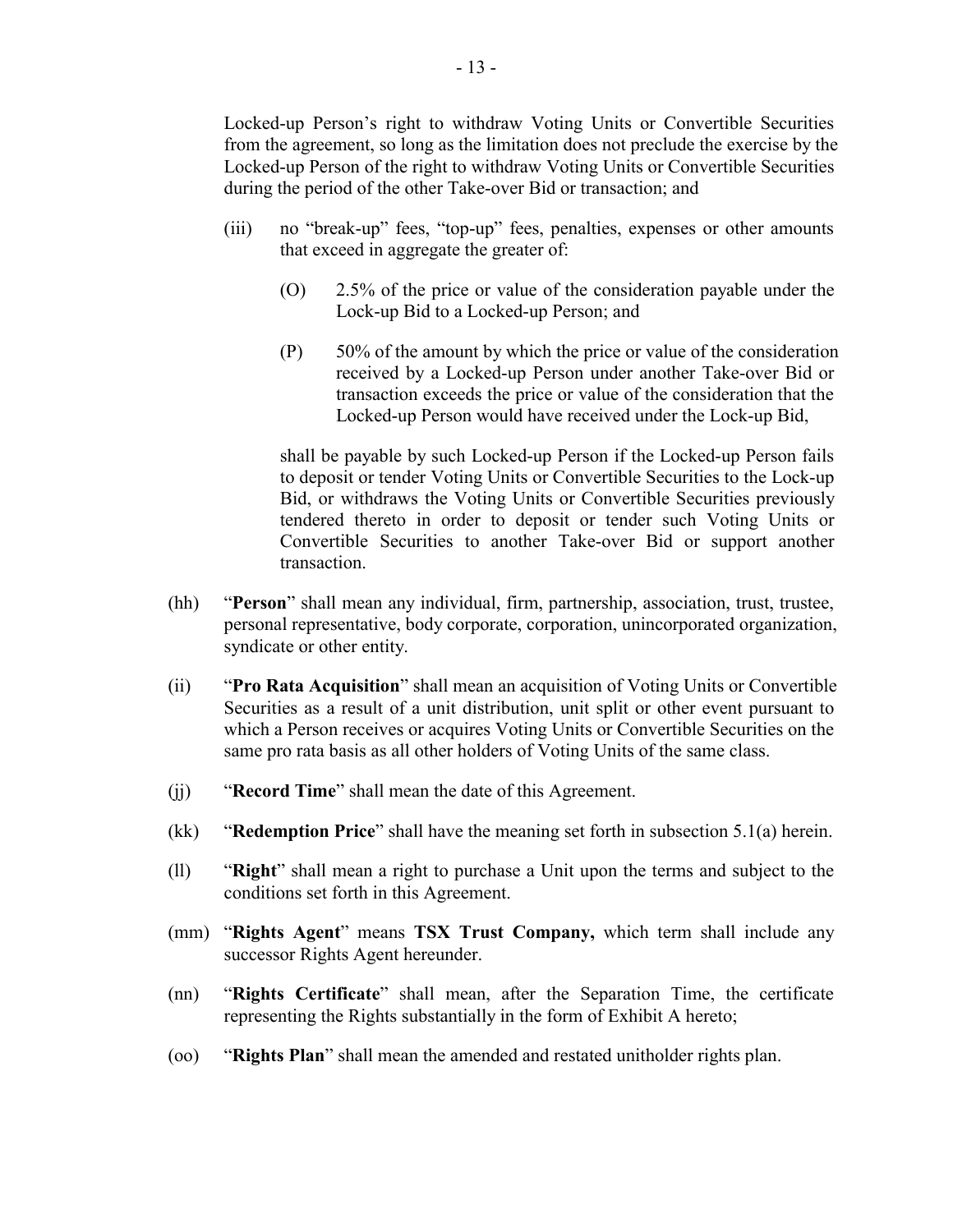- (pp) "**Securities Act**" shall mean the *Securities Act* (Ontario), R.S.O. 1990, c. S-5, and the rules and regulations thereunder, each as may be amended from time to time, and any comparable or successor laws, rules or regulations thereto.
- (qq) "**Separation Time**" shall mean the close of business on the tenth Business Day after the earlier of:
	- (i) the Unit Acquisition Date;
	- (ii) the date of the commencement of, or first public announcement of the intent of any Person (other than the Trust or any Subsidiary of the Trust) to commence, a Take-over Bid (other than a Take-over Bid which is a Permitted Bid so long as such Take-over Bid continues to satisfy the requirements of a Permitted Bid); provided that, if any Take-over Bid referred to in this clause (ii) expires, is cancelled, terminated or otherwise withdrawn prior to the Separation Time, such Take-over Bid shall be deemed, for purposes of this subsection, never to have been made; and
	- (iii) the date upon which a Permitted Bid ceases to be a Permitted Bid;

or such later date as may be determined by the Board acting in good faith; provided that, if the Board determines pursuant to Section 5.1 to waive the application of Section 3.1 to a Flip-in Event, the Separation Time in respect of such Flip-in Event shall be deemed never to have occurred.

- (rr) "**Special Voting Unit**" means a trust unit of the Trust designated as a "**Special Voting Unit**" under the Declaration of Trust.
- (ss) "**Subsidiary**" of any specified Person shall mean any trust, corporation, partnership or other entity controlled by such specified Person.
- (tt) "**Take-over Bid**" shall mean an Offer to Acquire Voting Units or Convertible Securities, where the Voting Units or Convertible Securities subject to the Offer to Acquire, together with the Voting Units into which the Convertible Securities subject to the Offer to Acquire are convertible, exchangeable or exercisable and the Offeror's Securities, constitute in the aggregate 20% or more of all Voting Units outstanding at the date of the Offer to Acquire.
- (uu) "**Termination Time**" shall mean the time at which the right to exercise Rights shall terminate pursuant to Section 5.1 and 5.19 hereof.
- (vv) "**Trading Day**", when used with respect to any securities, shall mean a day on which the securities exchange or national securities quotation system on which such securities are listed or admitted to trading on which the largest number of such securities were traded during the most recently completed calendar year is open for the transaction of business or, if the securities are not listed or admitted to trading on any securities exchange, a Business Day.
- (ww) "**Trust**" shall mean True North Commercial Real Estate Investment Trust.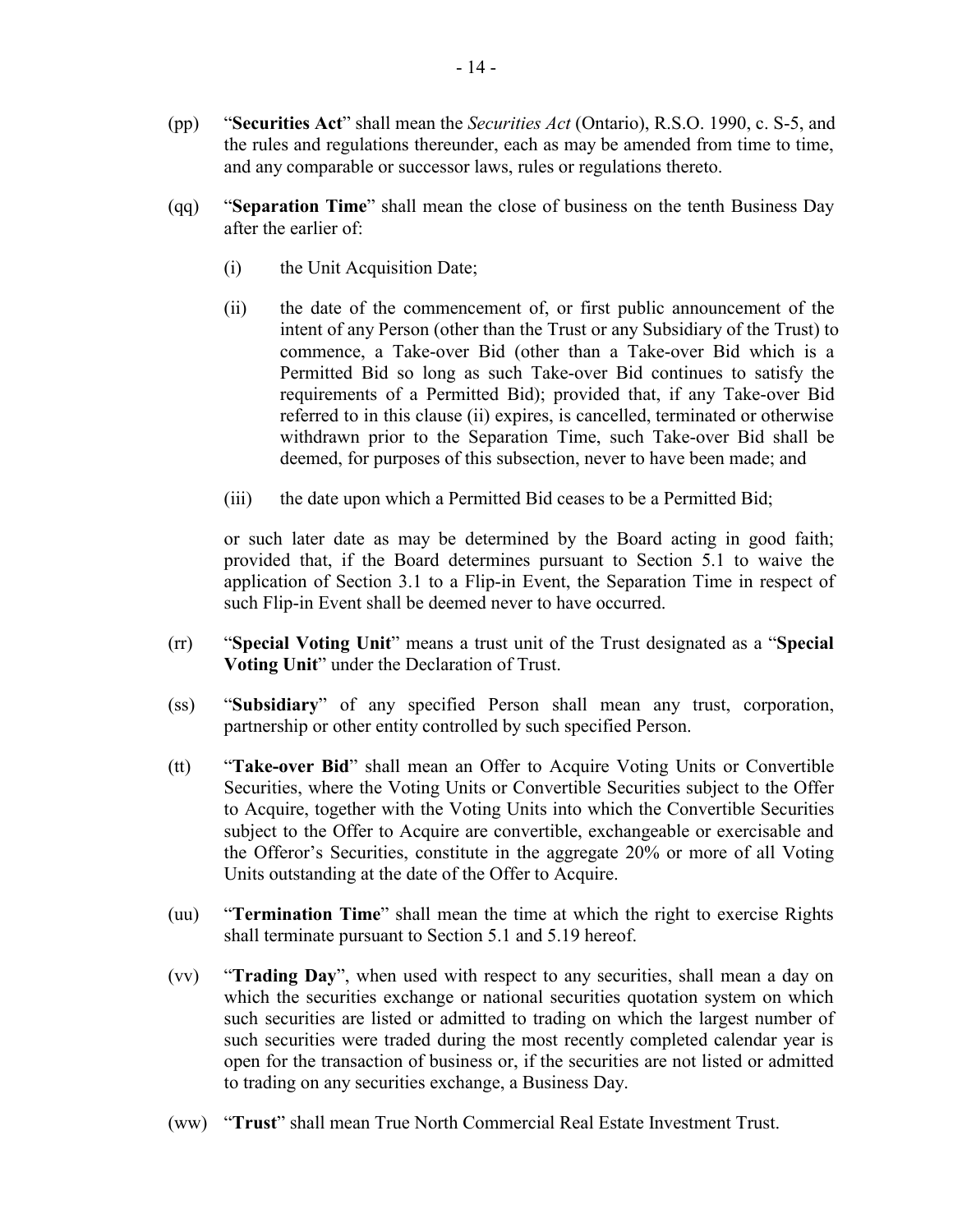- (xx) "**Unit Acquisition Date**" shall mean the first date of public announcement (which for the purposes of this definition, shall include, without limitation, the filing of a report pursuant to the Securities Act or any other applicable securities laws) by the Trust or an Acquiring Person of facts indicating that a Person has become an Acquiring Person.
- (yy) "**Units**" and "**Units of the Trust**" shall mean the units of the Trust designated as "Trust Units" in the Declaration of Trust, and any other security of the Trust into which such units may be subdivided, reclassified or changed from time to time.
- (zz) "**Unitholder**" shall mean a holder of record of one or more Voting Units and "Unitholders" shall mean, collectively, all holders of record of one or more Voting Units.
- (aaa) "**Voting Unit Reduction**" shall mean an acquisition, redemption or cancellation of Voting Units which, by reducing the number of Voting Units outstanding, increases the proportionate number of all Voting Units Beneficially Owned by any Person to 20% or more of all Voting Units then outstanding.
- (bbb) "**Voting Units**" shall mean the Units, Special Voting Units, or any other securities of the Trust entitled to vote generally for the election of trustees, or any combination thereof, provided that "all Voting Units" shall mean, collectively, the Units, Special Voting Units and any other securities of the Trust entitled to vote generally for the election of trustees.

# **1.2 Calculation of Number and Percentage of Beneficial Ownership of Outstanding Voting Units**

For purposes of this Agreement, the percentage of Voting Units Beneficially Owned by any Person, shall be and be deemed to be the product determined by the formula:

100 x A/B Where:

- $A =$  the number of votes on matters subject to approval by Unitholders generally attaching to all Voting Units Beneficially Owned by such Person; and
- $B =$  the number of votes on matters subject to approval by Unitholders generally attaching to all Voting Units outstanding.

# **1.3 Convertible Securities**

- (a) For purposes of this Agreement, each Special Voting Unit that is issued in conjunction with an Equivalent Security will be treated as a single Voting Unit with such Equivalent Security and such Voting Unit and Equivalent Security will only be counted once in any determination involving a number of Voting Units.
- (b) Subject to subsection 1.3(a), for the purposes of the formula in Section 1.2, where any Person is deemed to Beneficially Own unissued Voting Units which may be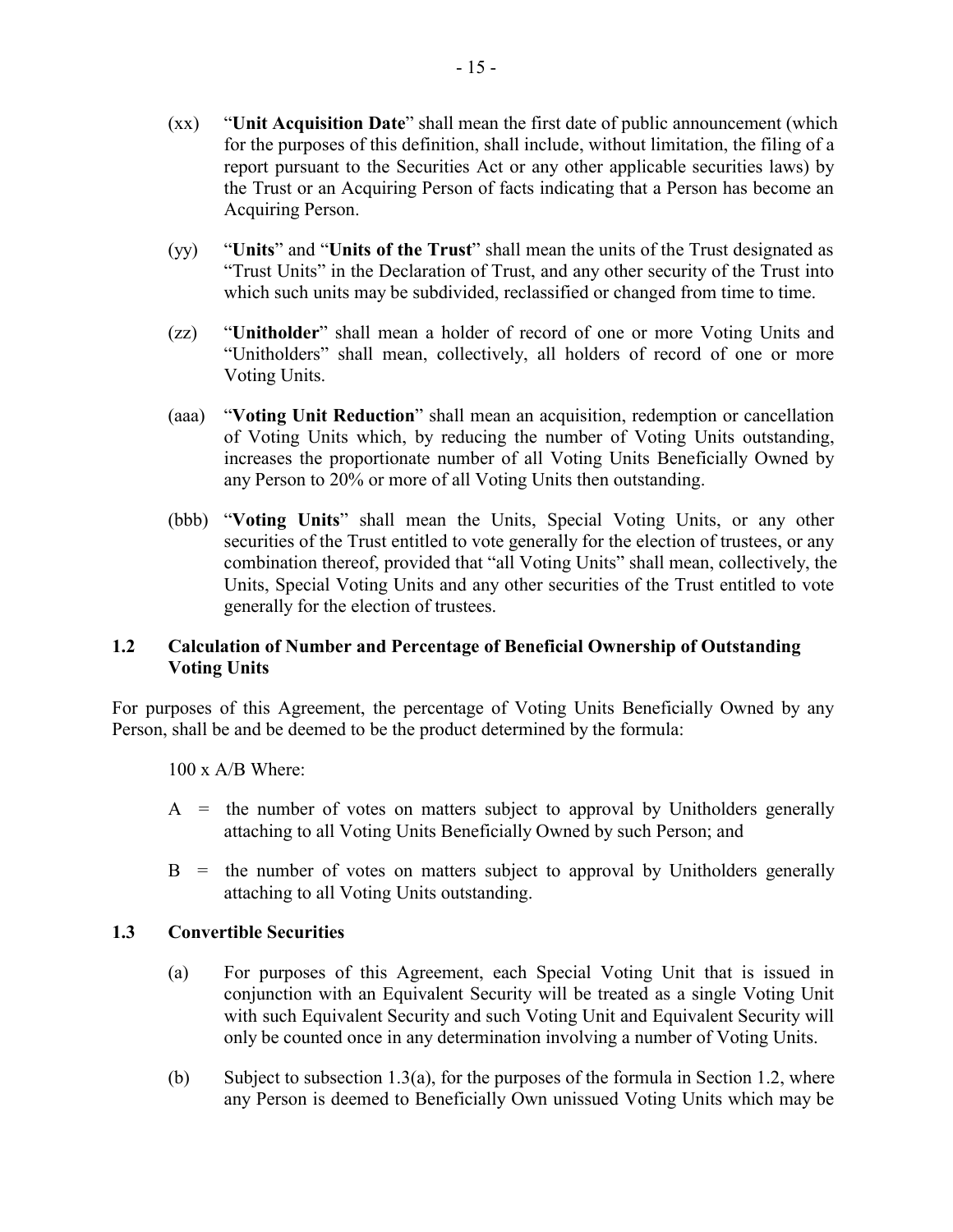acquired pursuant to Convertible Securities, such Voting Units shall be deemed to be outstanding for the purpose of calculating the percentage of Voting Units Beneficially Owned by such Person in both the numerator and the denominator, but no other unissued Voting Units which may be acquired pursuant to any other outstanding Convertible Securities shall, for the purposes of that calculation, be deemed to be outstanding.

(c) Notwithstanding any other provision of this Agreement, each Special Voting Unit that is issued in conjunction with an Equivalent Security shall have attached at all times that number of Rights (including fractional Rights, as the case may be, provided that, such fractional Rights may be aggregated to form whole Rights and no fractional Units may be issued on the exercise of fractional Rights not so aggregated) equivalent to the number of Units that may be obtained, from time to time, upon the exchange, conversion or exercise of the Equivalent Security to which such Special Voting Unit is attached; assuming that there are no restrictions on the exchange, conversion or exercise of such Equivalent Security.

# **1.4 Currency**

All sums of money which are referred to in this Agreement are expressed in lawful money of Canada.

# **1.5 Acting Jointly or in Concert**

For the purposes of this Agreement, a Person is acting jointly or in concert with another Person if such Person has any agreement, arrangement or understanding (whether formal or informal and whether or not in writing) with such other Person to acquire, or Offer to Acquire, any Voting Units of the Trust (other than (a) customary agreements with and between underwriters and banking group or selling group members with respect to a distribution of securities by way of prospectus or private placement, or (b) pursuant to a pledge of securities in the ordinary course of business).

# **1.6 Control**

A Person is "**controlled**" by another Person or two or more other Persons acting jointly or in concert if:

- (a) in the case of a body corporate, securities entitled to vote in the election of directors of such body corporate carrying more than 50% of the votes for the election of directors are held, directly or indirectly, by or for the benefit of the other Person or Persons acting jointly or in concert and the votes carried by such securities are entitled, if exercised, to elect a majority of the board of directors of such body corporate; or
- (b) in the case of a limited partnership, the other Person is the general partner of the limited partnership; or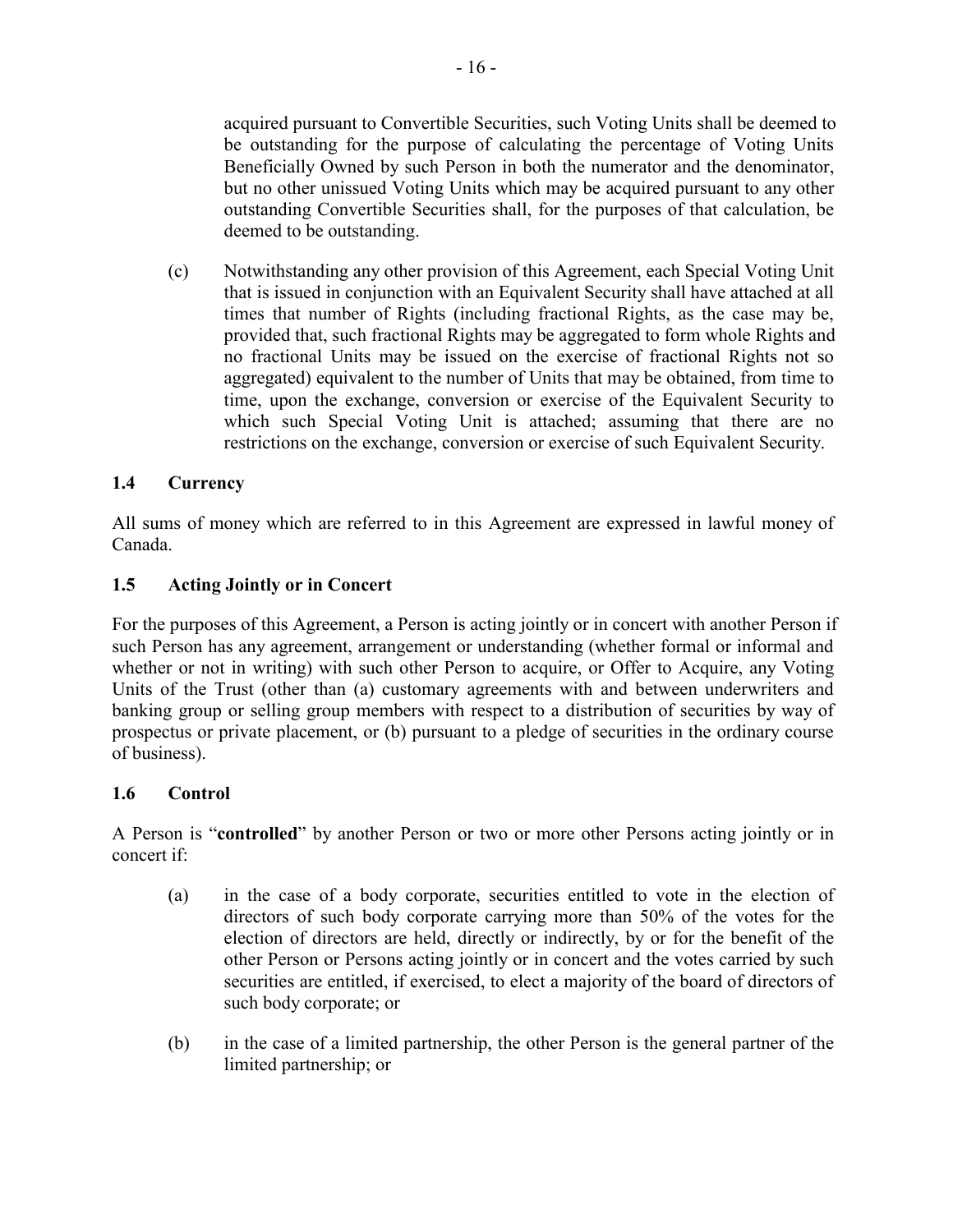(c) in the case of a Person which is not a body corporate, other than a limited partnership, more than 50% of the voting or equity interests of such entity are held, directly or indirectly, by or for the benefit of the other Person or Persons;

and "**controls**", "**controlling**" and "**under common control with**" shall be interpreted accordingly.

## **1.7 Holder of Rights**

As used in this Agreement, unless the context otherwise requires, the term "**holder**" of any Rights shall mean the registered holder of such Rights (or, prior to the Separation Time, the associated Voting Units).

#### **1.8 References to this Agreement**

In this Agreement, unless otherwise provided herein and unless the context otherwise requires, references to "**this Agreement**", "**herein**", "**hereby**", "**hereto**" and "**hereunder**" mean this Amended and Restated Unitholder Rights Plan Agreement dated June 1422, 20162022 between the Trust and the Rights Agent as amended and supplemented from time to time.

#### **ARTICLE 2 THE RIGHTS**

#### **2.1 Legend on Unit Certificates**

Certificates for all Voting Units, including without limitation Voting Units issued upon the conversion of Convertible Securities, issued after the Record Time but prior to the earlier of the Separation Time and the Expiration Time shall evidence one Right for each Voting Unit represented thereby and shall have impressed on, printed on, written on or otherwise affixed to them the following legend:

Until the earlier of the Separation Time and the Expiration Time (as both terms are defined in the Rights Agreement referred to below), this certificate also evidences and entitles the holder hereof to certain Rights as set forth in an Amended and Restated Unitholder Rights Plan Agreement dated June 1422, 20162022, as such may from time to time be amended, restated, varied or replaced (the "**Rights Agreement**"), between True North Commercial Real Estate Investment Trust (the "**Trust**") and **TSX Trust Company** as Rights Agent, the terms of which are hereby incorporated herein by reference and a copy of which is on file at the registered office of the Trust. In certain circumstances, as set forth in the Rights Agreement, such Rights may be amended, may be redeemed, may expire, may become void (if, in certain cases, they are "Beneficially Owned" by an "Acquiring Person", as such terms are defined in the Rights Agreement, or a transferee thereof) or may be evidenced by separate certificates and may no longer be evidenced by this certificate. The Trust will mail or arrange for the mailing of a copy of the Rights Agreement to the holder of this certificate without charge as soon as practicable after the receipt of a written request therefor.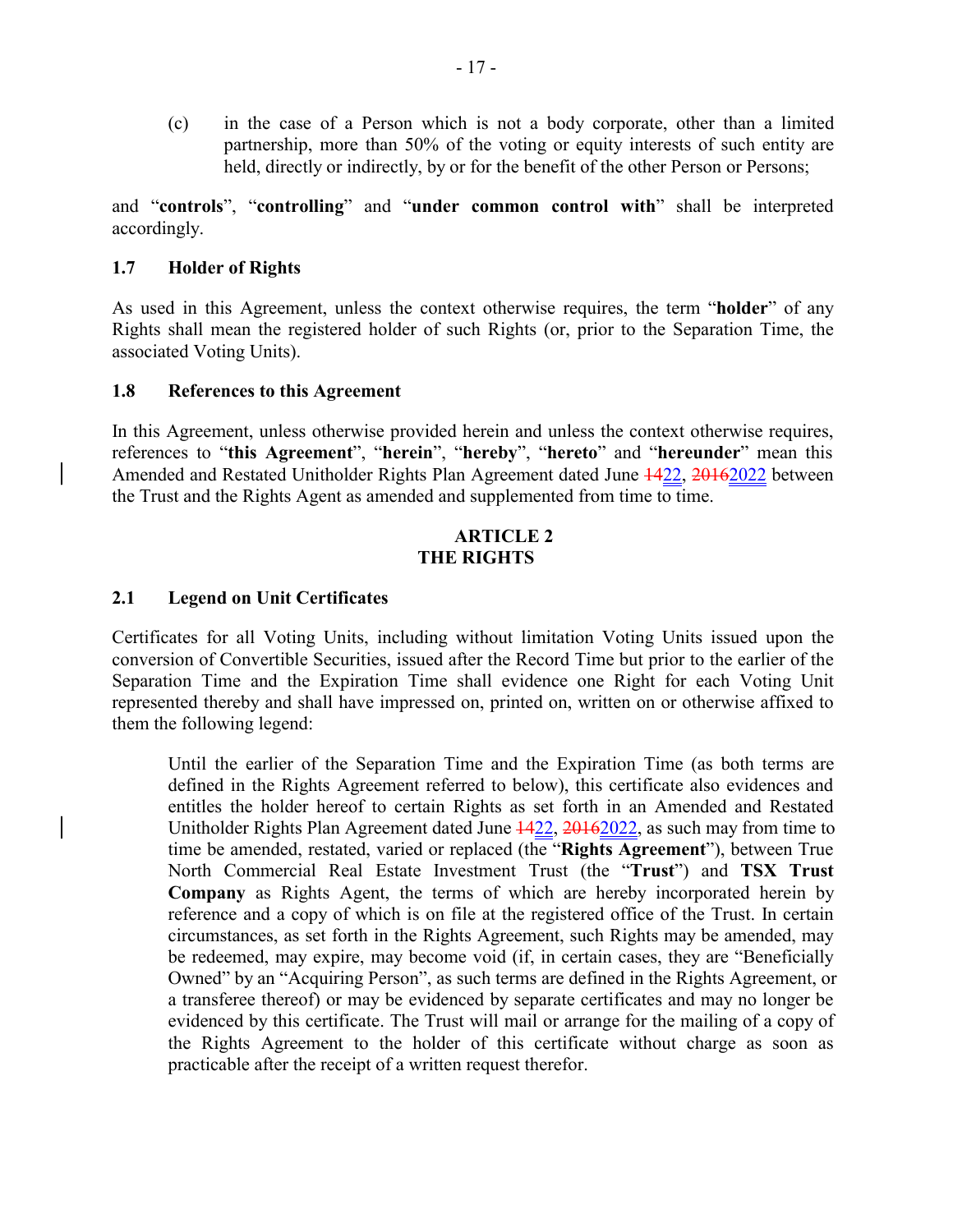Certificates representing all Voting Units that are issued and outstanding at the Record Time shall evidence one Right for each Voting Unit evidenced thereby notwithstanding the absence of the foregoing legend, until the earlier of the Separation Time and the Expiration Time.

# **2.2 Initial Exercise Price; Exercise of Rights; Detachment of Rights**

- (a) Subject to adjustment as herein set forth, each Right will entitle the holder thereof, after the Separation Time, to purchase, for the Exercise Price, one Unit. Notwithstanding any other provision of this Agreement, any Rights held by the Trust or any of its Subsidiaries shall be void.
- (b) Until the Separation Time,
	- (i) no Right may be exercised; and
	- (ii) each Right will be evidenced by the certificate for the associated Voting Unit and will be transferable only together with, and will be transferred by a transfer of, such associated Voting Unit.
- (c) After the Separation Time and prior to the Expiration Time, the Rights (i) may be exercised, and (ii) will be transferable independent of Voting Units. Promptly following the Separation Time, the Trust will prepare (or will arrange to have prepared) and the Rights Agent will mail to each holder of record of all Voting Units as of the Separation Time, and in respect of each Convertible Security converted into Voting Units after the Separation Time and prior to the Expiration Time promptly after such conversion, to the holder so converting (other than an Acquiring Person and, in respect of any Rights Beneficially Owned by such Acquiring Person which are not held of record by such Acquiring Person, the holder of record of such Rights) at such holder's address as shown by the records of the Trust (the Trust hereby agreeing to furnish copies of such records to the Rights Agent for this purpose), (x) a Rights Certificate in substantially the form of Exhibit A hereto with registration particulars appropriately completed, representing the number of Rights held by such holder at the Separation Time and having such marks of identification or designation and such legends, summaries or endorsements printed thereon as the Trust may deem appropriate and as are not inconsistent with the provisions of this Agreement, or as may be required to comply with any law or with any rule or regulation made pursuant thereto or with any rule or regulation of any stock exchange or securities quotation system on which the Rights may from time to time be listed or traded, or to conform to usage, and (y) a disclosure statement describing the Rights.
- (d) Rights may be exercised in whole or in part on any Business Day (or on any other day which, in the city at which an Election to Exercise (as hereinafter defined) is duly submitted to the Rights Agent in accordance with this Agreement, is not a Saturday, Sunday or a day that is treated as a holiday in such city) after the Separation Time and prior to the Expiration Time by submitting to the Rights Agent (at its office in the City of Toronto, Canada or at any other office of the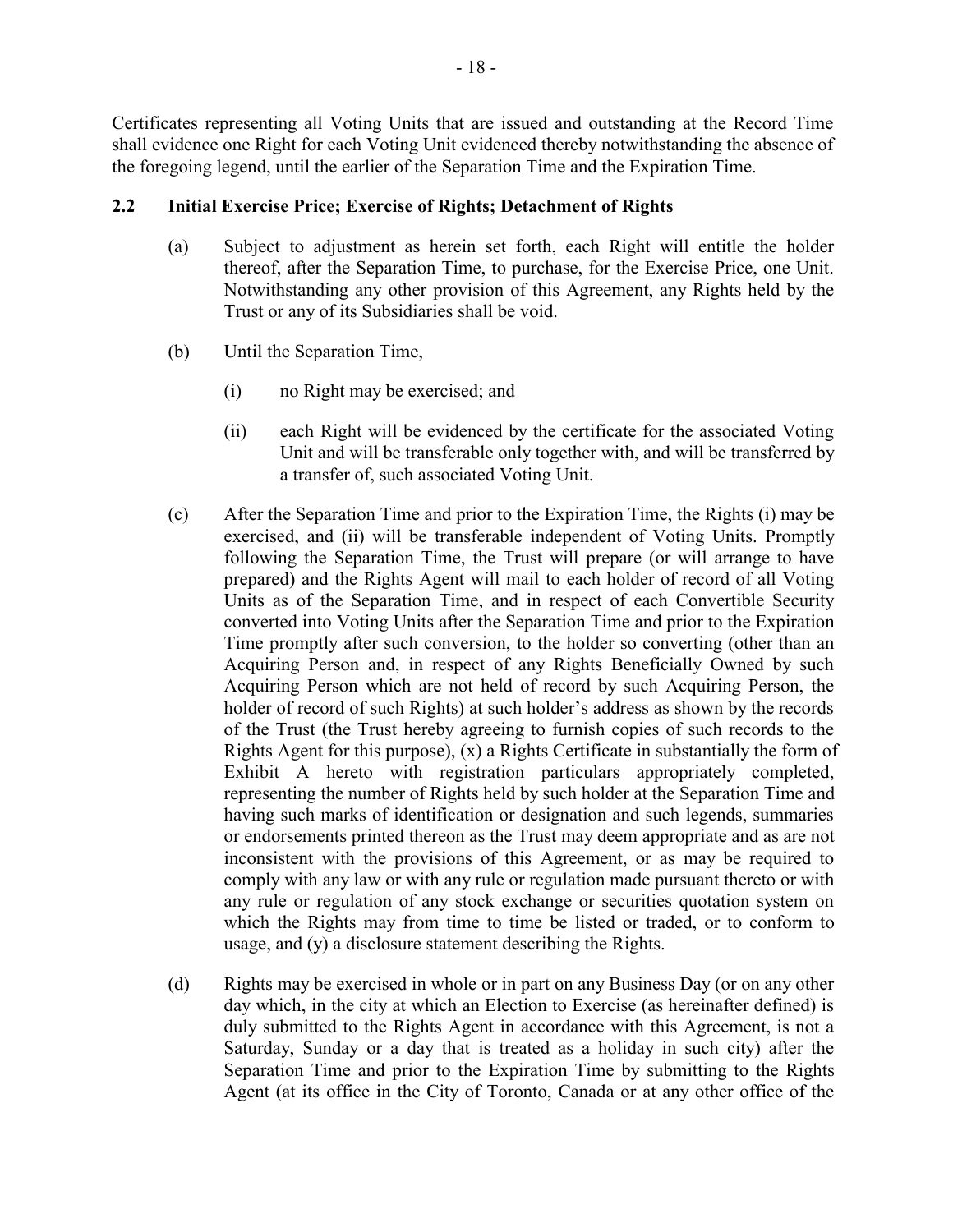Rights Agent in the cities designated from time to time for that purpose by the Trust), the Rights Certificate evidencing such Rights together with an Election to Exercise such Rights (an "**Election to Exercise**") substantially in the form attached to the Rights Certificate duly completed, accompanied by payment by certified cheque, banker's draft or money order, payable to the order of the Trust, of a sum equal to the Exercise Price multiplied by the number of Rights being exercised and a sum sufficient to cover any transfer tax or charge which may be payable in respect of any transfer involved in the transfer or delivery of Rights Certificates or the issuance or delivery of certificates for Units in a name other than that of the holder of the Rights being exercised.

- (e) Upon receipt of a Rights Certificate, with a duly completed Election to Exercise (that does not indicate that the holder so exercising is an Acquiring Person) accompanied by payment as set forth in subsection 2.2(d) above, the Rights Agent will thereupon promptly:
	- (i) requisition from the transfer agent or any co-transfer agent of the Units certificates for the number of Units to be purchased (the Trust hereby irrevocably authorizing its transfer agent to comply with all such requisitions);
	- (ii) when appropriate, requisition from the Trust the amount of cash to be paid in lieu of issuing fractional Units and, after receipt, deliver such cash to or to the order of the registered holder of the Rights Certificate;
	- (iii) after receipt of the Unit certificates, deliver the same to or upon the order of the registered holder of such Rights Certificate, registered in such name or names as may be designated by such holder; and
	- (iv) tender to the Trust all payments received on exercise of the Rights.
- (f) In case the holder of any Rights shall exercise less than all the Rights evidenced by such holder's Rights Certificate, a new Rights Certificate evidencing the Rights remaining unexercised will be issued by the Rights Agent to such holder or to such holder's duly authorized assigns.
- (g) The Trust covenants and agrees that it will:
	- (i) take all such action as may be necessary and within its power to ensure that all Units delivered upon exercise of Rights shall, at the time of delivery of the certificates for such Units (subject to payment of the Exercise Price), be duly and validly authorized, executed, issued and delivered and fully paid and non-assessable;
	- (ii) take all such action as may be necessary and within its power to comply with any applicable requirements of the Declaration of Trust, the Securities Act, the securities acts or comparable legislation of each of the other provinces of Canada, and the rules and regulations thereunder or any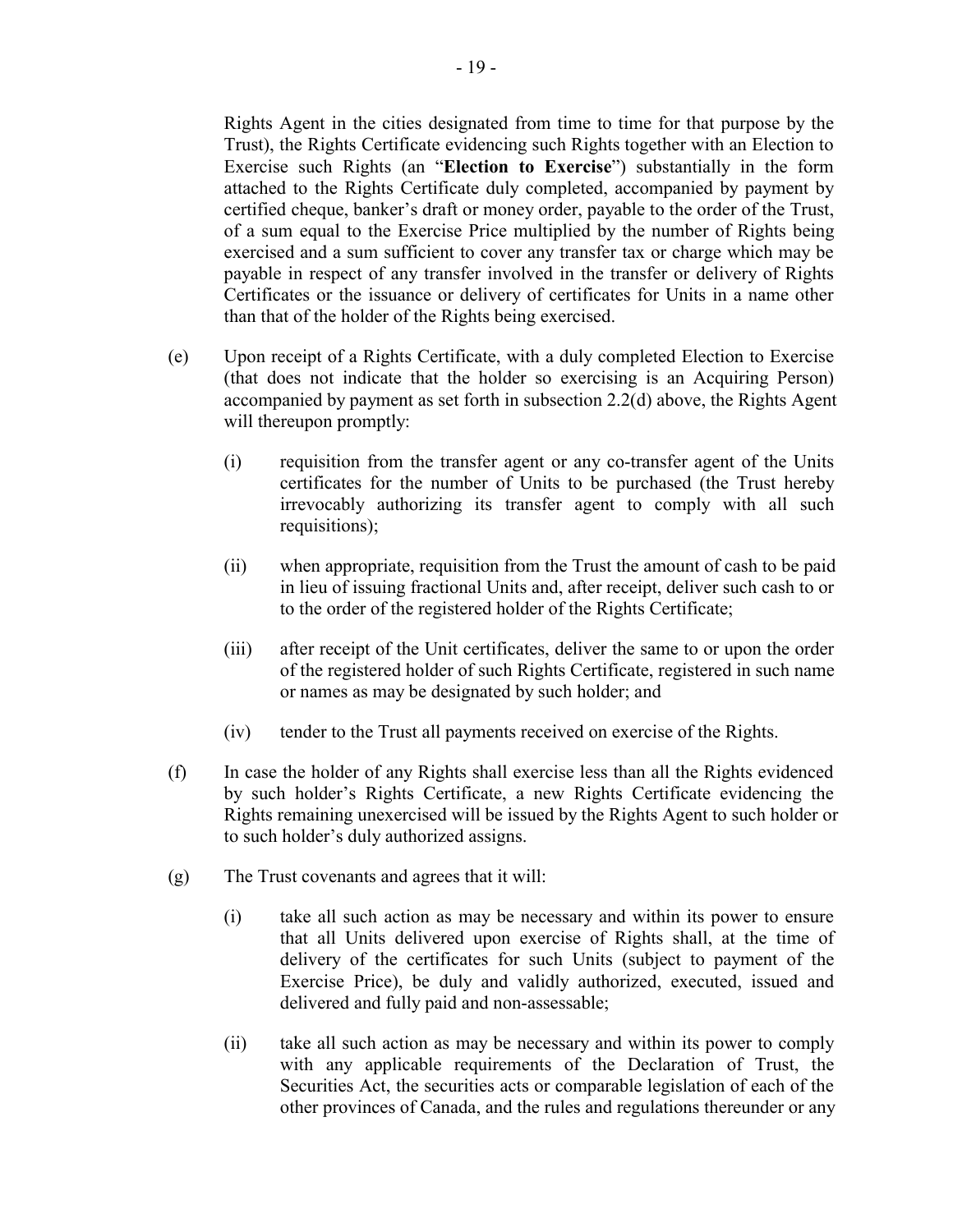other applicable law, rule or regulation, in connection with the issuance and delivery of the Rights Certificates and the issuance of any Units upon exercise of Rights;

- (iii) use reasonable efforts to cause all Units issued upon exercise of Rights to be listed on the principal exchanges or traded in the over-the-counter markets on which the Units were traded immediately prior to the Unit Acquisition Date;
- (iv) cause to be reserved and kept available out of its authorized and unissued Units the number of Units that, as provided in this Agreement, will from time to time be sufficient to permit the exercise in full of all outstanding Rights; and
- (v) pay when due and payable any and all Canadian and United States federal, provincial, and state transfer taxes (for greater certainty not including any income taxes or capital gains of the holder or exercising holder or any liability of the Trust to withhold tax) and charges which may be payable in respect of the original issuance or delivery of the Rights Certificates or certificates for Units, provided that the Trust shall not be required to pay any transfer tax or charge which may be payable in respect of any transfer involved in the transfer or delivery of Rights Certificates or the issuance or delivery of certificates for Units in a name other than that of the holder of the Rights being transferred or exercised.

# **2.3 Adjustments to Exercise Price; Number of Rights**

The Exercise Price, the number and kind of securities subject to purchase upon exercise of each Right and the number of Rights outstanding are subject to adjustment from time to time as provided in this Section 2.3.

- (a) In the event the Trust shall at any time after the Record Time and prior to the Expiration Time:
	- (i) declare or pay a distribution on the Units payable in Units (or other securities or securities exchangeable for or convertible into or giving a right to acquire Units or other securities of the Trust) other than pursuant to any Unit distribution program, distribution reinvestment plan or a distribution payable on Units in lieu of a regular periodic cash distribution;
	- (ii) subdivide, redivide or change its outstanding Units into a greater number of Units;
	- (iii) reduce, combine or consolidate its outstanding Units into a lesser number of Units (other than a Unit distribution and consolidation as contemplated by Section 11.3 of the Declaration of Trust); or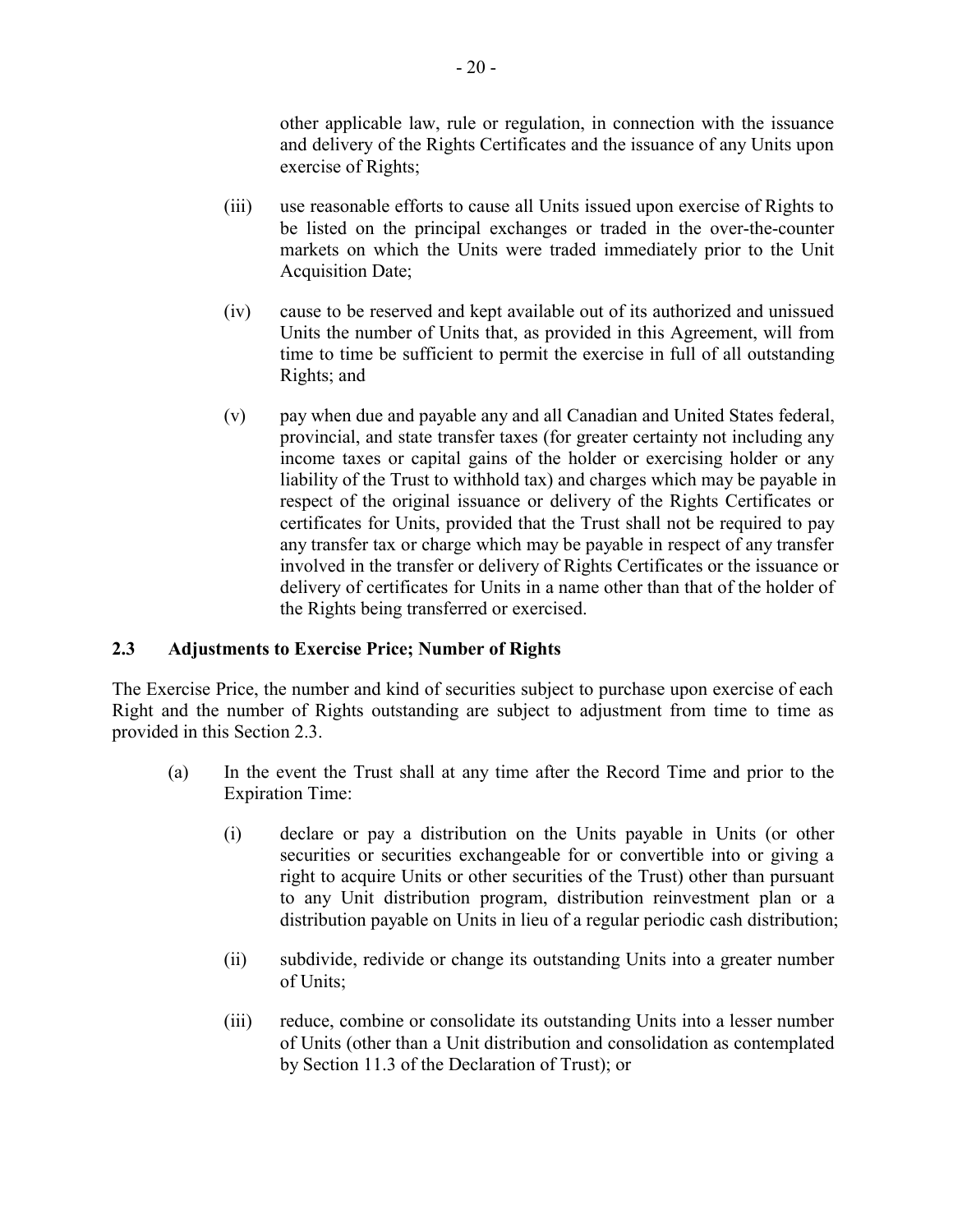(iv) issue any Units (or other capital stock or securities exchangeable for or convertible into or giving a right to acquire Units or other capital stock) in respect of, in lieu of or in exchange for existing Units in a reclassification, amalgamation, merger, statutory arrangement or consolidation,

the Exercise Price and the number of Rights outstanding, or, if the payment or effective date therefor shall occur after the Separation Time, the securities purchasable upon exercise of Rights, shall be adjusted in the manner set forth below. If the Exercise Price and number of Rights outstanding are to be adjusted (x) the Exercise Price in effect after such adjustment shall be equal to the Exercise Price in effect immediately prior to such adjustment divided by the number of Units (or other securities) (the "**Expansion Factor**") that a holder of one Unit immediately prior to such distribution, subdivision, change, combination or issuance would hold thereafter as a result thereof, and (y) each Right held prior to such adjustment shall become that number of Rights equal to the Expansion Factor, and the adjusted number of Rights will be deemed to be allocated among the Units with respect to which the original Rights were associated (if they remain outstanding) and the Units issued in respect of such distribution, subdivision, change, combination or issuance, so that each such Unit (or other securities) will have exactly one Right associated with it. If the securities purchasable upon exercise of Rights are to be adjusted, the securities purchasable upon exercise of each Right after such adjustment will be the number of securities that a holder of the securities purchasable upon exercise of one Right immediately prior to such distribution, subdivision, change, combination or issuance would hold thereafter as a result thereof. If after the Record Time and prior to the Expiration Time the Trust shall issue any securities other than Units in a transaction of a type described in clause  $2.3(a)(i)$  or (ii), such securities shall be treated herein as nearly equivalent to Units as may be practicable and appropriate under the circumstances and the Trust and the Rights Agent agree to amend this Agreement in order to effect such treatment. If an event occurs which would require an adjustment under both this Section 2.3 and Section 3.1 hereof, the adjustment provided for in this Section 2.3 shall be in addition to and shall be made prior to any adjustment required pursuant to Section 3.1 hereof. Adjustments pursuant to subsection 2.3(a) shall be made successively, whenever an event referred to in subsection 2.3(a) occurs.

In the event the Trust shall at any time after the Record Time and prior to the Separation Time issue any Units otherwise than in a transaction referred to in subsection 2.3(a), each such Unit so issued shall automatically have one new Right associated with it, which Right shall be evidenced by the certificate representing such Unit.

Upon any exchange, conversion or exercise of an Equivalent Security following the Record Time, the Rights associated with the Special Voting Unit accompanying such Equivalent Security shall be immediately and automatically cancelled and of no further force or effect.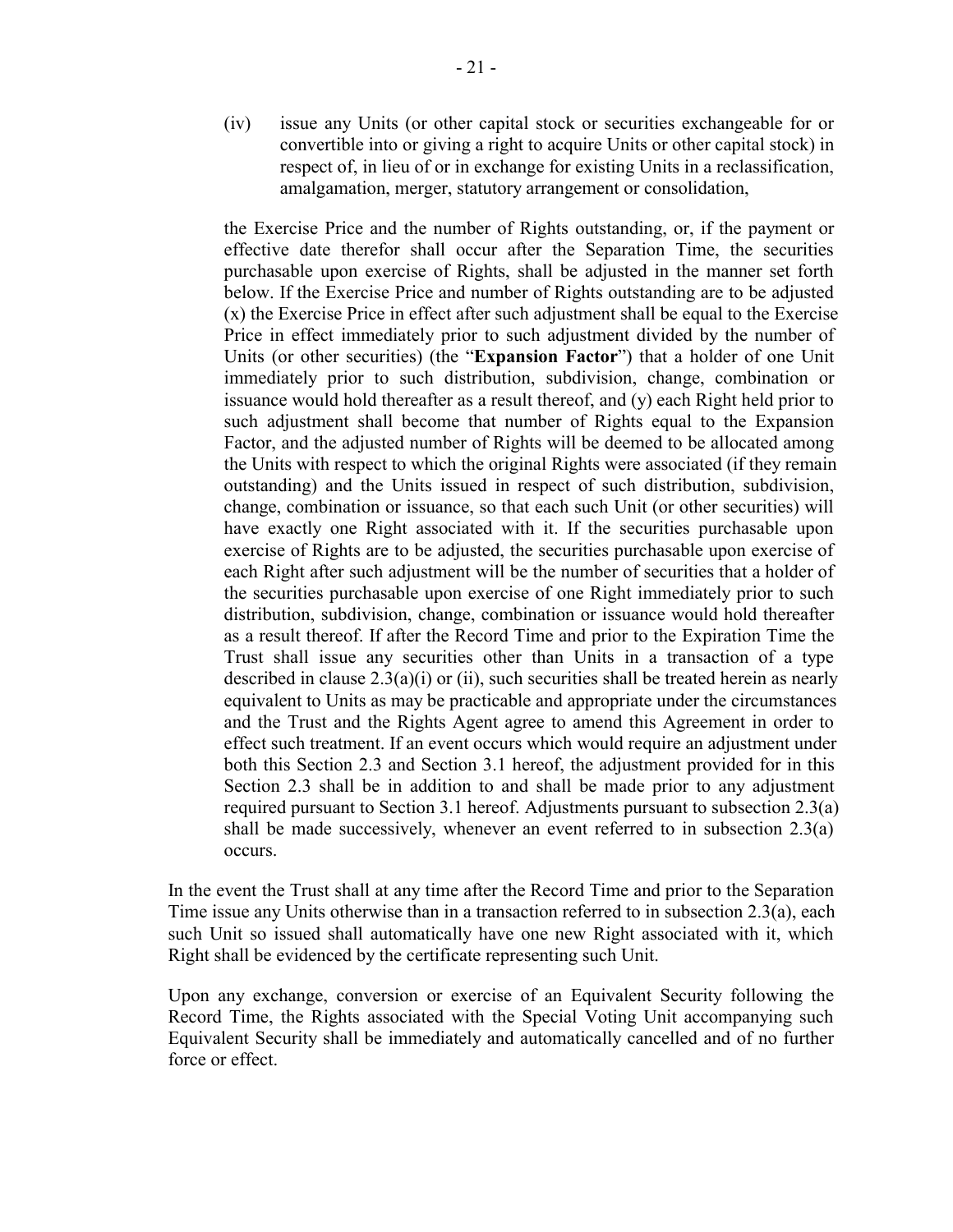(b) In the event the Trust shall at any time after the Record Time and prior to the Expiration Time fix a record date for the making of a distribution to all holders of Units of rights or warrants entitling them (for a period expiring within 45 calendar days after such record date) to subscribe for or purchase Units (or securities convertible into or exchangeable for or carrying a right to purchase or subscribe for Units) at a price per Unit (or, if a security convertible into or exchangeable for or carrying a right to purchase or subscribe for Units, having an exchange, conversion or exercise price (including the price required to be paid to purchase such convertible or exchangeable security or right per Unit)) less than 90% of the Market Price per Unit on such record date, the Exercise Price shall be adjusted in the manner set forth below. The Exercise Price in effect after such record date shall equal the Exercise Price in effect immediately prior to such record date multiplied by a fraction, of which the numerator shall be the number of Units outstanding on such record date plus the number of Units which the aggregate offer price of the total number of Units so to be offered (and/or the aggregate initial exchange, conversion or exercise price of the convertible or exchangeable securities or rights so to be offered (including the price required to be paid to purchase such convertible or exchangeable securities or rights)) would purchase at such Market Price and of which the denominator shall be the number of Units outstanding on such record date plus the number of additional Units to be offered for subscription or purchase (or into which the convertible or exchangeable securities or rights so to be offered are initially convertible, exchangeable or exercisable). In case such subscription price is satisfied in whole or in part by consideration in a form other than cash the value of such consideration shall be as determined in good faith by the Board whose determination shall be described in a statement filed with the Rights Agent and shall be binding on the Rights Agent and the holders of Rights.

Such adjustment shall be made successively whenever such a record date is fixed. For purposes of this paragraph (b), the granting of the right to purchase Units pursuant to any distribution or interest reinvestment plan and/or any Unit purchase plan providing for the reinvestment of distributions or interest payable on securities of the Trust and/or the investment of periodic optional payments and/or employee benefit or similar plans (so long as such right to purchase is in no case evidenced by the delivery of rights or warrants) shall not be deemed to constitute an issue of rights or warrants by the Trust; provided, however, that in the case of any distribution or interest reinvestment plan, the right to purchase Units is at a price per unit of not less than 90% of the current market price per unit (determined as provided in such plans) of the Units.

(c) In the event the Trust shall at any time after the Record Time and prior to the Expiration Time fix a record date for the making of a distribution to all holders of Units of evidences of indebtedness or assets (other than a regular periodic cash distribution or a distribution paid in Units) or rights or warrants entitling them to subscribe for or purchase Units (or Convertible Securities in respect of Units) at a price per Unit (or, in the case of a Convertible Security in respect of Units having a conversion or exercise price per unit (including the price required to be paid to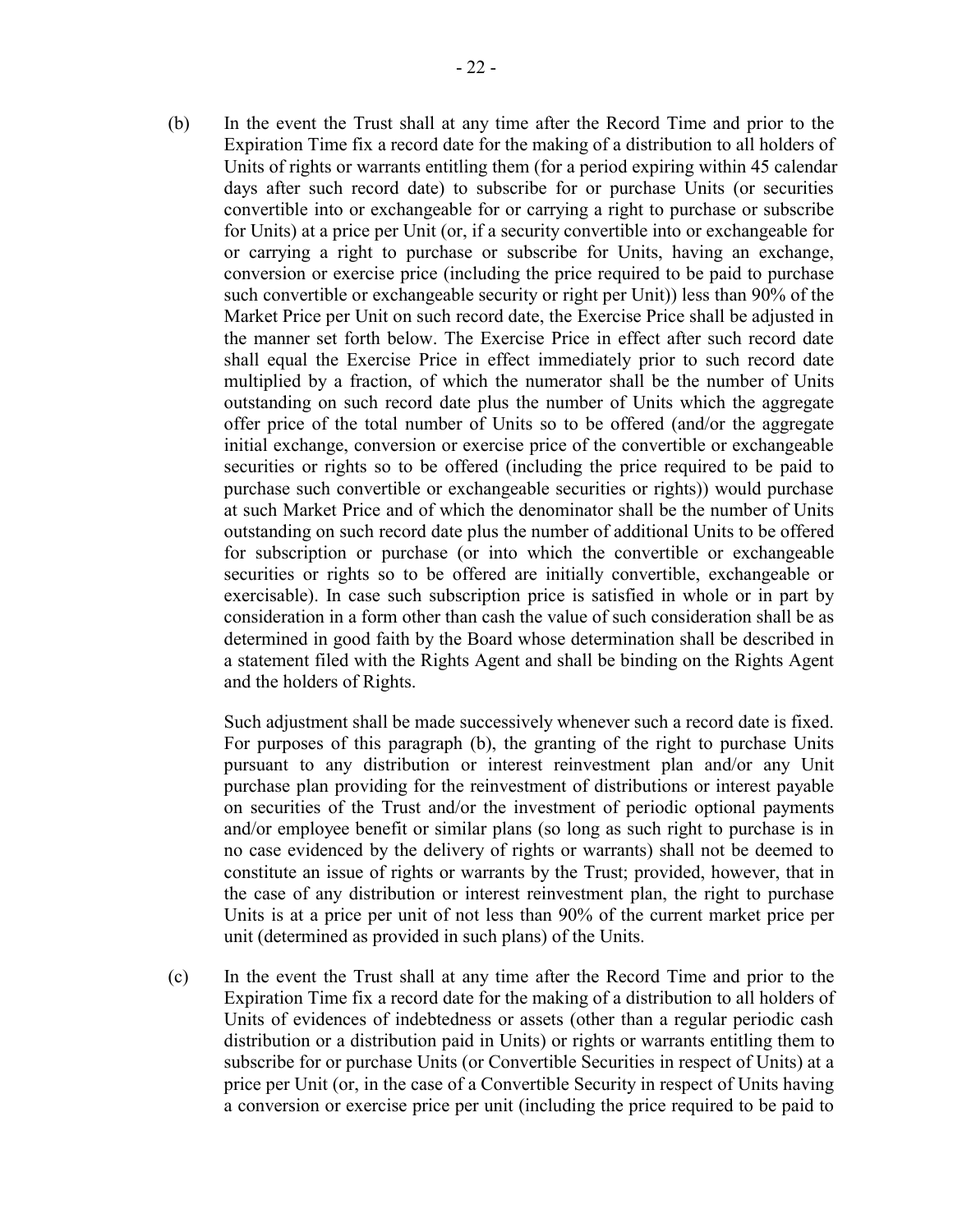purchase such Convertible Security) less than 90% of the Market Price per Unit on such record date (excluding those referred to in subsection 2.3(b)), the Exercise Price shall be adjusted in the manner set forth below. The Exercise Price in effect after such record date shall equal the Exercise Price in effect immediately prior to such record date less the fair market value (as determined in good faith by the Board) of the portion of the assets, evidences of indebtedness, rights or warrants so to be distributed applicable to each of the securities purchasable upon exercise of one Right (such determination to be described in a statement filed with the Rights Agent shall be binding on the Rights Agent and the holders of the Rights). Such adjustment shall be made successively whenever such a record date is fixed.

- (d) Each adjustment made pursuant to this Section 2.3 shall be made as of:
	- (i) the payment or effective date for the applicable distribution, subdivision, change, combination or issuance, in the case of an adjustment made pursuant to paragraph (a) above; and
	- (ii) the record date for the applicable distribution, in the case of an adjustment made pursuant to paragraph (b) or (c) above,

subject to readjustment to reverse the same if such distribution shall not be made.

- (e) In the event the Trust shall at any time after the Record Time and prior to the Expiration Time issue any securities (other than Units), or rights or warrants to subscribe for or purchase any such securities, or securities convertible into or exchangeable for any such securities, in a transaction referred to in clause (a)(i) or  $(a)(iv)$  above, or if the Trust shall take any other action (other than the issue of Units) which might have a negative effect on the holders of Rights, if the Board acting in good faith determines that the adjustments contemplated by paragraphs (a), (b) and (c) above are not applicable or will not appropriately protect the interests of the holders of Rights, the Trust may determine what other adjustments to the Exercise Price, number of Rights and/or securities purchasable upon exercise of Rights would be appropriate and, if the adjustments contemplated by paragraphs (a), (b) and (c) above are applicable, notwithstanding such paragraphs, the adjustments so determined by the Trust, rather than adjustments contemplated by paragraphs (a), (b) and (c) above, shall be made. The Trust and the Rights Agent shall amend this Agreement in accordance with subsections 5.4(b) and 5.4(c), as the case may be, to provide for such adjustments.
- (f) Each adjustment to the Exercise Price made pursuant to this Section 2.3 shall be calculated to the nearest cent. Whenever an adjustment to the Exercise Price is made pursuant to this Section 2.3, the Trust shall:
	- (i) promptly prepare a certificate setting forth such adjustment and a brief statement of the facts accounting for such adjustment; and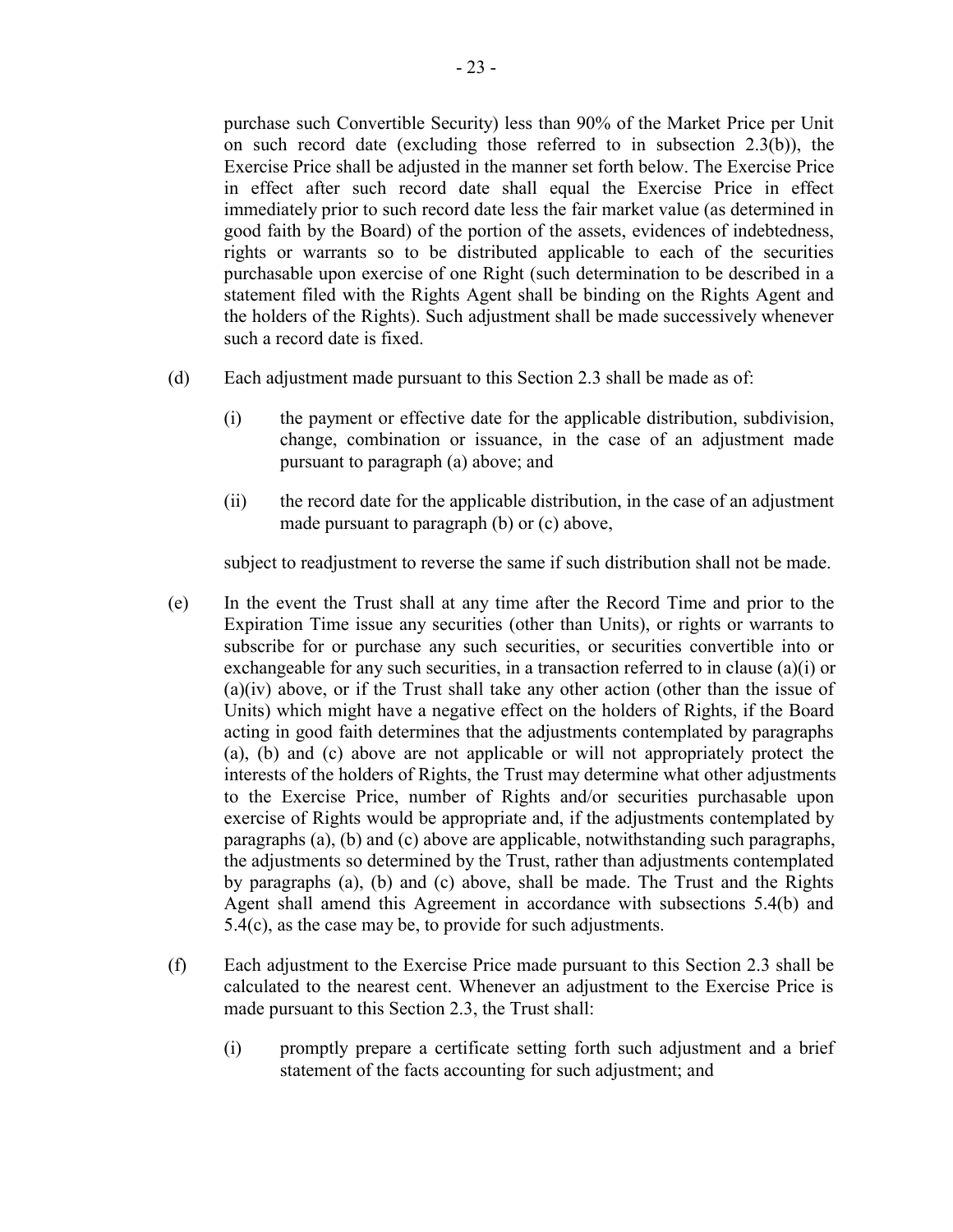(ii) promptly file with the Rights Agent and with each transfer agent for the Voting Units a copy of such certificate and mail a brief summary thereof to each holder of Rights.

Failure to file such certificate or cause such summary to be mailed as aforesaid, or any defect therein, shall not affect the validity of any such adjustment or change.

(g) Subject to Section 5.3, irrespective of any adjustment or change in the securities purchasable upon exercise of the Rights, the Rights Certificates theretofore and thereafter issued may continue to express the securities so purchasable which were expressed in the initial Rights Certificates issued hereunder.

# **2.4 Date on Which Exercise is Effective**

Each person in whose name any certificate for Units is issued upon the exercise of Rights shall for all purposes be deemed to have become the holder of record of the Units represented thereby, and such certificate shall be dated the date upon which the Rights Certificate evidencing such Rights was duly surrendered (together with a duly completed Election to Exercise) and payment of the Exercise Price for such Rights (and any applicable transfer taxes and other governmental charges payable by the exercising holder hereunder) was made; provided, however, that if the date of such surrender and payment is a date upon which the Unit transfer books of the Trust are closed, such person shall be deemed to have become the record holder of such Units on, and such certificate shall be dated, the next succeeding Business Day on which the Unit transfer books of the Trust are open.

# **2.5 Execution, Authentication, Delivery and Dating of Rights Certificates**

- (a) The Rights Certificates shall be executed on behalf of the Trust by any one of a trustee or officer of the Trust. The signature of any of these persons on the Rights Certificates may be manual or facsimile. Rights Certificates bearing the manual or facsimile signatures of individuals who were at any time the proper trustees of the Trust shall bind the Trust, notwithstanding that such individuals or any of them have ceased to hold such offices prior to the countersignature and delivery of such Rights Certificates. Promptly after the Trust learns of the Separation Time, the Trust will notify the Rights Agent in writing of such Separation Time and will deliver (x) the disclosure statement describing the Rights and (y) Rights Certificates executed by the Trust to the Rights Agent for countersignature, and the Rights Agent shall countersign manually and mail such Rights Certificates to the holders of the Rights pursuant to subsection 2.2(c) hereof. No Rights Certificate shall be valid for any purpose until countersigned by the Rights Agent as aforesaid.
- (b) Each Rights Certificate shall be dated the date of the countersignature thereof.

# **2.6 Registration, Registration of Transfer and Exchange**

(a) After the Separation Time, the Trust will cause to be kept a register (the "**Rights Register**") in which, subject to such reasonable regulations as it may prescribe,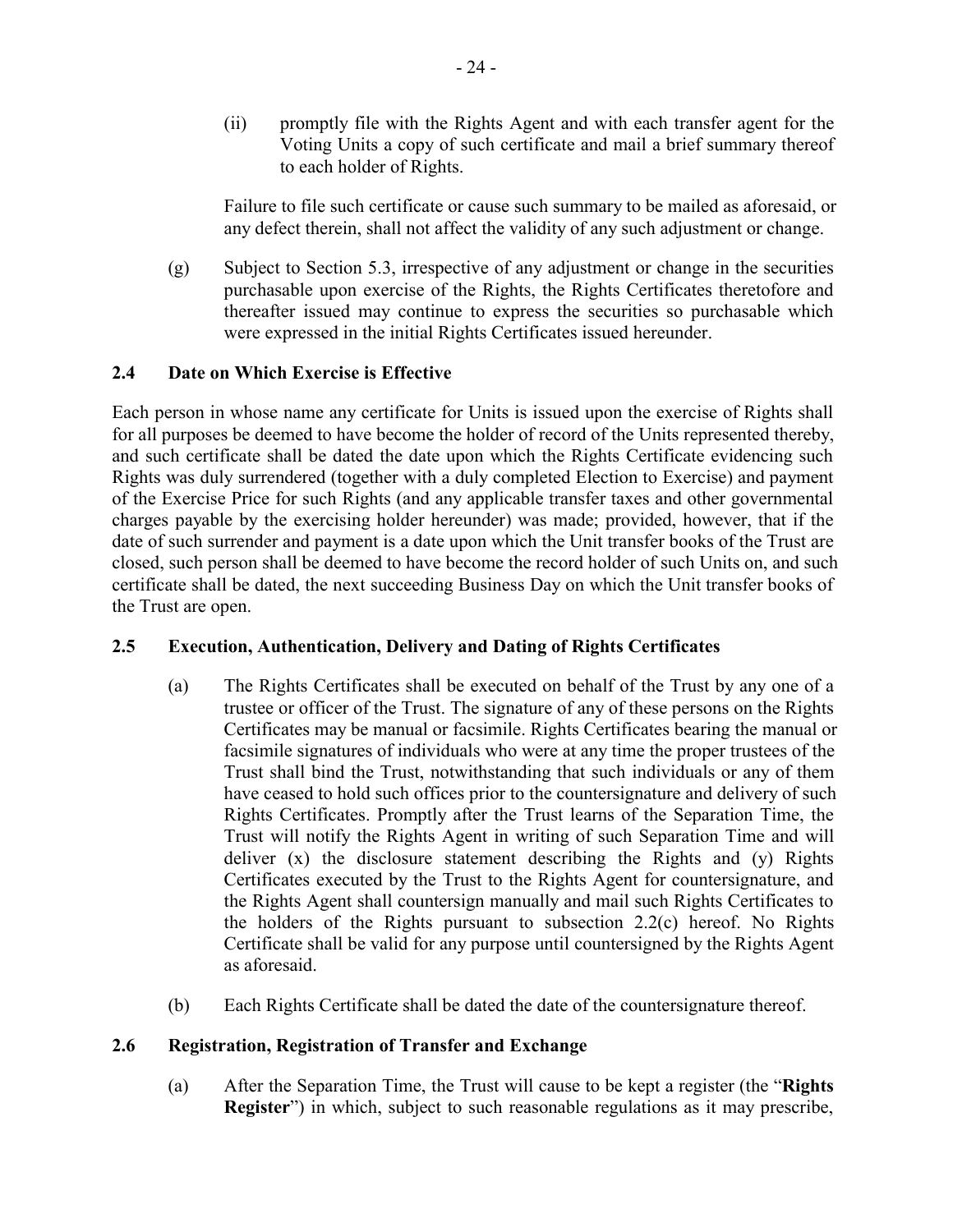the Rights Agent will provide for the registration and transfer of Rights. The Rights Agent is hereby appointed the "Rights Registrar" for the purpose of maintaining the Rights Register for the Trust and registering Rights and transfers of Rights as herein provided. In the event that the Rights Agent shall cease to be the Rights Registrar, the Rights Agent will have the right to examine the Rights Register at all reasonable times.

- (b) After the Separation Time and prior to the Expiration Time, upon surrender for registration of transfer or exchange of any Rights Certificate, and subject to the provisions of subsection 2.6(d) below, the Trust shall execute, and the Rights Agent shall countersign and deliver, in the name of the holder or the designated transferee or transferees, as required pursuant to the holder's instructions, one or more new Rights Certificates evidencing the same aggregate number of Rights as did the Rights Certificates so surrendered.
- (c) All Rights issued upon any registration of transfer or exchange of Rights Certificates shall be the valid obligations of the Trust, and such Rights shall be entitled to the same benefits under this Agreement as the Rights surrendered upon such registration of transfer or exchange.
- (d) Every Rights Certificate surrendered for registration of transfer or exchange shall be duly endorsed, or be accompanied by a written instrument of transfer in form satisfactory to the Trust or the Rights Agent, as the case may be, duly executed by the holder thereof or such holder's attorney duly authorized in writing. As a condition to the issuance of any new Rights Certificate under this Section 2.6, the Trust may require the payment of a sum sufficient to cover any fee, tax or other governmental charge that may be imposed in relation thereto.

## **2.7 Mutilated, Destroyed, Lost and Stolen Rights Certificates**

- (a) If any mutilated Rights Certificate is surrendered to the Rights Agent prior to the Expiration Time, the Trust shall execute and the Rights Agent shall countersign and deliver in exchange therefor a new Rights Certificate evidencing the same number of Rights as did the Rights Certificate so surrendered.
- (b) If there shall be delivered to the Trust and the Rights Agent prior to the Expiration Time (i) evidence of ownership of any Rights Certificate, (ii) evidence to their satisfaction of the destruction, loss or theft of any Rights Certificate and (iii) such surety bond and indemnity as may be required by each of them in their sole discretion to save each of them and any of their agents harmless, then, in the absence of notice to the Trust or the Rights Agent that such Rights Certificate has been acquired by a bona fide purchaser, the Trust shall execute and upon its request the Rights Agent shall countersign and deliver, in lieu of any such destroyed, lost or stolen Rights Certificate, a new Rights Certificate evidencing the same number of Rights as did the Rights Certificate so destroyed, lost or stolen.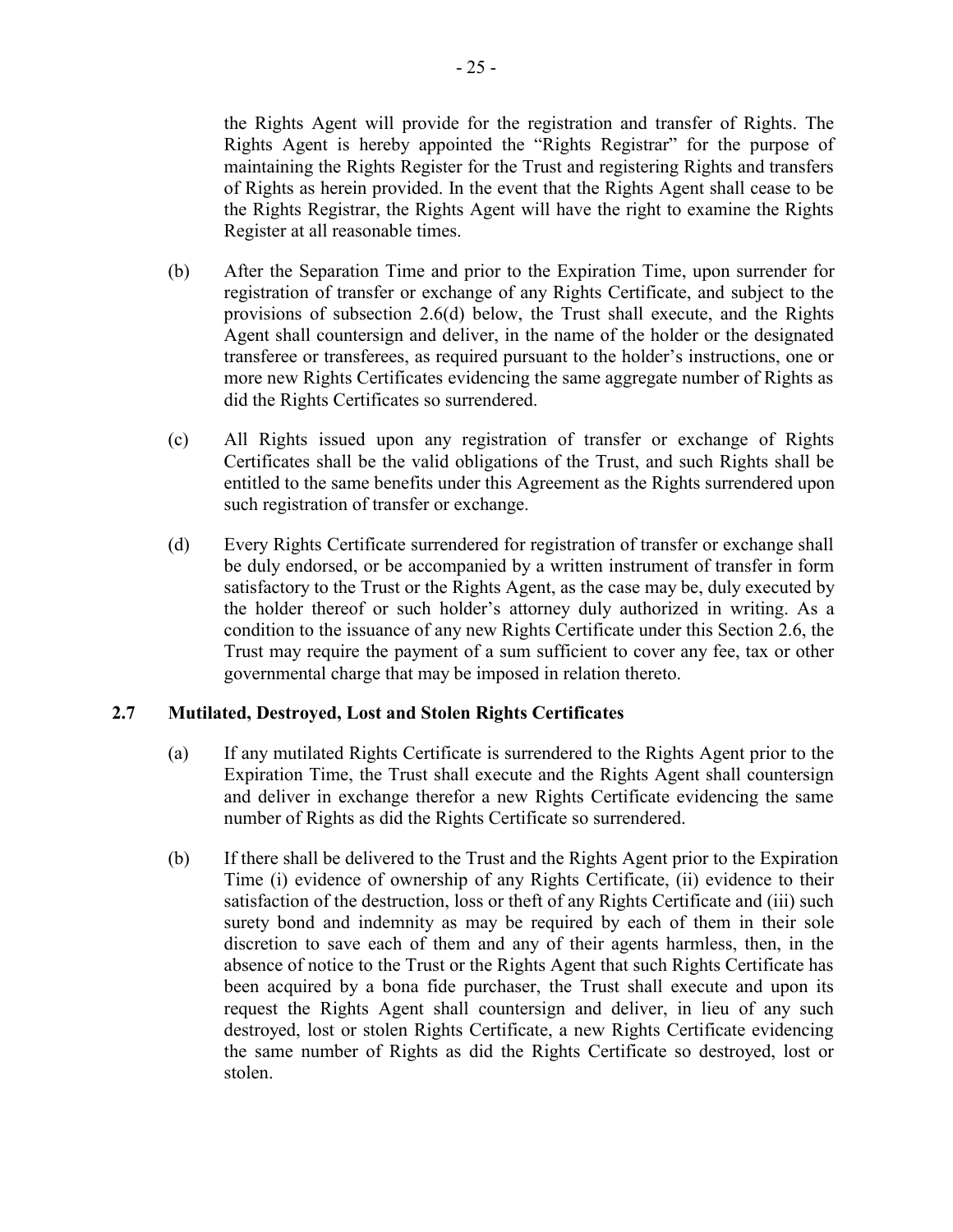- (c) As a condition to the issuance of any new Rights Certificate under this Section 2.7, the Trust may require the payment of a sum sufficient to cover any tax or other governmental charge that may be imposed in relation thereto and any other expenses (including the fees and expenses of the Rights Agent) in connection therewith.
- (d) Every new Rights Certificate issued pursuant to this Section 2.7 in lieu of any destroyed, lost or stolen Rights Certificate shall evidence the contractual obligation of the Trust, whether or not the destroyed, lost or stolen Rights Certificate shall be at any time enforceable by anyone, and shall be entitled to all the benefits of this Agreement equally and proportionately with any and all other Rights, duly issued hereunder.

# **2.8 Persons Deemed Owners**

The Trust, the Rights Agent and any agent of the Trust or the Rights Agent may deem and treat the Person, in whose name a Rights Certificate (or, prior to the Separation Time, the associated Voting Unit certificate) is registered as the absolute owner thereof and of the Rights evidenced thereby for all purposes whatsoever.

# **2.9 Delivery and Cancellation of Certificates**

All Rights Certificates surrendered upon exercise or for redemption, registration of transfer or exchange shall, if surrendered to any Person other than the Rights Agent, be delivered to the Rights Agent and, in any case, shall be promptly cancelled by the Rights Agent. The Trust may at any time deliver to the Rights Agent for cancellation any Rights Certificates previously countersigned and delivered hereunder which the Trust may have acquired in any manner whatsoever, and all Rights Certificates so delivered shall be promptly cancelled by the Rights Agent. No Rights Certificate shall be countersigned in lieu of or in exchange for any Rights Certificates cancelled as provided in this Section 2.9, except as expressly permitted by this Agreement. The Rights Agent shall, subject to applicable law, destroy all cancelled Rights Certificates.

## **2.10 Agreement of Rights Holders**

Every holder of Rights by accepting the same consents and agrees with the Trust and the Rights Agent and with every other holder of Rights:

- (a) to be bound by and subject to the provisions of this Agreement, as amended from time to time in accordance with the terms hereof, in respect of all Rights held;
- (b) that, prior to the Separation Time, each Right will be transferable only together with, and will be transferred by a transfer of, the associated Voting Unit, as applicable;
- (c) that, after the Separation Time, the Rights Certificates will be transferable only on the Rights Register as provided herein;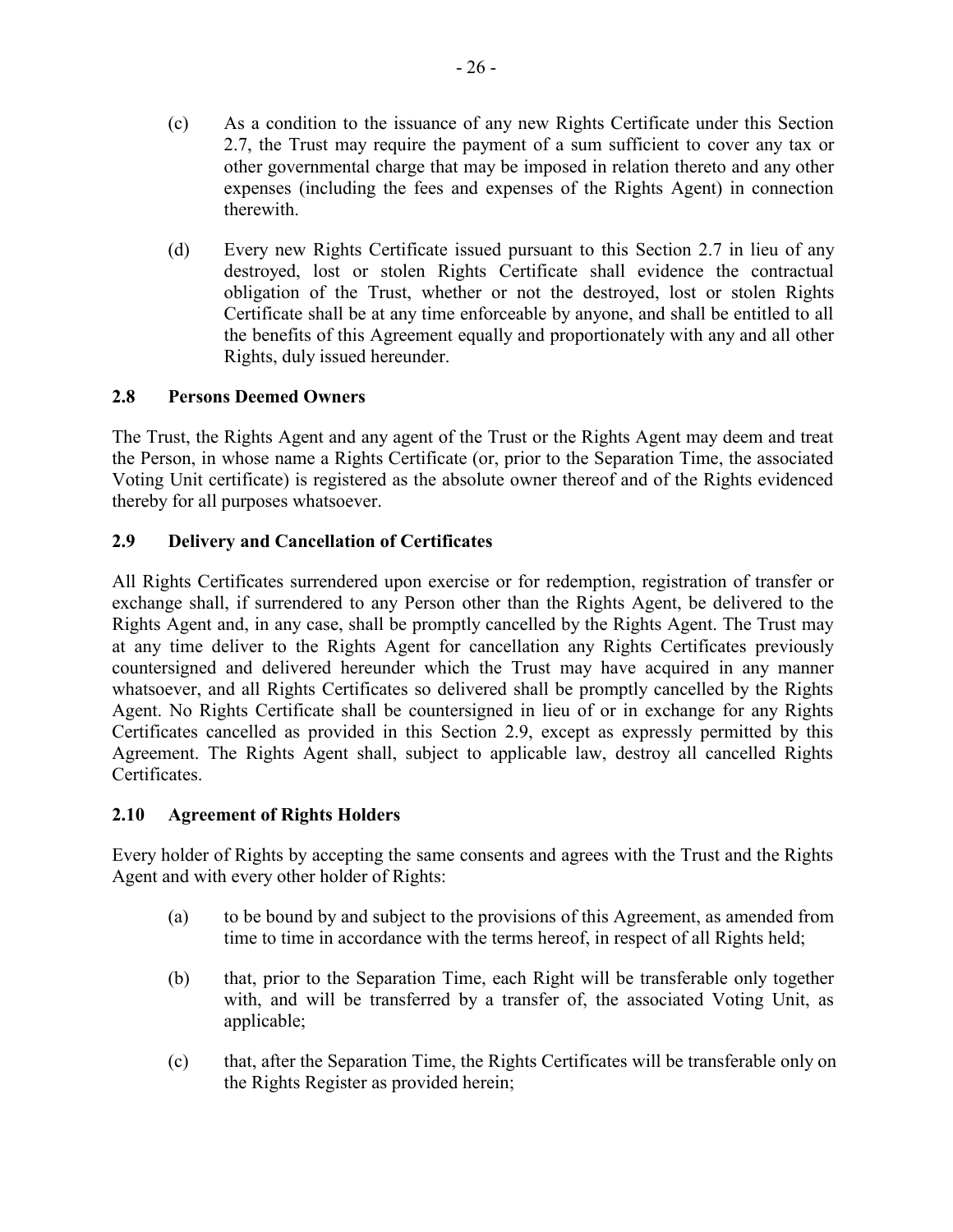- (d) that, prior to due presentment of a Rights Certificate (or, prior to the Separation Time, the associated Voting Unit certificate) for registration of transfer, the Trust, the Rights Agent and any agent of the Trust or the Rights Agent may deem and treat the Person in whose name the Rights Certificate (or, prior to the Separation Time, the associated Voting Unit certificate) is registered as the absolute owner thereof and of the Rights evidenced thereby (notwithstanding any notations of ownership or writing on such Rights Certificate or the associated Voting Unit certificate made by anyone other than the Trust or the Rights Agent) for all purposes whatsoever, and neither the Trust nor the Rights Agent shall be affected by any notice to the contrary;
- (e) that such holder of Rights has waived his right to receive any fractional Rights or any fractional Units upon exercise of a Right (except as provided herein);
- (f) that, subject to the provisions of Section 5.4, without the approval of any holder of Rights or Voting Units and upon the sole authority of the Board acting in good faith this Agreement may be supplemented or amended from time to time as provided herein; and
- (g) that, notwithstanding anything in this Agreement to the contrary, neither the Trust nor the Rights Agent shall have any liability to any holder of a Right or any other Person as a result of its inability to perform any of its obligations under this Agreement by reason of any preliminary or permanent injunction or other order, decree or ruling issued by a court of competent jurisdiction or by a governmental, regulatory or administrative agency or commission, or any statute, rule, regulation or executive order promulgated or enacted by any governmental authority, prohibiting or otherwise restraining performance of such obligation.

#### **ARTICLE 3**

## **ADJUSTMENTS TO THE RIGHTS IN THE EVENT OF CERTAIN TRANSACTIONS**

## **3.1 Flip-in Event**

(a) Subject to subsections  $3.1(b)$ ,  $5.1(b)$ ,  $5.1(c)$  and  $5.1(d)$  hereof, in the event that prior to the Expiration Time a Flip-in Event shall occur, the Trust shall take such action as shall be necessary to ensure and provide that, within 10 Business Days thereafter or such longer period as may be required to satisfy the requirements of the applicable securities acts or comparable legislation, except as provided below, each Right shall thereafter constitute the right to purchase from the Trust, upon exercise thereof in accordance with the terms hereof, that number of Units having an aggregate Market Price on the date of consummation or occurrence of such Flip-in Event equal to twice the Exercise Price for an amount in cash equal to the Exercise Price (such right to be appropriately adjusted in a manner analogous to the applicable adjustment provided for in Section 2.3 in the event that after such date of consummation or occurrence an event of a type analogous to any of the events described in Section 2.3 shall have occurred with respect to such Units).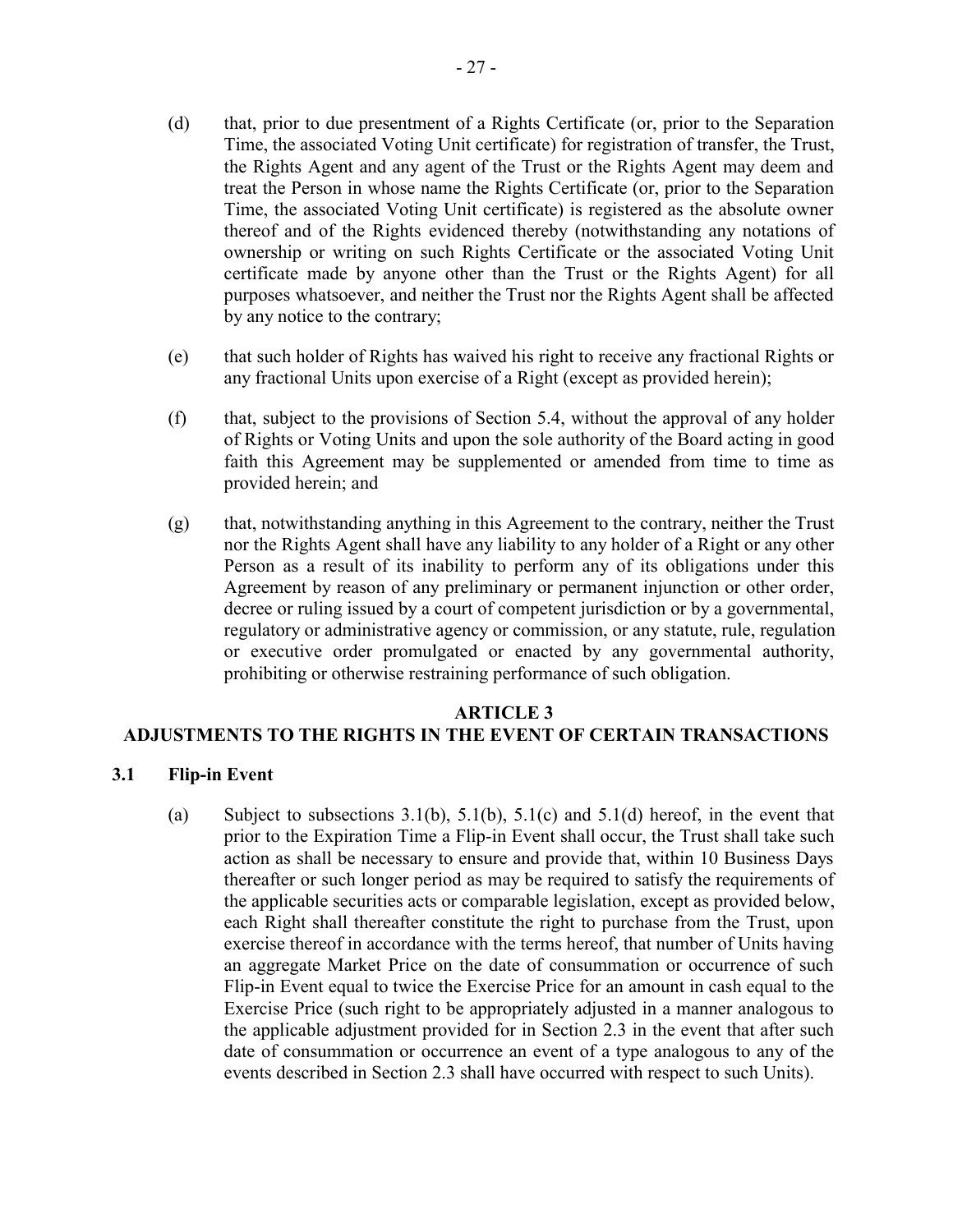- (b) Notwithstanding the foregoing or any other provisions of this Agreement, upon the occurrence of any Flip-in Event, any Rights that are or were Beneficially Owned on or after the earlier of the Separation Time or the Unit Acquisition Date by:
	- (i) an Acquiring Person (or any Affiliate or Associate of an Acquiring Person or any Person acting jointly or in concert with an Acquiring Person or any Affiliate or Associate of an Acquiring Person); or
	- (ii) a transferee, direct or indirect, of an Acquiring Person (or any Affiliate or Associate of an Acquiring Person or any Person acting jointly or in concert with an Acquiring Person or any Affiliate or Associate of an Acquiring Person) in a transfer made after the Record Time, whether or not for consideration, that the Board acting in good faith has determined is part of a plan, arrangement or scheme of an Acquiring Person (or any Affiliate or Associate of an Acquiring Person or any Person acting jointly or in concert with an Acquiring Person or any Affiliate or Associate of an Acquiring Person) that has the purpose or effect of avoiding clause (i) of this subsection 3.1(b);

shall become void without any further action and any holder of such Rights (including transferees) shall thereafter have no right whatsoever to exercise such Rights under any provision of this Agreement and shall not thereafter have any other rights whatsoever in respect of such Rights, whether under any provision of this Agreement or otherwise.

(c) Any Rights Certificate that represents Rights Beneficially Owned by a Person described in either clause (i) or (ii) of subsection 3.1(b) or transferred to any nominee of any such Person, and any Rights Certificate issued upon transfer, exchange, replacement or adjustment of any other Rights Certificate referred to in this sentence, shall contain the following legend:

> "The Rights represented by this Rights Certificate were Beneficially Owned by a Person who was an Acquiring Person or who was an Affiliate or an Associate of an Acquiring Person (as such terms are defined in the Unitholder Rights Plan Agreement) or was acting jointly or in concert with any of them. This Rights Certificate and the Rights represented hereby shall become void in the circumstances specified in subsection 3.1(b) of the Unitholder Rights Plan Agreement.";

provided, however, that the Rights Agent shall not be under any responsibility to ascertain the existence of facts that would require the imposition of such legend but shall be required to impose such legend only if instructed to do so by the Trust in writing or if a holder fails to certify upon transfer or exchange in the space provided on the Rights Certificate that such holder is not an Acquiring Person, an Affiliate or Associate thereof or a Person acting jointly or in concert with any of them.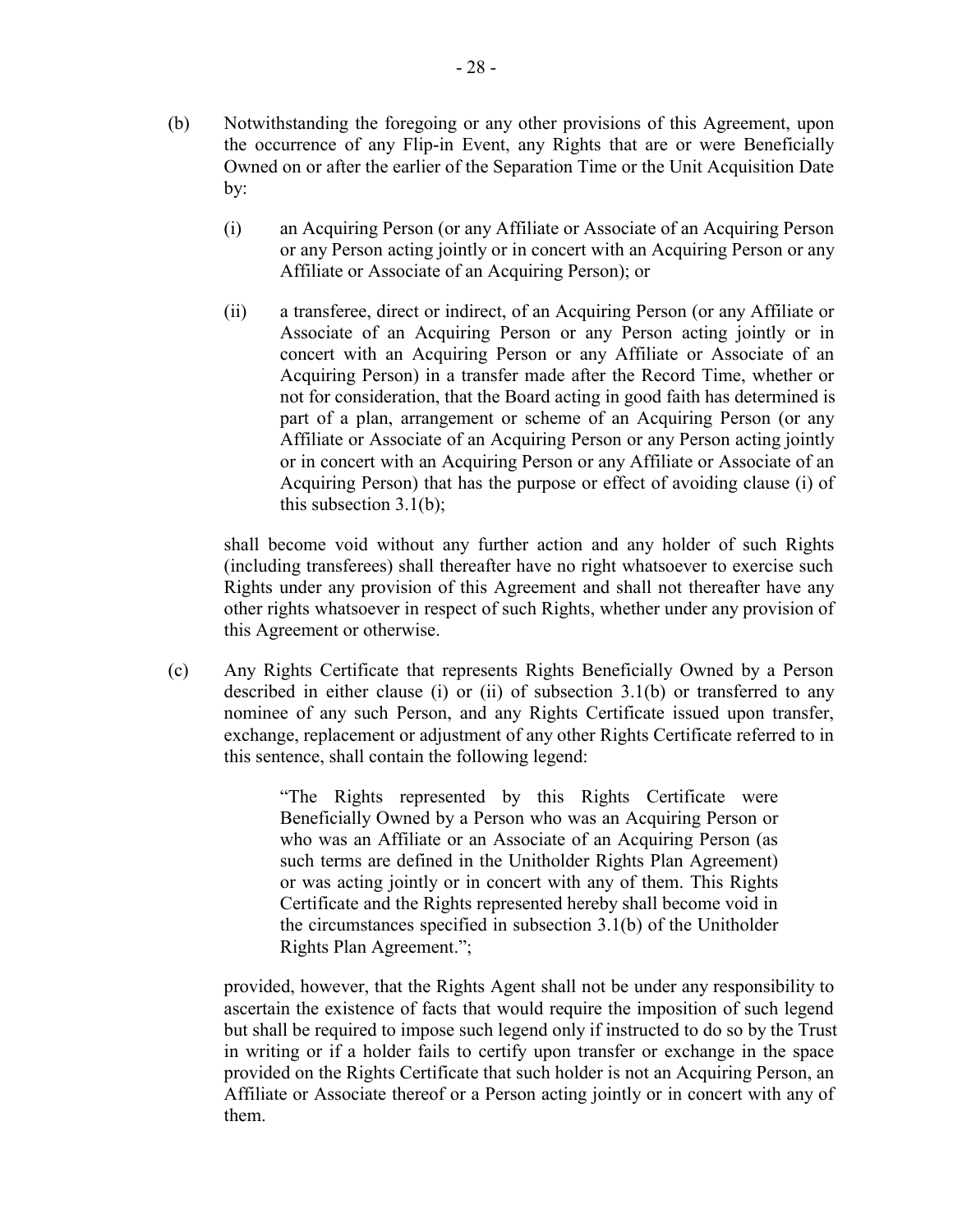#### **ARTICLE 4 THE RIGHTS AGENT**

#### **4.1 General**

- (a) The Trust hereby appoints the Rights Agent to act as agent for the Trust and the holders of Rights in accordance with the terms and conditions hereof, and the Rights Agent hereby accepts such appointment. The Trust may from time to time appoint such co-rights agents (the "**Co-Rights Agents**") as it may deem necessary or desirable, subject to the consent of the Rights Agent, acting reasonably. In the event the Trust appoints one or more Co-Rights Agents, the respective duties of the Rights Agent and Co-Rights Agents shall be as the Trust may determine with the approval of the Rights Agent and Co-Rights Agent. The Trust agrees to pay to the Rights Agent reasonable compensation for all services rendered by it hereunder and, from time to time, on demand of the Rights Agent, its reasonable expenses and counsel fees and other disbursements reasonably incurred in the execution and administration of this Agreement and the exercise and performance of its duties hereunder (including the reasonable fees and disbursements of any expert retained by the Rights Agent with the approval of the Trust, such approval not to be unreasonably withheld). The Trust also agrees to indemnify the Rights Agent, its directors, officers and employees for, and to hold them harmless against, any loss, liability or expense, incurred without gross negligence, bad faith or wilful misconduct on the part of the Rights Agent or its directors, officers and employees for anything done or omitted by the Rights Agent in connection with the acceptance and administration of this Agreement, including the costs and expenses of defending against any claim of liability, which right to indemnification will survive the termination of this Agreement or the resignation or removal of the Rights Agent.
- (b) The Rights Agent shall be protected and shall incur no liability for or in respect of any action taken, suffered or omitted by it in connection with its administration of this Agreement in reliance upon any certificate for Voting Units, Rights Certificate, certificate for other securities, instrument of assignment or transfer, power of attorney, endorsement, affidavit, letter, notice, direction, consent, certificate, statement, or other paper or document believed by it to be genuine and to be signed, executed and, where necessary, verified or acknowledged, by the proper person or persons.
- (c) The Trust shall inform the Rights Agent, in a reasonably timely manner, of events which may materially affect the administration of this Agreement by the Rights Agent. At any time, upon request, the Trust shall provide to the Rights Agent an incumbency certificate with respect to the current trustees and officers of the Trust.

#### **4.2 Merger, Amalgamation or Consolidation or Change of Name of Rights Agent**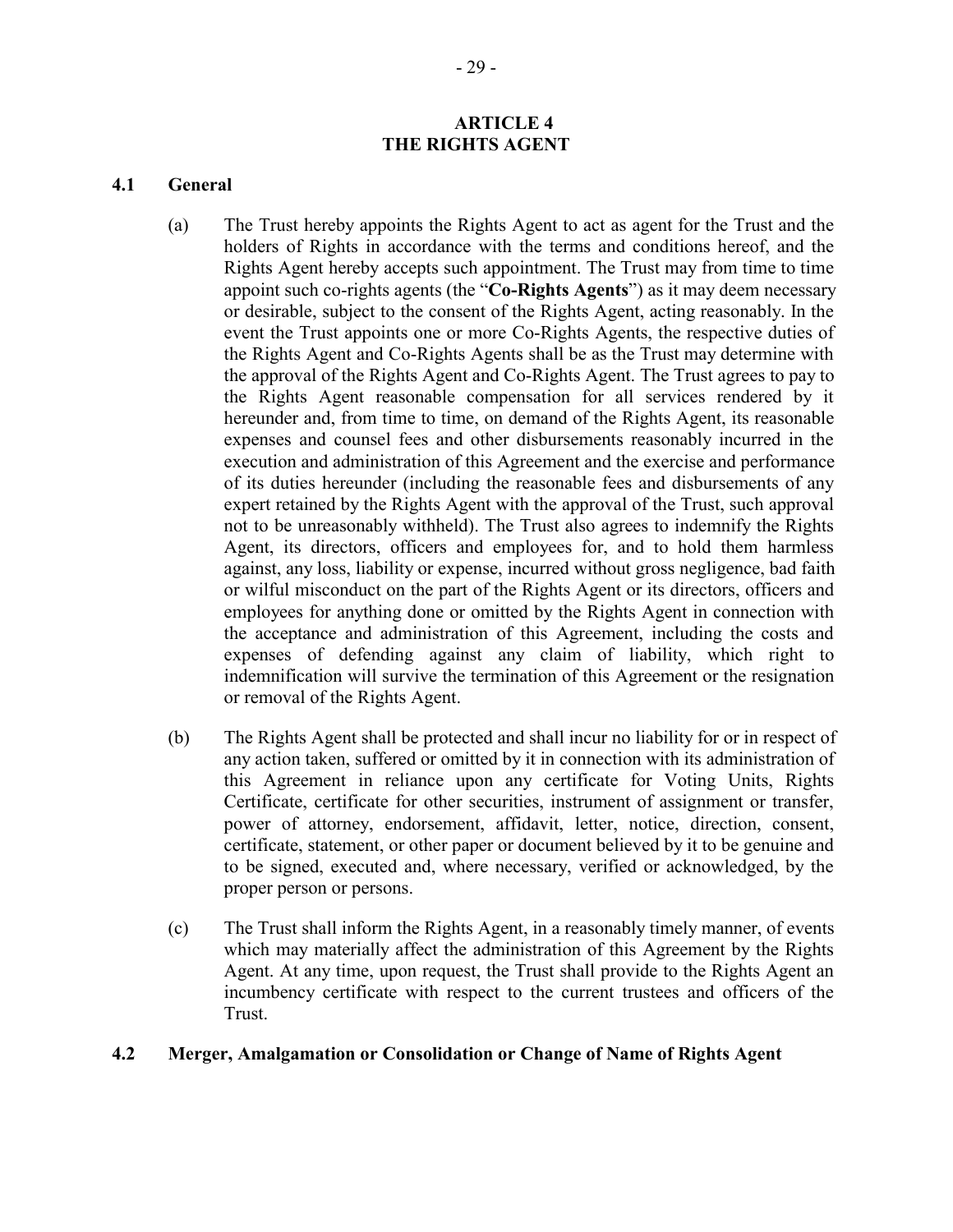(a) Any corporation into which the Rights Agent or any successor rights agent may be merged or amalgamated or with which it may be consolidated, or to which all or substantially all of its corporate trust business is sold or otherwise transferred, or any corporation resulting from any merger, amalgamation or consolidation to which the Rights Agent or any successor rights agent is a party or any corporation succeeding to the Unitholder, shareholder or stockholder services business of the Rights Agent or any successor rights agent, will be the successor to the Rights Agent under this Agreement without the execution or filing of any paper or any further act on the part of any of the parties hereto, provided that such corporation would be eligible for appointment as a successor rights agent under the provisions of Section 4.4 hereof.

In case, at the time such successor rights agent succeeds to the agency created by this Agreement, any of the Rights Certificates have been countersigned but not delivered, any such successor rights agent may adopt the countersignature of the predecessor Rights Agent and deliver such Rights Certificates so countersigned; and in case at that time any of the Rights Certificates have not been countersigned, any successor rights agent may countersign such Rights Certificates either in the name of the predecessor Rights Agent or in the name of the successor rights agent; and in all such cases such Rights Certificates will have the full force provided in the Rights Certificates and in this Agreement.

(b) In case at any time the name of the Rights Agent is changed and at such time any of the Rights Certificates shall have been countersigned but not delivered, the Rights Agent may adopt the countersignature under its prior name and deliver Rights Certificates so countersigned; and in case at that time any of the Rights Certificates shall not have been countersigned, the Rights Agent may countersign such Rights Certificates either in its prior name or in its changed name; and in all such cases such Rights Certificates shall have the full force provided in the Rights Certificates and in this Agreement.

# **4.3 Duties of Rights Agent**

The Rights Agent undertakes the duties and obligations imposed by this Agreement upon the following terms and conditions, by all of which the Trust and the holders of Rights Certificates, by their acceptance thereof, shall be bound:

(a) The Rights Agent may consult with legal counsel (who may be legal counsel for the Trust), and the opinion of such counsel will be full and complete authorization and protection to the Rights Agent as to any action taken or omitted by it in good faith and in accordance with such opinion; the Rights Agent may also, with the approval of the Trust (such approval not to be unreasonably withheld) and at the expense of the Trust, consult with such other experts as the Rights Agent shall consider necessary or appropriate to properly carry out the duties and obligations imposed under this Agreement and the Rights Agent shall be entitled to act and rely in good faith on the advice of any such expert.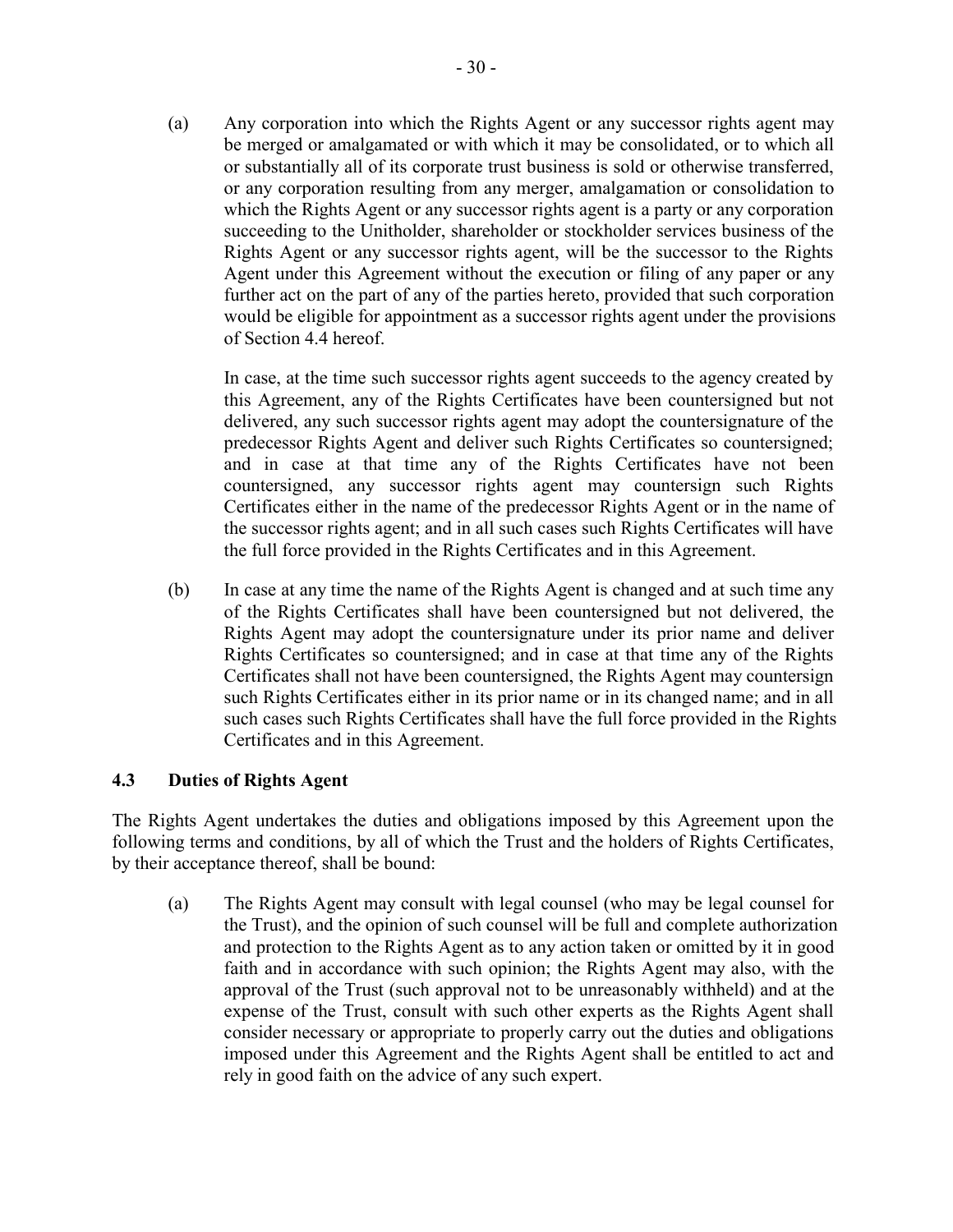- (b) Whenever in the performance of its duties under this Agreement the Rights Agent deems it necessary or desirable that any fact or matter be proved or established by the Trust prior to taking or suffering any action hereunder, such fact or matter (unless other evidence in respect thereof be herein specifically prescribed) may be deemed to be conclusively proved and established by a certificate signed by a person believed by the Rights Agent to be a trustee or officer of the Trust and delivered to the Rights Agent; and such certificate will be full authorization to the Rights Agent for any action taken or suffered in good faith by it under the provisions of this Agreement in reliance upon such certificate.
- (c) Nothing in this Agreement shall be construed to relieve the Rights Agent of liability for its own gross negligence, bad faith or wilful misconduct.
- (d) The Rights Agent will not be liable for or by reason of any of the statements of fact or recitals contained in this Agreement or in the certificates for Voting Units or the Rights Certificates (except its countersignature thereof) or be required to verify the same, but all such statements and recitals are and will be deemed to have been made by the Trust only.
- (e) The Rights Agent will not be under any responsibility in respect of the validity of this Agreement or the execution and delivery hereof (except the due authorization, execution and delivery hereof by the Rights Agent) or in respect of the validity or execution of any Unit certificate or Rights Certificate (except its countersignature thereof); nor will it be responsible for any breach by the Trust of any covenant or condition contained in this Agreement or in any Rights Certificate; nor will it be responsible for any change in the exercisability of the Rights (including the Rights becoming void pursuant to subsection 3.1(b) hereof) or any adjustment required under the provisions of Section 2.3 hereof or responsible for the manner, method or amount of any such adjustment or the ascertaining of the existence of facts that would require any such adjustment (except with respect to the exercise of Rights after receipt of the certificate contemplated by Section 2.3 describing any such adjustment); nor will it by any act hereunder be deemed to make any representation or warranty as to the authorization of any Units to be issued pursuant to this Agreement or any Rights or as to whether any Units will, when issued, be duly and validly authorized, executed, issued and delivered and fully paid and non-assessable.
- (f) The Trust agrees that it will perform, execute, acknowledge and deliver or cause to be performed, executed, acknowledged and delivered all such further and other acts, instruments and assurances as may reasonably be required by the Rights Agent for the carrying out or performing by the Rights Agent of the provisions of this Agreement.
- (g) The Rights Agent is hereby authorized and directed to accept instructions with respect to the performance of its duties hereunder from any person believed by the Rights Agent to be a trustee or officer of the Trust and to apply to such persons for advice or instructions in connection with its duties and it shall not be liable for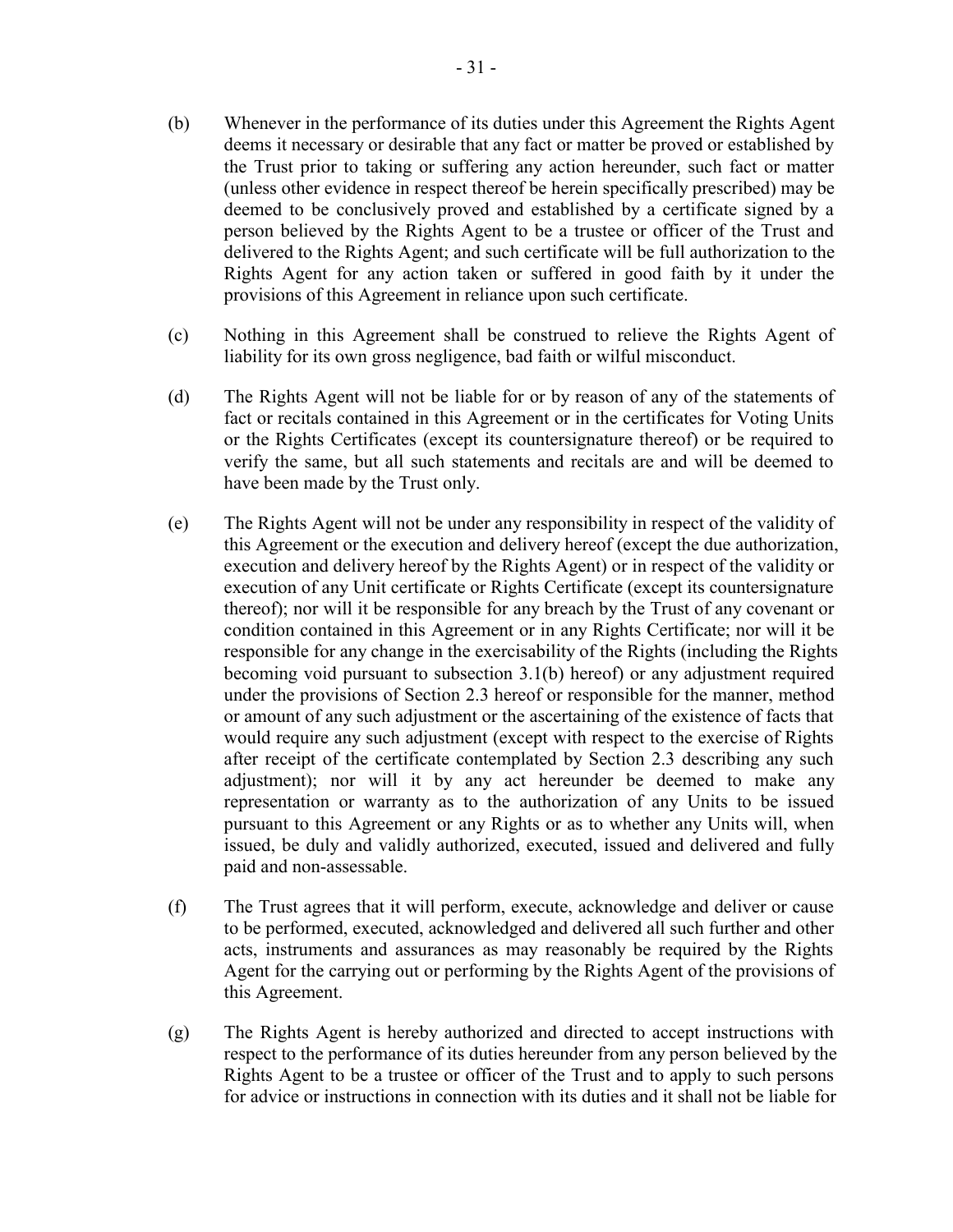any action taken or suffered by it in good faith in reliance upon instructions of any such person; it is understood that instructions to the Rights Agent shall, except where circumstances make it impracticable or the Rights Agent otherwise agrees, be given in writing and, where not in writing, such instructions shall be confirmed in writing as soon as reasonably possible after the giving of such instructions.

- (h) The Rights Agent and any shareholder or stockholder, director, officer or employee of the Rights Agent may buy, sell or deal in Units, Rights or other securities of the Trust, or become pecuniarily interested in any transaction in which the Trust may be interested, or contract with or lend money to the Trust, or otherwise act as fully and freely as though it were not Rights Agent under this Agreement. Nothing herein shall preclude the Rights Agent from acting in any other capacity for the Trust or for any other legal entity.
- (i) The Rights Agent may execute and exercise any of the rights or powers hereby vested in it or perform any duty hereunder either itself or by or through its attorneys or agents, and the Rights Agent will not be answerable or accountable for any act, default, neglect or misconduct of any such attorneys or agents or for any loss to the Trust resulting from any such act, default, neglect or misconduct, provided reasonable care was exercised in the selection and continued employment thereof.

## **4.4 Change of Rights Agent**

The Rights Agent may resign and be discharged from its duties under this Agreement upon 60 days' notice (or such lesser notice as is acceptable to the Trust) in writing mailed to the Trust and CDS and to each transfer agent of Voting Units by registered or certified mail, and to the holders of the Rights in accordance with Section 5.9. The Trust may remove the Rights Agent upon 30 days' notice in writing given to the Rights Agent and to each transfer agent of the Voting Units (by personal delivery, or registered or certified mail). If the Rights Agent should resign or be removed or otherwise become incapable of acting, the Trust will appoint a successor to the Rights Agent. If the Trust fails to make such appointment within a period of 30 days after such removal or after it has been notified in writing of such resignation or incapacity by the resigning or incapacitated Rights Agent, then the resigning Rights Agent, at the expense of the Trust, or any holder of any Rights may apply to any court of competent jurisdiction for the appointment of a new Rights Agent. Any successor Rights Agent, whether appointed by the Trust or by such a court, shall be a corporation incorporated under the laws of Canada or a province thereof authorized to carry on the business of a trust company in the Province of Ontario. After appointment, the successor Rights Agent will be vested with the same powers, rights, duties and responsibilities as if it had been originally named as Rights Agent without further act or deed; but the predecessor Rights Agent shall deliver and transfer to the successor Rights Agent any property at the time held by it hereunder, and execute and deliver any further assurance, conveyance, act or deed necessary for the purpose. Not later than the effective date of any such appointment, the Trust will file notice thereof in writing with the predecessor Rights Agent and each transfer agent of the Voting Units, and mail a notice thereof in writing to the holders of the Rights. Failure to give any notice provided for in this Section 4.4, however, or any defect therein, shall not affect the legality or validity of the resignation or removal of the Rights Agent or the appointment of the successor Rights Agent, as the case may be.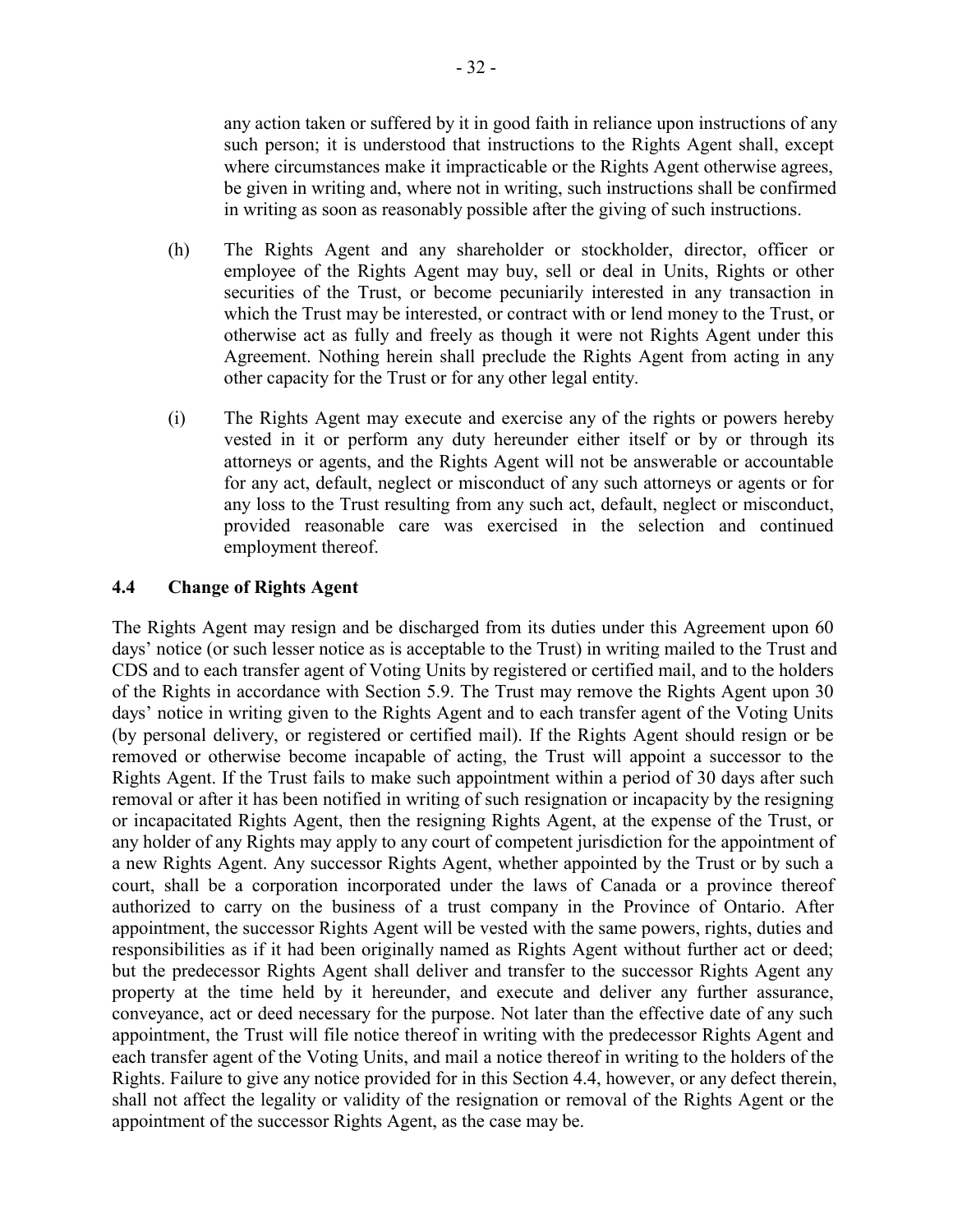# **4.5 Compliance with Money Laundering Legislation**

The Rights Agent shall retain the right not to act and shall not be liable for refusing to act if, due to a lack of information or for any other reason whatsoever, the Rights Agent reasonably determines that such an act might cause it to be in non-compliance with any applicable antimoney laundering or anti-terrorist legislation, regulation or guideline. Further, should the Rights Agent reasonably determine at any time that its acting under this Agreement has resulted in it being in non-compliance with any applicable anti-money laundering or anti-terrorist legislation, regulation or guideline, then it shall have the right to resign on 10 days' written notice to the Trust, provided: (i) that the Rights Agent's written notice shall describe the circumstances of such non-compliance; and (ii) that if such circumstances are rectified to the Rights Agent's satisfaction within such 10-day period, then such resignation shall not be effective.

## **4.6 Privacy Provision**

The parties acknowledge that federal and/or provincial legislation that addresses the protection of individual's personal information (collectively, "**Privacy Laws**") applies to obligations and activities under this Agreement. Despite any other provision of this Agreement, neither party will take or direct any action that would contravene, or cause the other to contravene, applicable Privacy Laws. The Trust will, prior to transferring or causing to be transferred personal information to the Rights Agent, obtain and retain required consents of the relevant individuals to the collection, use and disclosure of their personal information, or will have determined that such consents either have previously been given upon which the parties can rely or are not required under the Privacy Laws. The Rights Agent will use commercially reasonable efforts to ensure that its services hereunder comply with Privacy Laws.

## **ARTICLE 5 MISCELLANEOUS**

## **5.1 Redemption and Termination**

- (a) The Board acting in good faith may, with the prior consent of Unitholders or of the holders of Rights given in accordance with subsection  $5.1(f)$  or  $5.1(g)$ , as the case may be, at any time prior to the occurrence of a Flip-in Event as to which the application of Section 3.1 has not been waived pursuant to the provisions of this Section 5.1, elect to redeem all but not less than all of the then outstanding Rights at a redemption price of \$0.00001 per Right appropriately adjusted in a manner analogous to the applicable adjustment provided for in Section 2.3 in the event that an event of the type analogous to any of the events described in Section 2.3 shall have occurred (such redemption price being herein referred to as the "**Redemption Price**").
- (b) The Board acting in good faith may, with the prior consent of Unitholders or of the holders of Rights given in accordance with subsection  $5.1(f)$  or  $5.1(g)$ , as the case may be, determine, at any time prior to the occurrence of a Flip-in Event as to which the application of Section 3.1 has not been waived pursuant to this Section 5.1, if such Flip-in Event would occur by reason of an acquisition of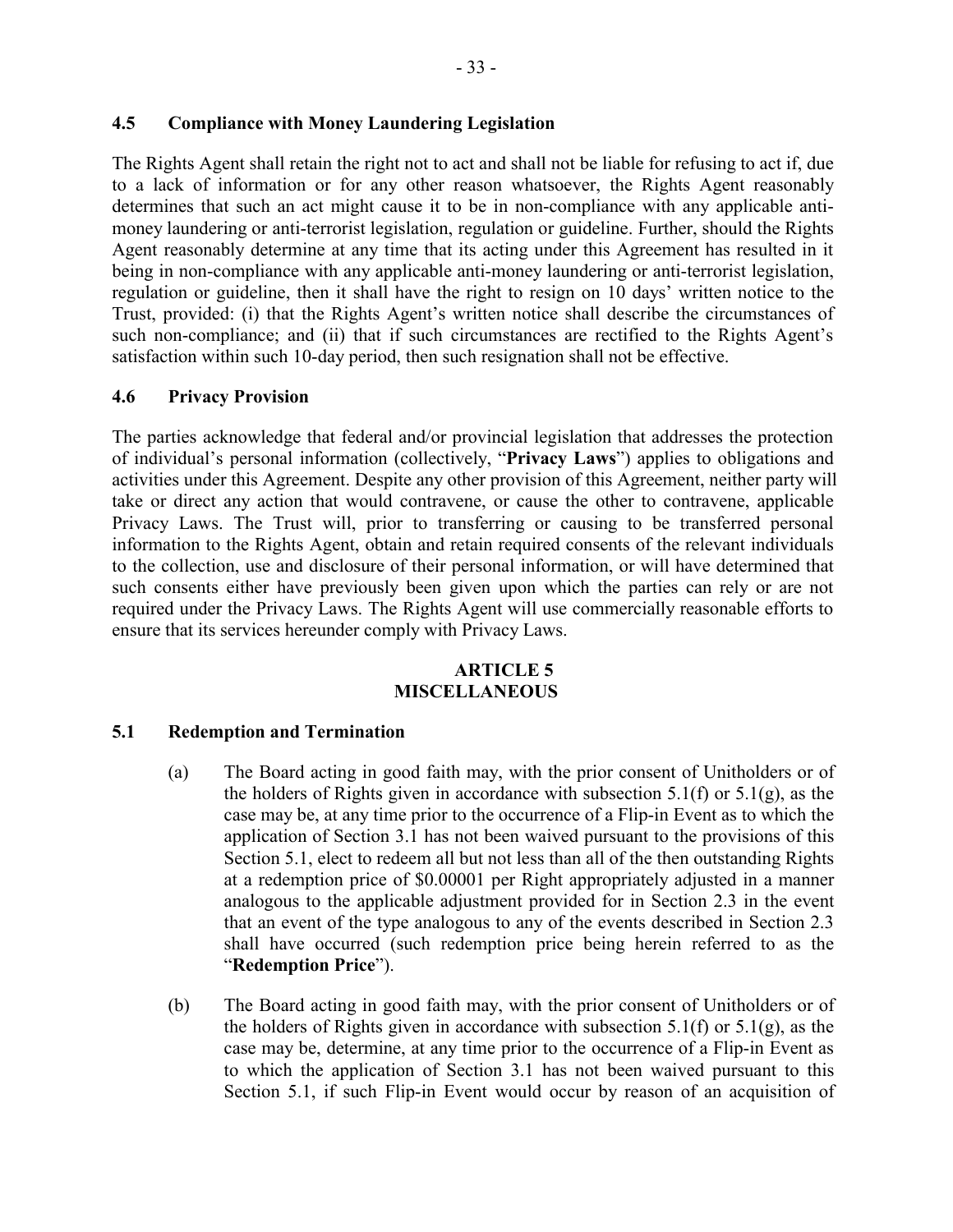Voting Units otherwise than pursuant to a Take-over Bid made by means of a circular to all holders of record of all Voting Units and Equivalent Securities and otherwise than in the circumstances set forth in subsection 5.1(d), waive the application of Section 3.1 to such Flip-in Event. In the event that the Board proposes such a waiver, the Board shall extend the Separation Time to a date at least 10 Business Days following the meeting of Unitholders called to approve such waiver.

- (c) The Board acting in good faith may, prior to the occurrence of a Flip-in Event as to which the application of Section 3.1 has not been waived under Section 5.1, determine, upon prior written notice to the Rights Agent, to waive the application of Section 3.1 to that Flip-in Event provided that the Flip-in Event would occur by reason of a Take-over Bid made by means of a take-over bid circular sent to all holders of record of all Voting Units and Equivalent Securities; further, provided that if the Board waives the application of Section 3.1 to such a Flip-in Event, the Board shall be deemed to have waived the application of Section 3.1 to any other Flip-in Event occurring by reason of any Take-over Bid made by means of a takeover bid circular to all holders of record of all Voting Units and Equivalent Securities which is made prior to the expiry of any Take-over Bid in respect of which a waiver is, or is deemed to have been, granted under this subsection  $5.1(c)$ .
- (d) The Board acting in good faith may, in respect of any Flip-in Event, waive the application of Section 3.1 to that Flip-in Event, provided that both of the following conditions are satisfied:
	- (i) the Board has determined that the Acquiring Person became an Acquiring Person by inadvertence and without any intent or knowledge that it would become an Acquiring Person; and
	- (ii) such Acquiring Person, within 14 days after the determination by the Board in subsection 5.1(d)(i) has reduced its Beneficial Ownership of all Voting Units such that the Person is no longer an Acquiring Person, failing which timely reduction in Beneficial Ownership of all Voting Units shall constitute a further Flip-in Event and Section 3.1 will apply thereto.
- (e) Where, pursuant to a Permitted Bid, a Competing Permitted Bid or a Take-over Bid in respect of which the Board has waived, or is deemed to have waived, pursuant to subsection  $5.1(c)$ , the application of Section 3.1, a Person acquires outstanding Voting Units, then the Board shall immediately upon the consummation of such acquisition without further formality and without any approval under subsection 5.4(b) or 5.4(c) be deemed to have elected to redeem the Rights at the Redemption Price.
- (f) If a redemption of Rights pursuant to subsection  $5.1(a)$  or a waiver of a Flip-in Event pursuant to subsection 5.1(b) is proposed at any time prior to the Separation Time, such redemption or waiver shall be submitted for approval to the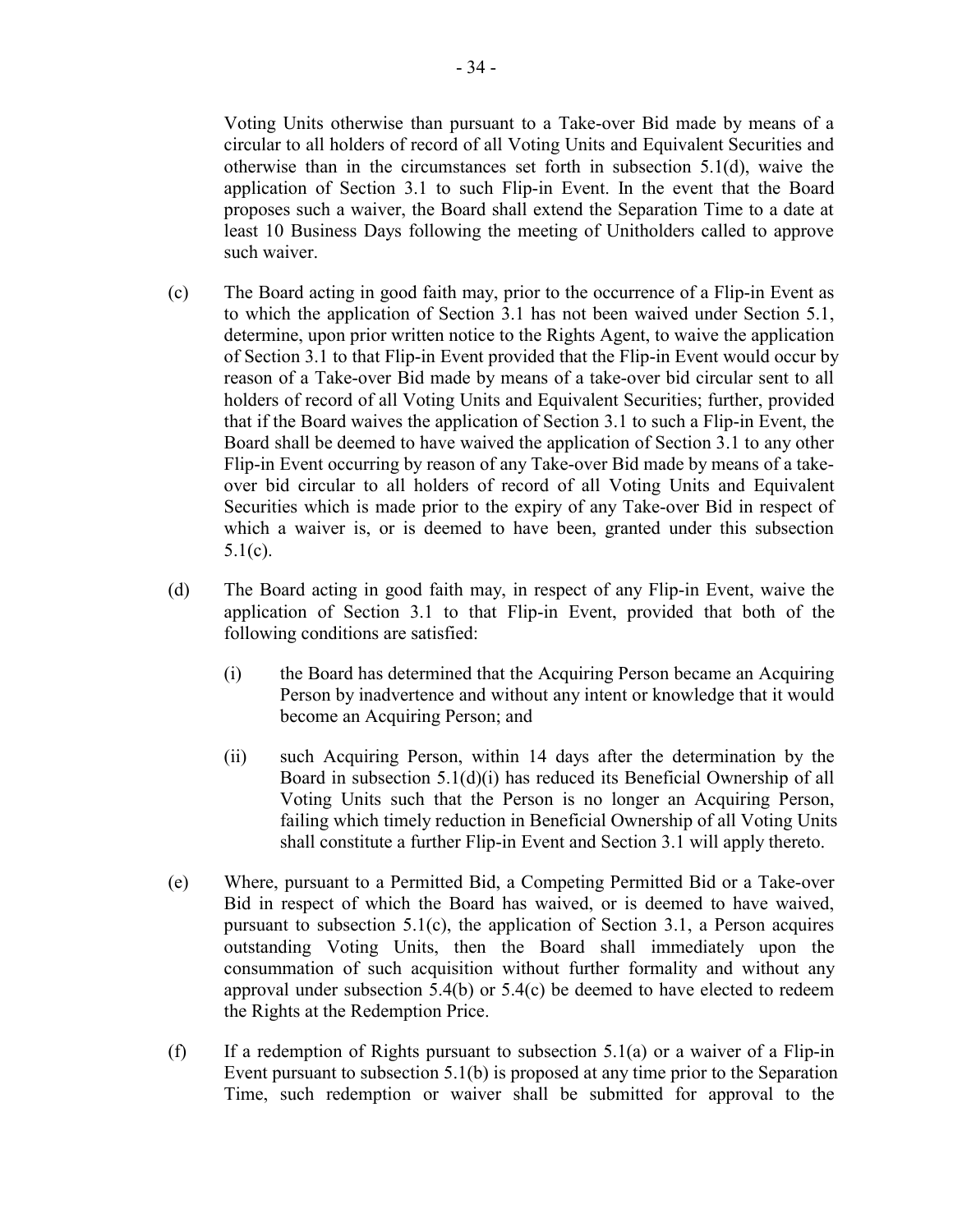Unitholders. Such approval shall be deemed to have been given if the redemption or waiver is approved by the affirmative vote of a majority of the votes cast by Independent Unitholders represented in person or by proxy at a meeting of such holders duly held in accordance with applicable laws and the Declaration of Trust.

- (g) If a redemption of Rights pursuant to subsection  $5.1(a)$  or a waiver of a Flip-in Event pursuant to subsection 5.1(b) is proposed at any time after the Separation Time, such redemption shall be submitted for approval to the holders of Rights. Such approval shall be deemed to have been given if the redemption is approved by holders of Rights by a majority of the votes cast by the holders of Rights represented in person or by proxy at and entitled to vote at a meeting of such holders. For the purposes hereof, each outstanding Right (other than Rights which are Beneficially Owned by any Person referred to in clauses (i) to (v) inclusive of the definition of Independent Unitholders) shall be entitled to one vote, and the procedures for the calling, holding and conduct of the meeting shall be those, as nearly as may be, which are provided in the Declaration of Trust with respect to meetings of Unitholders.
- (h) Where a Take-over Bid that is not a Permitted Bid is withdrawn or otherwise terminated after the Separation Time has occurred and prior to the occurrence of a Flip-in Event, the Board may elect to redeem all the outstanding Rights at the Redemption Price. Upon such redemption, all of the provisions of this Agreement shall continue to apply as if the Separation Time had not occurred and it shall be deemed not to have occurred and the Trust shall be deemed to have issued replacement Rights to the holders of all Voting Units then outstanding, subject to and in accordance with the provisions of this Agreement.
- (i) If the Board elects or is deemed to have elected to redeem the Rights, and, in circumstances where subsection 5.1(a) is applicable, such redemption is approved by the Unitholders or the holders of Rights in accordance with subsection 5.1(f) or (g), as the case may be, the right to exercise the Rights will thereupon, without further action and without notice, terminate and the only right thereafter of the holders of Rights will be to receive the Redemption Price.
- (j) Within 10 Business Days of the Board electing or having been deemed to have elected to redeem the Rights or, if subsection  $5.1(a)$  is applicable within 10 Business Days after the holders of Units or the holders of Rights have approved a redemption of Rights in accordance with subsection  $5.1(f)$  or  $5.1(g)$ , as the case may be, the Trust shall give notice of redemption to the holders of the then outstanding Rights by mailing such notice to each such holder at its last address as it appears upon the register of the Rights Agent or, prior to the Separation Time, on the register of the transfer agent for the Voting Units. Any notice which is mailed in the manner herein provided will be deemed given, whether or not the holder receives the notice. Each such notice of redemption will state the method by which the payment of the Redemption Price will be made. The Trust may not redeem, acquire or purchase for value any Rights at any time in any manner other than that specifically set forth in this Section 5.1 or in connection with the purchase of Voting Units prior to the Separation Time.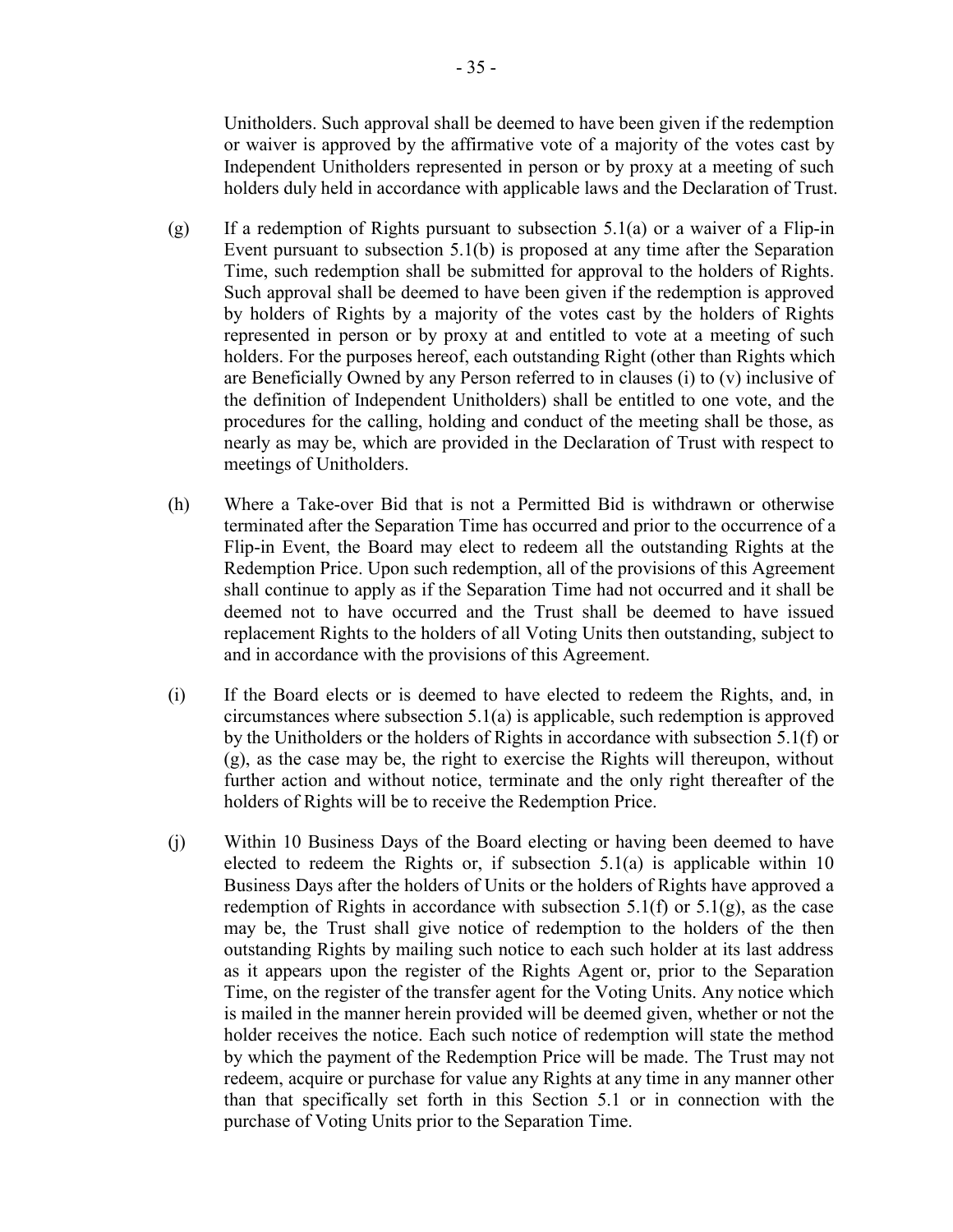(k) The Trust shall give prompt written notice to the Rights Agent of any waiver of the application of Section 3.1 made by the Board under this Section 5.1.

# **5.2 Expiration**

No Person shall have any rights pursuant to this Agreement or in respect of any Right after the Expiration Time, except the Rights Agent as specified in subsection 4.1(a) of this Agreement.

# **5.3 Issuance of New Rights Certificates**

Notwithstanding any of the provisions of this Agreement or of the Rights to the contrary, the Trust may, at its option, issue new Rights Certificates evidencing Rights in such form as may be approved by the Board to reflect any adjustment or change in the number of or kind or class of Units purchasable upon exercise of Rights made in accordance with the provisions of this Agreement.

# **5.4 Supplements and Amendments**

- (a) Subject to the requirements in Section  $5.4(e)$ , the Trust may make amendments to this Agreement to correct any clerical or typographical error or which are required to maintain the validity of this Agreement as a result of any change in any applicable legislation, rules or regulations thereunder. Subject to the requirements in Section 5.4(e), and notwithstanding the prior sentence, the Trust may, prior to the date of any meeting of Unitholders referred to in Section 5.19, supplement, amend, vary, rescind or delete any of the provisions of this Agreement without the approval of Unitholder or any holders of Rights (provided that such action, in the opinion of counsel, would not materially adversely affect the interests of the holders of Rights generally) where the Board acting in good faith deems such action necessary or desirable. Notwithstanding anything in this Section 5.4 to the contrary, no such supplement or amendment shall be made to the provisions of Article 4 except with the written concurrence of the Rights Agent to such supplement or amendment.
- (b) Subject to subsection 5.4(a), the Trust may, with the prior consent of the Unitholders, obtained as set forth below, at any time prior to the Separation Time, supplement, amend, vary, rescind or delete any of the provisions of this Agreement and the Rights (whether or not such action would materially adversely affect the interests of the holders of Rights generally). Such consent shall be deemed to have been given if the action requiring such approval is authorized by the affirmative vote of a majority of the votes cast by Independent Unitholders present or represented at and entitled to be voted at a meeting of the Unitholders duly called and held in compliance with applicable laws and the Declaration of Trust.
- (c) The Trust may, with the prior consent of the holders of Rights, at any time on or after the Separation Time, supplement, amend, vary, rescind or delete any of the provisions of this Agreement and the Rights (whether or not such action would materially adversely affect the interests of the holders of Rights generally),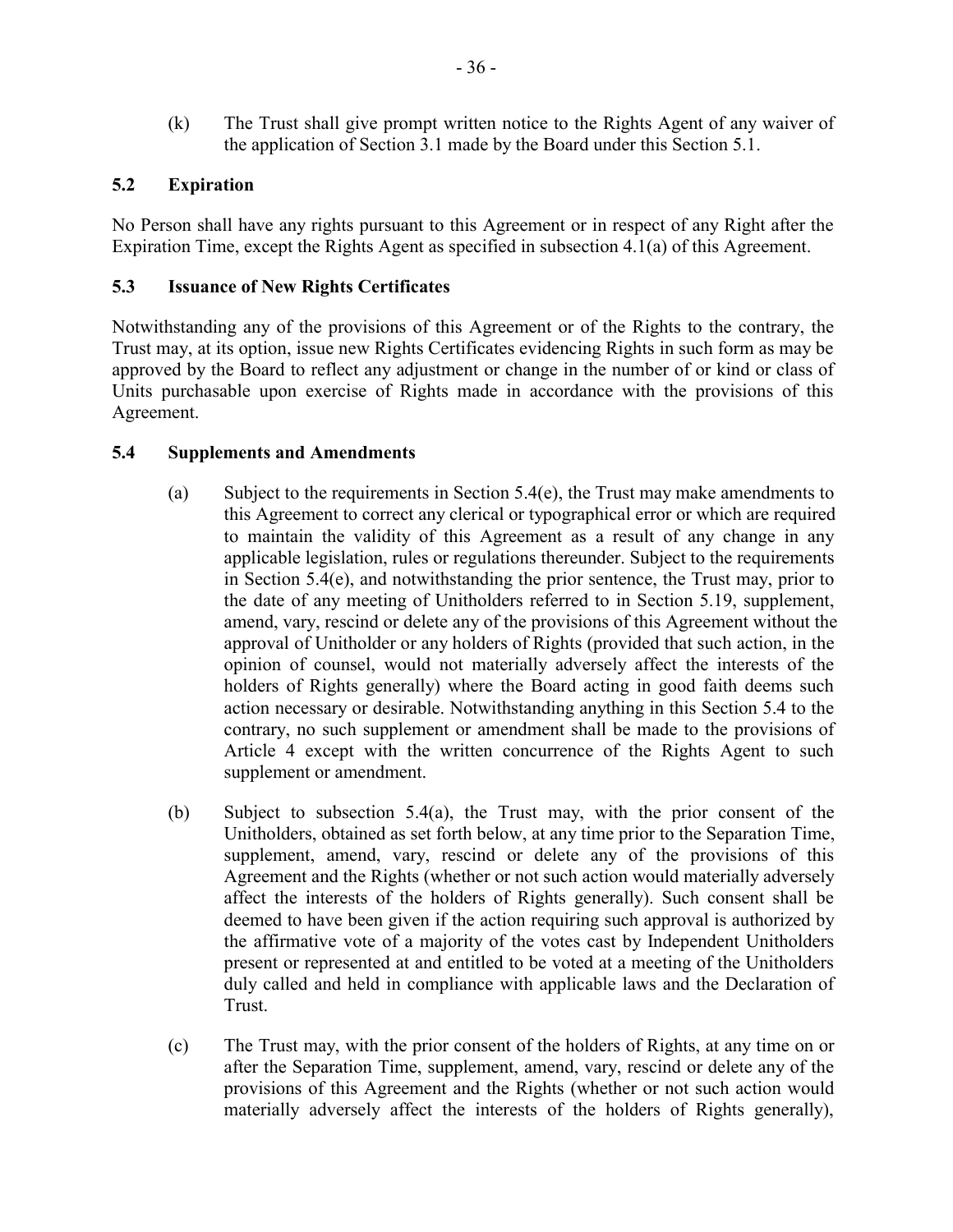thereto. Such consent shall be deemed to have been given if such amendment, variation or deletion is authorized by the affirmative votes of the holders of Rights present or represented at and entitled to be voted at a meeting of the holders held in accordance with subsection 5.4(d) and representing 50% plus one of the votes cast in respect thereof.

- (d) Any approval of the holders of Rights shall be deemed to have been given if the action requiring such approval is authorized by the affirmative votes of the holders of Rights present or represented at and entitled to be voted at a meeting of the holders of Rights and representing a majority of the votes cast in respect thereof. For the purposes hereof, each outstanding Right (other than Rights which are void pursuant to the provisions hereof) shall be entitled to one vote, and the procedures for the calling, holding and conduct of the meeting shall be those, as nearly as may be, which are provided in the Declaration of Trust with respect to meetings of Unitholders of the Trust.
- (e) Any amendment made by the Trust to this Agreement pursuant to subsection 5.4(a) which are required to maintain the validity of this Agreement as a result of any change in any applicable legislation, rules or regulations thereunder shall:
	- (i) if made before the Separation Time, be submitted to the Unitholders of the Trust at the next meeting of Unitholders and the Unitholders may, by the majority referred to in subsection 5.4(b), confirm or reject such amendment; and
	- (ii) if made after the Separation Time, be submitted to the holders of Rights at a meeting to be called for on a date not later than immediately following the next meeting of Unitholders of the Trust and the holders of Rights may, by resolution passed by the majority referred to in subsection 5.4(d), confirm or reject such amendment.

Any such amendment shall be effective from the date of the resolution of the Board adopting such amendment until it is confirmed or rejected or until it ceases to be effective (as described in the next sentence) and, where such amendment is confirmed, it continues in effect in the form so confirmed. If such amendment is rejected by the Unitholders or the holders of Rights or is not submitted to the Unitholders or holders of Rights as required, then such amendment shall cease to be effective from and after the termination of the meeting at which it was rejected or to which it should have been but was not submitted, and no subsequent resolution of the Board to amend this Agreement to substantially the same effect shall be effective until confirmed by the Unitholders or holders of Rights as the case may be.

(f) The Trust shall be required to provide the Rights Agent with notice in writing of any such amendment, rescission or variation to this Agreement as referred to in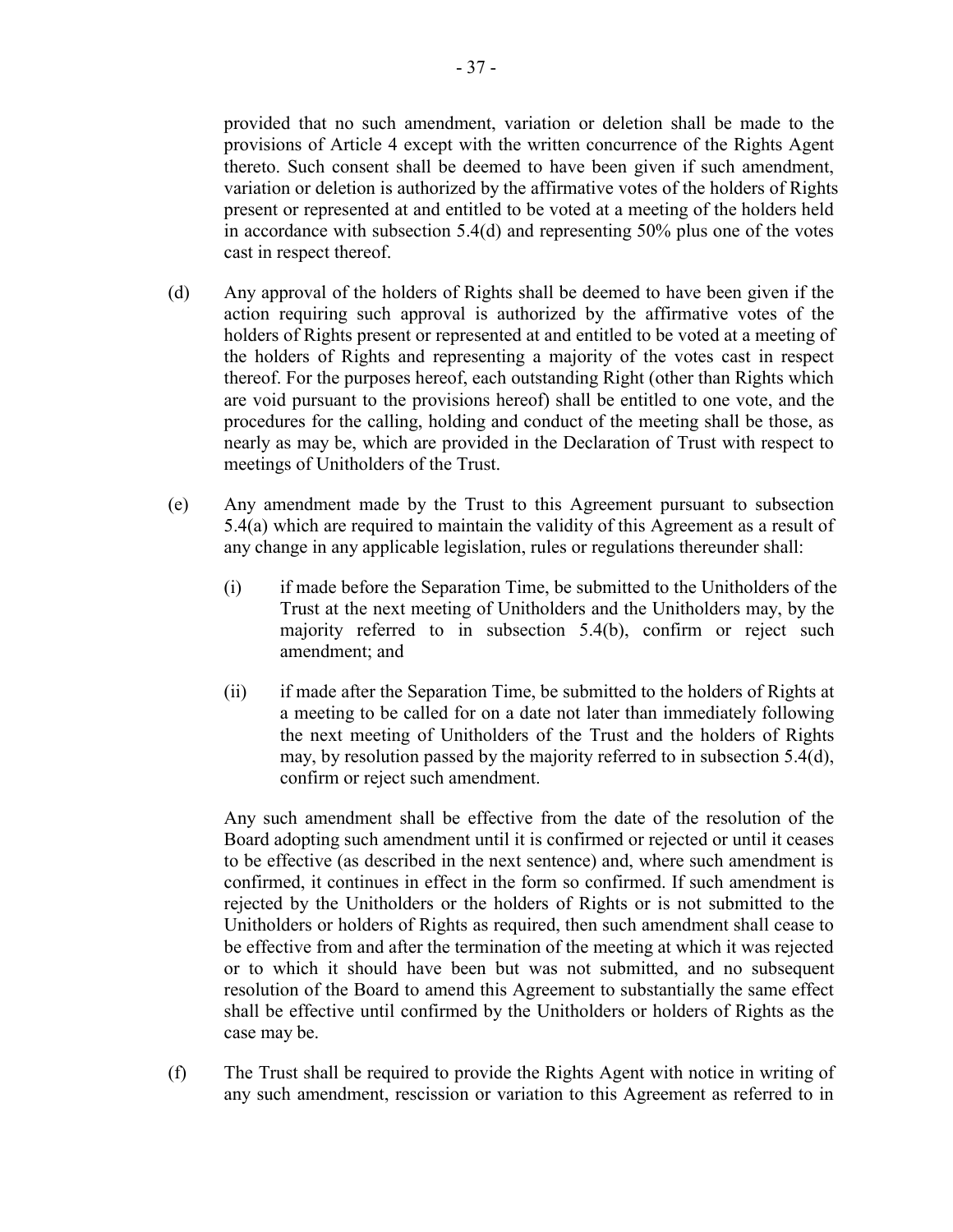this Section 5.4 within five days of effecting such amendment, rescission or variation.

(g) Any supplement or amendment to this Agreement pursuant to subsection 5.4(b) through 5.4(e) shall be subject to the receipt of any requisite acceptance, approval or consent from any governmental or regulatory authority having jurisdiction over the Trust, including without limitation any requisite approval of stock exchanges on which the Units are listed.

# **5.5 Fractional Rights and Fractional Units**

- (a) The Trust shall not be required to issue fractions of Rights or to distribute Rights Certificates which evidence fractional Rights. After the Separation Time there shall be paid to the registered holders of the Rights Certificates, with regard to which fractional Rights would otherwise be issuable, an amount in cash equal to the same fraction of the Market Price of a whole Right in lieu of such fractional Rights as of the date such fractional Rights would otherwise be issuable. The Rights Agent shall have no obligation to make any payments in lieu of fractional Rights unless the Trust shall have provided the Rights Agent with the necessary funds to pay in full all amounts payable in accordance with subsection 2.2(e).
- (b) The Trust shall not be required to issue fractional Units upon exercise of the Rights or to distribute certificates which evidence fractional Units. In lieu of issuing fractional Units, the Trust shall pay to the registered holder of Rights Certificates, at the time such Rights are exercised as herein provided, an amount in cash equal to the same fraction of the Market Price of one Unit at the date of such exercise. The Rights Agent shall have no obligation to make any payments in lieu of fractional Units unless the Trust shall have provided the Rights Agent with the necessary funds to pay in full all amounts payable in accordance with subsection 2.2(e).

# **5.6 Rights of Action**

Subject to the terms of this Agreement, rights of action in respect of this Agreement, other than rights of action vested solely in the Rights Agent, are vested in the respective holders of the Rights and any holder of any Rights, without the consent of the Rights Agent or of the holder of any other Rights, may, on such holder's own behalf and for such holder's own benefit and the benefit of other holders of Rights, enforce, and may institute and maintain any suit, action or proceeding against the Trust to enforce, or otherwise act in respect of, such holder's right to exercise such holder's Rights, or Rights to which he is entitled, in the manner provided in this Agreement and in such holder's Rights Certificate. Without limiting the foregoing or any remedies available to the holders of Rights, it is specifically acknowledged that the holders of Rights would not have an adequate remedy at law for any breach of this Agreement and will be entitled to specific performance of the obligations under, and injunctive relief against actual or threatened violations of, the obligations of any Person subject to this Agreement.

# **5.7 Holder of Rights Not Deemed a Unitholder**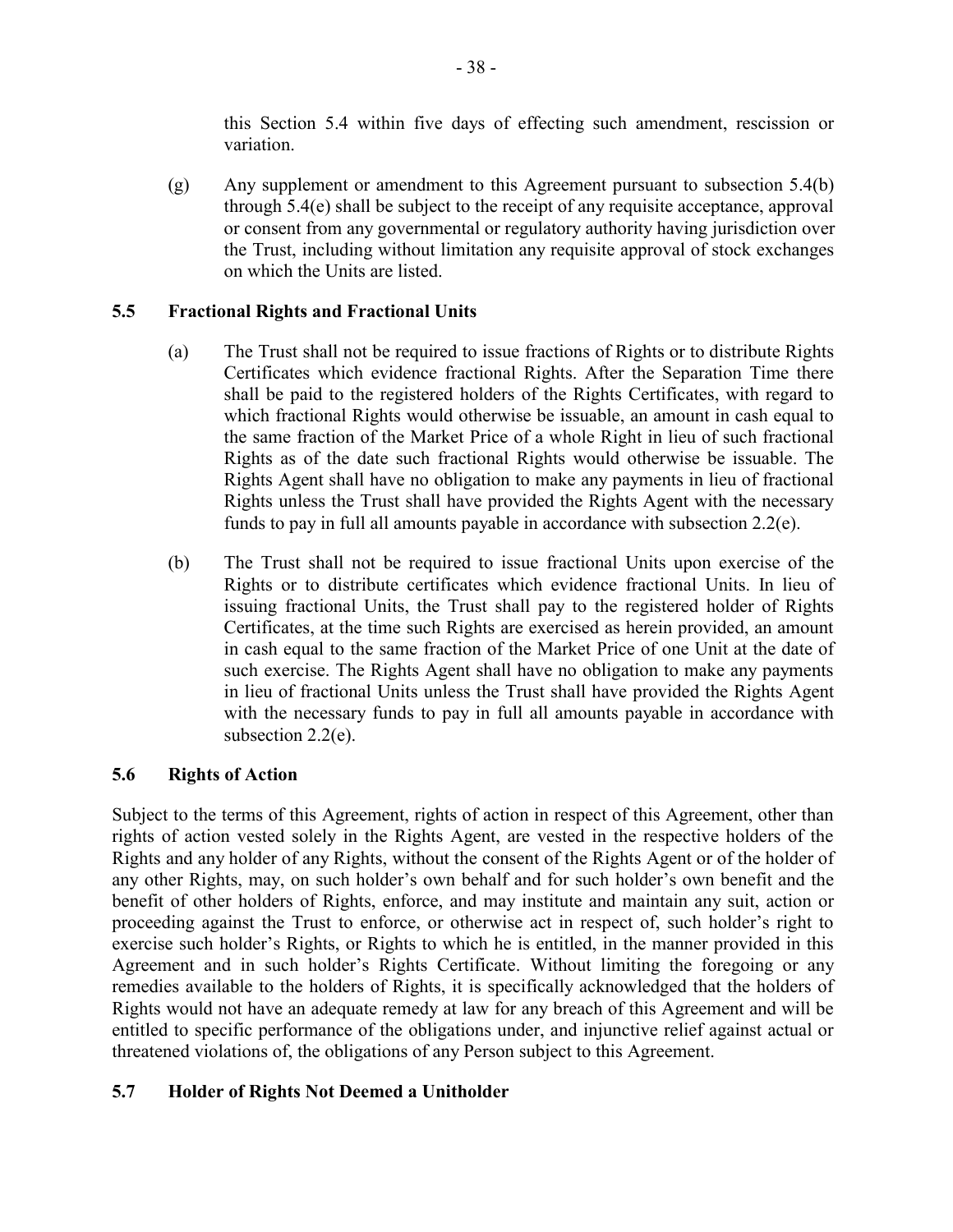No holder, as such, of any Rights or Rights Certificates shall be entitled to vote, receive distributions or be deemed for any purpose the holder of Units or any other securities which may at any time be issuable on the exercise of Rights, nor shall anything contained herein or in any Rights Certificate be construed or deemed to confer upon the holder of any Rights or Rights Certificates, as such, any of the rights of a Unitholder of the Trust or any right to vote for the election of trustees or upon any matter submitted to Unitholders at any meeting thereof, or to give or withhold consent to any corporate action, or to receive notice of meetings or other actions affecting Unitholders (except as provided in Section 5.8 hereof), or to receive distributions or subscription rights or otherwise, until such Rights, or Rights to which such holder is entitled, shall have been exercised in accordance with the provisions hereof.

# **5.8 Notice of Proposed Actions**

In case the Trust shall propose after the Separation Time and prior to the Expiration Time:

- (a) to effect or permit (in cases where the Trust's permission is required) any Flip-in Event; or
- (b) to effect the liquidation, dissolution or winding up of the Trust or the sale of all or substantially all of the Trust's assets,

then, in each such case, the Trust shall give to each holder of a Right, in accordance with Section 5.9 hereof, a notice of such proposed action, which shall specify the date on which such Flip-in Event, liquidation, dissolution, or winding up is to take place, and such notice shall be so given at least 10 Business Days prior to the date of taking of such proposed action by the Trust.

## **5.9 Notices**

Notices or demands to be given or made in connection with this Agreement by the Rights Agent or by the holder of any Rights to or on the Trust shall be sufficiently given or made if delivered or sent by mail, postage prepaid or by fax (with, in the case of fax, an original copy of the notice or demand sent by first class mail, postage prepaid, to the Trust following the giving of the notice or demand by fax), addressed (until another address is filed in writing with the Rights Agent) as follows:

True North Commercial Real Estate Investment Trust 33003280 Bloor Street West Suite 18001400, WestCentre Tower Toronto, Ontario M8X 2X2

Attention: President and Chief ExecutiveFinancial Officer Facsimile No.: (647) 725-0144

Notices or demands to be given or made in connection with this Agreement by the Trust or by the holder of any Rights to or on the Rights Agent shall be sufficiently given or made if delivered or sent by mail, postage prepaid, or by fax (with, in the case of fax, an original copy of the notice or demand sent by first class mail, postage prepaid, to the Rights Agent following the giving of the notice or demand by fax), addressed (until another address is filed in writing with the Trust) as follows: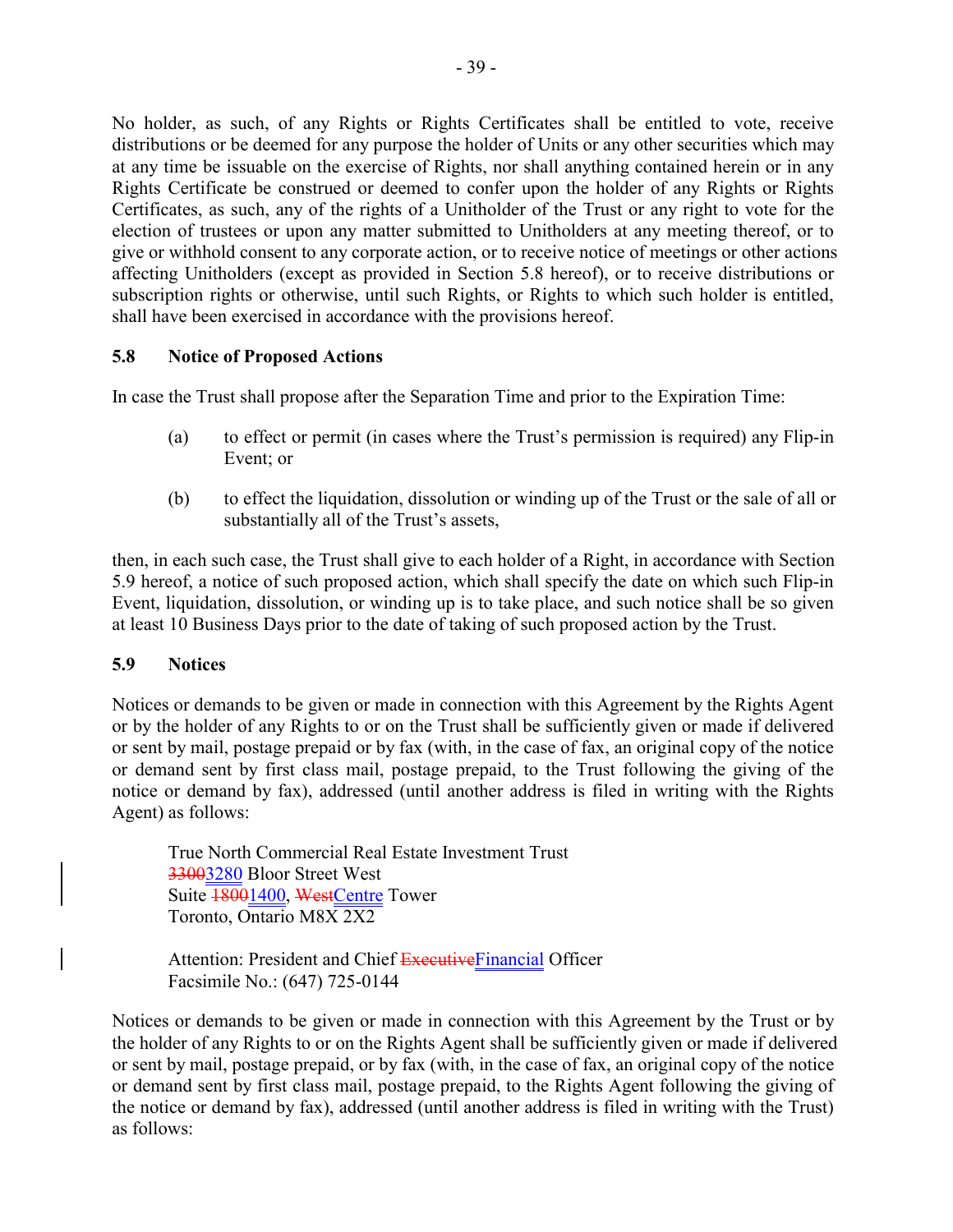# **TSX Trust Company**

100 Adelaide Street West 200 University Avenue, Suite 300301 Toronto, Ontario M5H 4H1

Attention: Vice President, Trust Services Facsimile No.: (416) 361-0470

Notices or demands to be given or made in connection with this Agreement by the Trust or the Rights Agent to or on the holder of any Rights shall be sufficiently given or made if delivered or sent by first class mail, postage prepaid, or by fax (with, in the case of fax, an original copy of the notice or demand sent by first class mail, postage prepaid, to such holder following the giving of the notice or demand by fax), addressed to such holder at the address of such holder as it appears upon the register of the Rights Agent or, prior to the Separation Time, on the register for the Voting Units.

Any notice given or made in accordance with this Section 5.9 shall be deemed to have been given and to have been received on the day of delivery, if so delivered, on the third Business Day (excluding each day during which there exists any general interruption of postal service due to strike, lockout or other cause) following the mailing thereof, if so mailed, and on the day of faxing (provided such sending is during the normal business hours of the addressee on a Business Day and if not, on the first Business Day thereafter). Each of the Trust and the Rights Agent may from time to time change its address for notice by notice to the other given in the manner aforesaid.

If mail service is or is threatened to be interrupted at a time when the Trust or the Rights Agent wishes to give a notice or demand hereunder to or on the holders of the Rights, the Trust or the Rights Agent may, notwithstanding the foregoing provisions of this Section 5.9, give such notice by means, of publication once in each of two successive weeks in the business section of The Globe and Mail and, provided that the Trust has a transfer agent in the United States, in a daily publication in the United States designated by the Trust, or in such other publication or publications as may be designated by the Trust and notice so published shall be deemed to have been given on the date on which the first publication of such notice in any such publication has taken place.

# **5.10 Costs of Enforcement**

The Trust agrees that if the Trust fails to fulfil any of its obligations pursuant to this Agreement, then the Trust will reimburse the holder of any Rights for the costs and expenses (including legal fees) incurred by such holder in actions to enforce his rights pursuant to any Rights or this Agreement.

## **5.11 Successors**

All the covenants and provisions of this Agreement by or for the benefit of the Trust or the Rights Agent shall bind and enure to the benefit of their respective successors and assigns hereunder.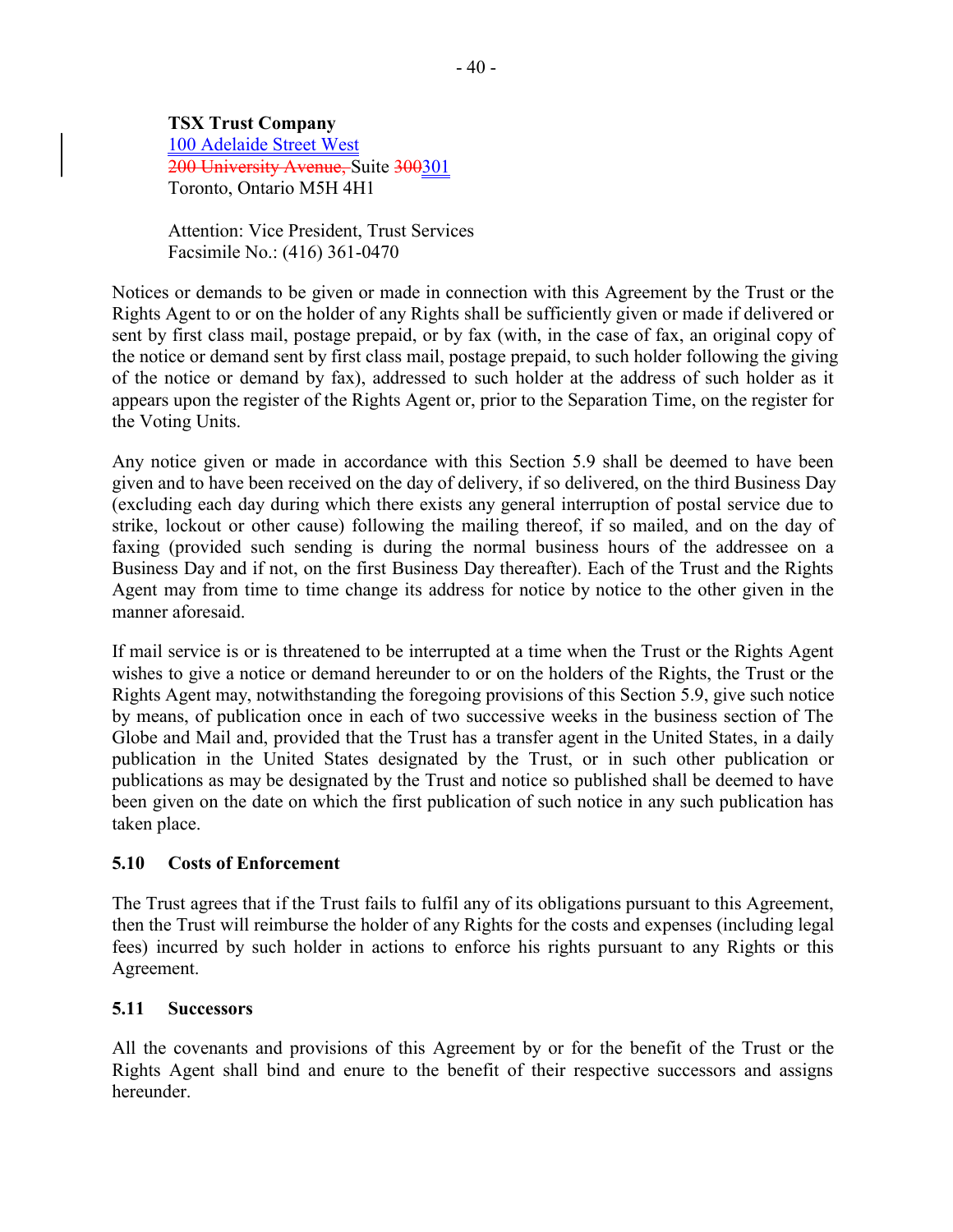# **5.12 Benefits of this Agreement**

Nothing in this Agreement shall be construed to give to any Person other than the Trust, the Rights Agent and the holders of the Rights any legal or equitable right, remedy or claim under this Agreement; but this Agreement shall be for the sole and exclusive benefit of the Trust, the Rights Agent and the holders of the Rights.

# **5.13 Descriptive Headings**

Descriptive headings appear herein for convenience only and shall not control or affect the meaning or construction of any of the provisions hereof.

# **5.14 Governing Law**

This Agreement and each Right issued hereunder shall be deemed to be a contract made under the laws of the Province of Ontario, federal laws applicable therein, and for all purposes shall be governed by and construed in accordance with the laws of such Province and applicable federal laws applicable to contracts to be made and performed entirely within such Province.

# **5.15 Language**

*Les parties aux presentes ont exige que la presente convention ainsi que tous les documents et avis qui s'y rattachent et/ou qui en decouleront soient rediges en langue anglaise.* The parties hereto have required that this Agreement and all documents and notices related thereto and/or resulting therefrom be drawn up in the English language.

## **5.16 Counterparts**

This Agreement may be executed in any number of counterparts and each of such counterparts shall for all purposes be deemed to be an original, and all such counterparts shall together constitute but one and the same instrument.

## **5.17 Severability**

If any term or provision hereof or the application thereof to any circumstance is, in any jurisdiction and to any extent, invalid or unenforceable, such term or provision shall be ineffective as to such jurisdiction to the extent of such invalidity or unenforceability without invalidating or rendering unenforceable the remaining terms and provisions hereof or the application of such term or provision to circumstances other than those as to which it is held invalid or unenforceable.

## **5.18 Effective Date**

This Agreement is effective in accordance with its terms from and after the date of this Agreement.

## **5.19 Unitholder Review**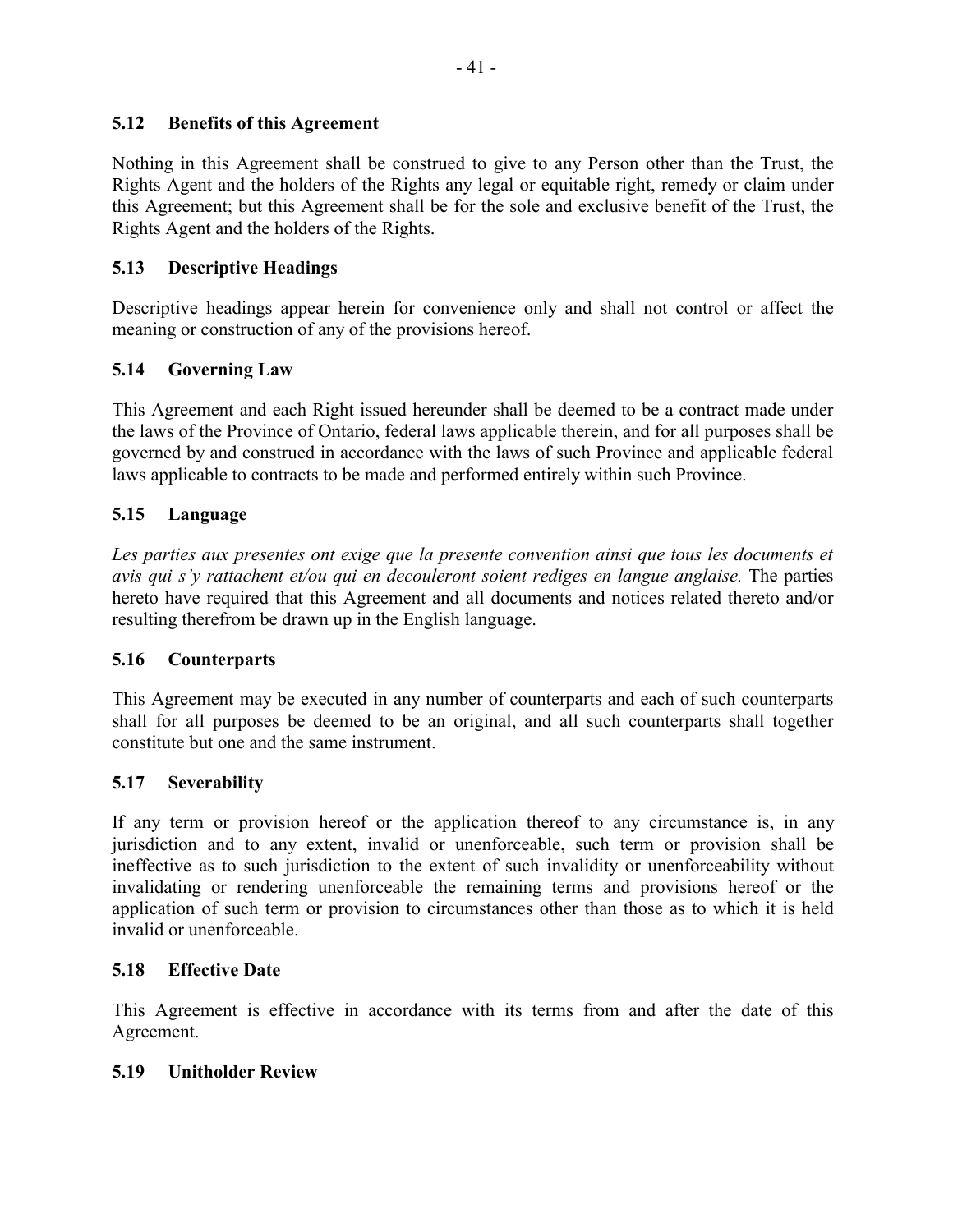If required by the rules and regulations of any stock exchange on which the Units are then listed, at or prior to the first annual meeting of the Unitholders following the third anniversary date of the Record Time, provided that a Flip-in Event has not occurred prior to such time, in the event that the Trust is desirous in maintaining the rights, duties and obligations set out in this Agreement, the Board shall submit resolutions ratifying the continued existence of this Agreement to (a) all Unitholders and (b) the Independent Unitholders, for their consideration and, if thought advisable, approval. If the approval of all Unitholders is not required by the rules and regulations of any stock exchange on which the Units are then listed, at or prior to the first annual meeting of the Unitholders following the third anniversary date of the Record Time, provided that a Flip-in Event has not occurred prior to such time, in the event that the Trust is desirous in maintaining the rights, duties and obligations set out in this Agreement, the Board shall submit a resolution ratifying the continued existence of this Agreement to the Independent Unitholders for their consideration and, if thought advisable, approval. Unless the majority of the votes cast by all Unitholders and/or the Independent Unitholders, as applicable, who vote in respect of such resolution are voted in favour of the continued existence of this Agreement, the Board shall, immediately upon the confirmation by the Chairman of such Unitholders' meeting of the results of the votes on such resolution and without further formality, be deemed to elect to redeem the Rights at the Redemption Price.

# **5.20 Regulatory Approvals**

Any obligation of the Trust or action or event contemplated by this Agreement shall be subject to the receipt of any requisite acceptance, approval or consent from any applicable governmental or regulatory authority. Without limiting the generality of the foregoing, any issuance or delivery of debt or equity securities (other than non-convertible debt securities) of the Trust upon the exercise of Rights and any amendment or supplement to this Agreement shall be subject to the prior acceptance, approval or consent of the Toronto Stock Exchange or any other exchange upon which the Units of the Trust may be listed.

## **5.21 Declaration as to Non-Canadian and Non-U.S. Holders**

If in the opinion of the Board (who may rely upon the advice of counsel), any action or event contemplated by this Agreement would require compliance with the securities laws or comparable legislation of a jurisdiction outside Canada and the United States of America, its territories and possessions, the Board acting in good faith may take such actions as it may deem appropriate to ensure that such compliance is not required, including without limitation establishing procedures for the issuance to a Canadian resident Fiduciary of Rights or securities issuable on exercise of Rights, the holding thereof in trust for the Persons entitled thereto (but reserving to the Fiduciary or to the Fiduciary and the Trust, as the Trust may determine, absolute discretion with respect thereto) and the sale thereof and remittance of the proceeds of such sale, if any, to the Persons entitled thereto. In no event shall the Trust or the Rights Agent be required to issue or deliver Rights or securities issuable on exercise of Rights to Persons who are citizens, residents or nationals of any jurisdiction other than Canada and a province or territory thereof and the United States of America and any state thereof in which such issue or delivery would be unlawful without registration of the relevant Persons or securities for such purposes.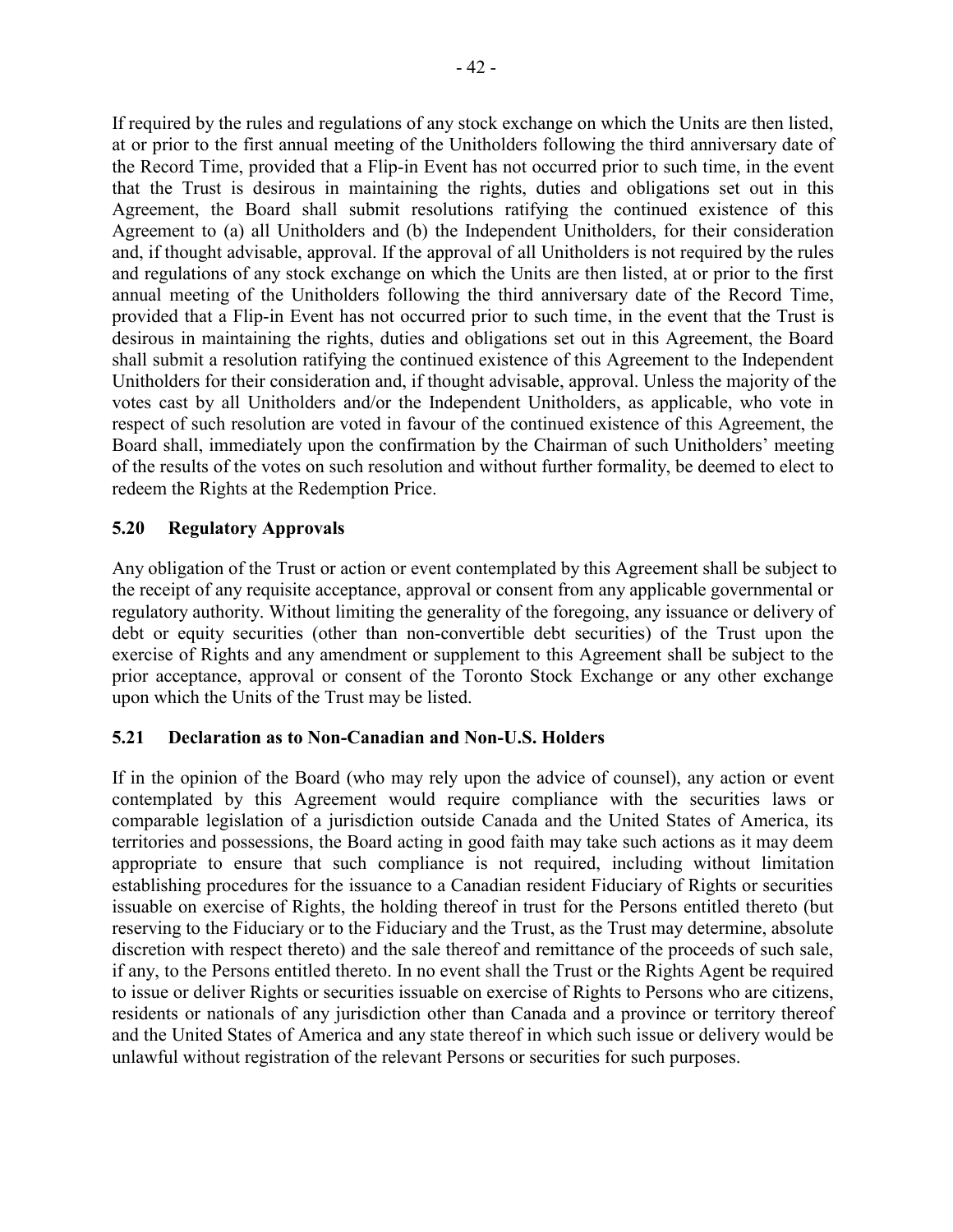#### **5.22 Determinations and Actions by the Board**

All actions and determinations (including all omissions with respect to the foregoing) which are done or made by the Board pursuant to this Agreement, in good faith, shall not subject any member of the Board to any liability whatsoever to the holders of the Rights.

#### **5.23 Acknowledgements**

Each of the parties hereto, including the holders of Rights from time to time, acknowledges the obligations of the Trust under this Agreement and that such obligations will not be personally binding upon, and that resort shall not be had to, nor shall recourse or satisfaction be sought from, the private property (including, without limitation, any property consisting of or arising from a distribution of any kind or nature by the Trust) of any of the trustees of the Trust, Unitholders, officers, employees, agents or annuitants or beneficiaries of any plan of which a Unitholder acts as trustee or carrier, of the Trust, but the property of the Trust shall be bound.

**IN WITNESS WHEREOF**, the parties hereto have caused this Agreement to be duly executed as of the date first above written.

# **TRUE NORTH COMMERCIAL REAL ESTATE INVESTMENT TRUST**

By:

|  | Name: <del>Daniel Drimmer</del> -Tracy Sherren |     |       |
|--|------------------------------------------------|-----|-------|
|  | Title: President                               | and | Chief |
|  | ExecutiveFinancial Officer                     |     |       |

## **TSX TRUST COMPANY**

Per:

Name: Title: Authorized Signatory

Per:

Name:

Title: Authorized Signatory

We have authority to bind the Corporation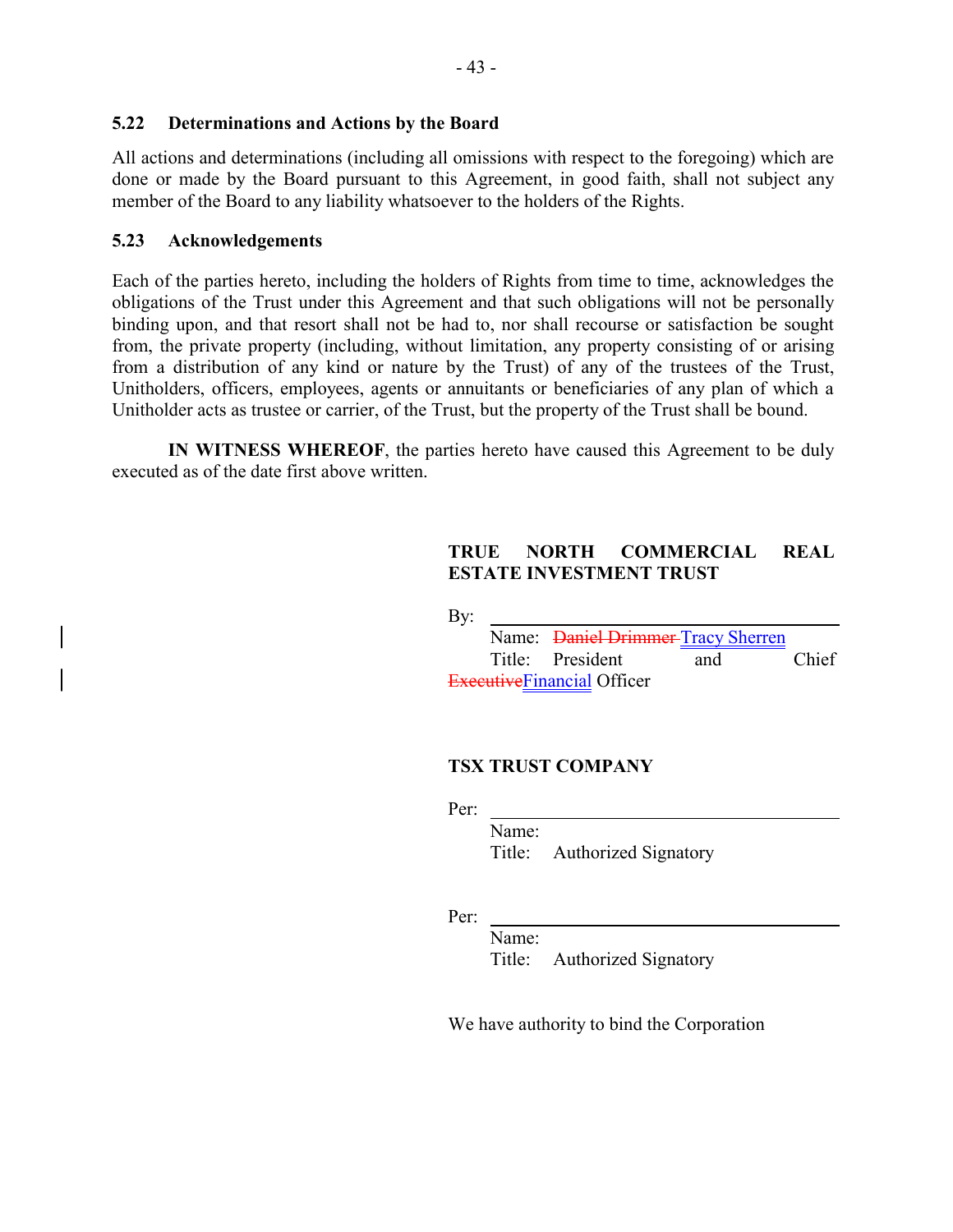#### **EXHIBIT A**

## **FORM OF RIGHTS CERTIFICATE**

Certificate No. Rights

THE RIGHTS ARE SUBJECT TO REDEMPTION, AT THE OPTION OF THE TRUST, ON THE TERMS SET FORTH IN THE RIGHTS AGREEMENT. IN CERTAIN CIRCUMSTANCES (SPECIFIED IN SUBSECTION 3.1(b) OF THE RIGHTS AGREEMENT), RIGHTS BENEFICIALLY OWNED BY AN ACQUIRING PERSON OR TRANSFEREE OF AN ACQUIRING PERSON OR ITS AFFILIATES OR ASSOCIATES (AS SUCH TERMS ARE DEFINED IN THE RIGHTS AGREEMENT) OR ANY PERSON ACTING JOINTLY OR IN CONCERT WITH ANY OF THEM MAY BECOME VOID.

#### **Rights Certificate**

This certifies that is the interesting that is the interesting is the interesting is the interesting of the interesting is the interesting of the interesting in the interesting of the interesting of the interesting of the registered holder of the number of Rights set forth above, each of which entitles the registered holder thereof, subject to the terms, provisions and conditions of the amended and restated unitholder rights plan agreement dated June  $14$ , 201622, 2022 (amending and restating the amended and restated unitholder rights plan agreement dated June 14, 2016, which amended and restated the unitholder rights plan agreement dated December 14, 2012), as such may from time to time be amended, restated, varied or replaced (the "**Rights Agreement**") between True North Commercial Real Estate Investment Trust, an unincorporated open-ended trust organized pursuant to the laws of the Province of Ontario and pursuant to the second amended and restated declaration of trust dated as of May 22, 2014, as amended, supplemented or further amended and restated (the "**Trust**"), and **TSX Trust Company,** a company existing under the laws of Canada, as rights agent (the "**Rights Agent**"), which term shall include any successor rights agent under the Rights Agreement, to purchase from the Trust at any time after the Separation Time (as such term is defined in the Rights Agreement) and prior to the Expiration Time (as such term is defined in the Rights Agreement), one fully paid unit of the Trust (a "**Unit**") at the Exercise Price referred to below, upon presentation and surrender of, this Rights Certificate together with the Form of Election to Exercise duly executed, accompanied by payment by certified cheque, banker's draft or money order, payable to the order of the Trust, of a sum equal to the Exercise Price multiplied by the number of Rights being exercised, to the Rights Agent at its principal office in the City of Toronto or in such other cities as may be designated by the Trust from time to time. Until adjustment thereof in certain events as provided in the Rights Agreement, the Exercise Price shall be: (i) until the Separation Time, an amount equal to three times the Market Price, from time to time, per Unit; and (ii) from and after the Separation Time, an amount equal to three times the Market Price, as at the Separation Time, per Unit.

In certain circumstances described in the Rights Agreement, the number of Units which each Right entitles the registered holder thereof to purchase shall be adjusted as provided in the Rights Agreement.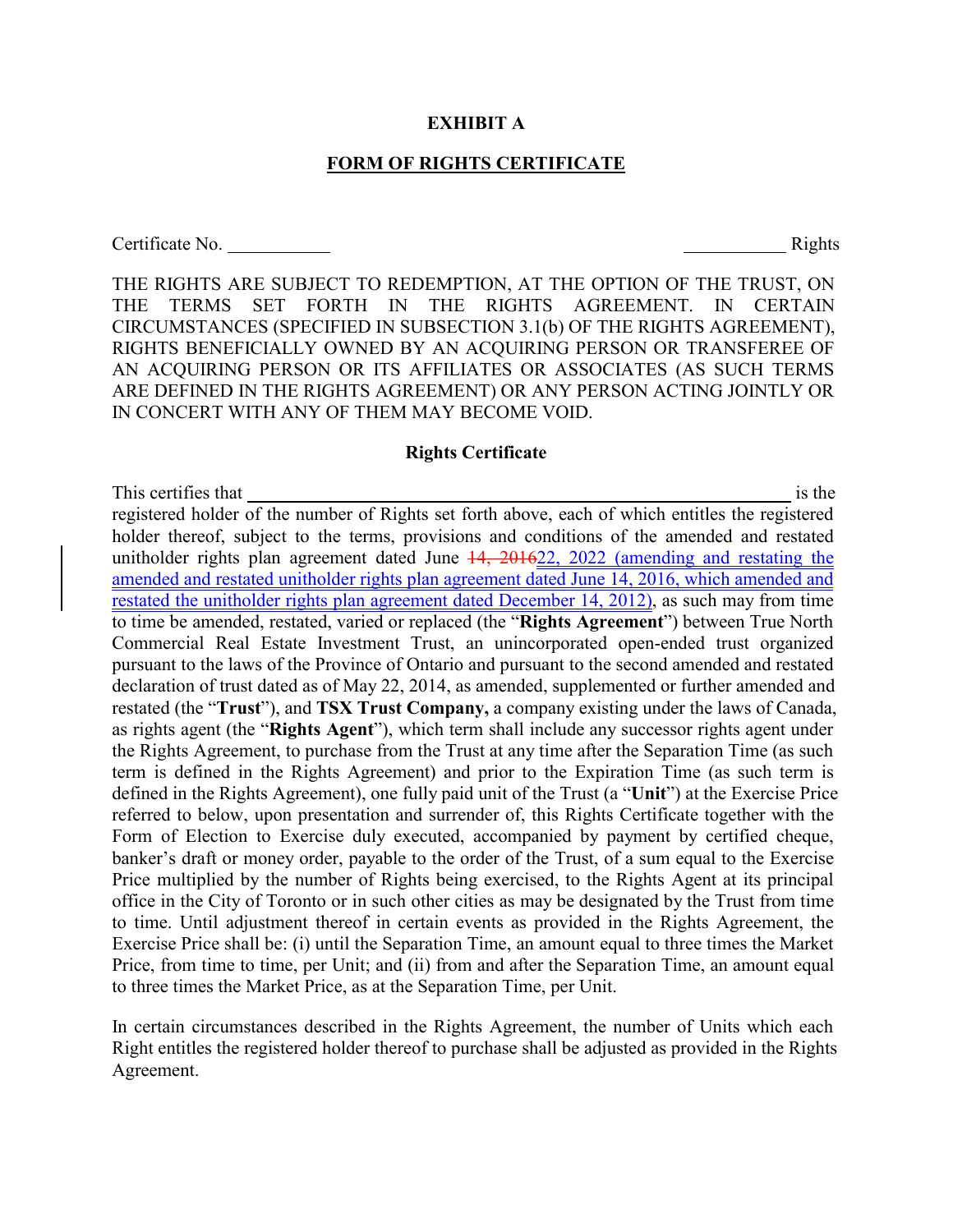This Rights Certificate is subject to all of the terms, provisions and conditions of the Rights Agreement which terms, provisions and conditions are hereby incorporated herein by reference and made a part hereof and to which Rights Agreement reference is hereby made for a full description of the rights, limitations of rights, obligations, duties and immunities thereunder of the Rights Agent, the Trust and the holders of the Rights Certificates. Copies of the Rights Agreement are on file at the registered office of the Trust and are available upon written request.

This Rights Certificate, with or without other Rights Certificates, upon surrender at any of the offices of the Rights Agent designated for such purpose, may be exchanged for another Rights Certificate or Rights Certificates of like tenor and date evidencing an aggregate number of Rights equal to the aggregate number of Rights evidenced by the Rights Certificate or Rights Certificates surrendered. If this Rights Certificate shall be exercised in part, the registered holder shall be entitled to receive, upon surrender hereof, another Rights Certificate or Rights Certificates for the number of whole Rights not exercised.

Subject to the provisions of the Rights Agreement, the Rights evidenced by this Rights Certificate may be redeemed by the Trust at a redemption price of \$0.00001 per Right, subject to adjustment in certain events, under certain circumstances at its option.

No fractional Units will be issued upon the exercise of any Rights evidenced hereby, but in lieu thereof a cash payment will be made, as provided in the Rights Agreement.

No holder of this Rights Certificate, as such, shall be entitled to vote or receive distributions or be deemed for any purpose the holder of Units or of any other securities which may at any time be issuable upon the exercise hereof, nor shall anything contained in the Rights Agreement or herein be construed to confer upon the holder hereof, as such, any of the Rights of a unitholder of the Trust or any right to vote for the election of trustees or upon any matter submitted to unitholders at any meeting thereof, or to give or withhold consent to any action of the Trust, or to receive notice of meetings or other actions affecting unitholders (except as provided in the Rights Agreement), or to receive distributions or subscription rights, or otherwise, until the Rights evidenced by this Rights Certificate shall have been exercised as provided in the Rights Agreement.

This Rights Certificate shall not be valid or obligatory for any purpose until it shall have been countersigned by the Rights Agent.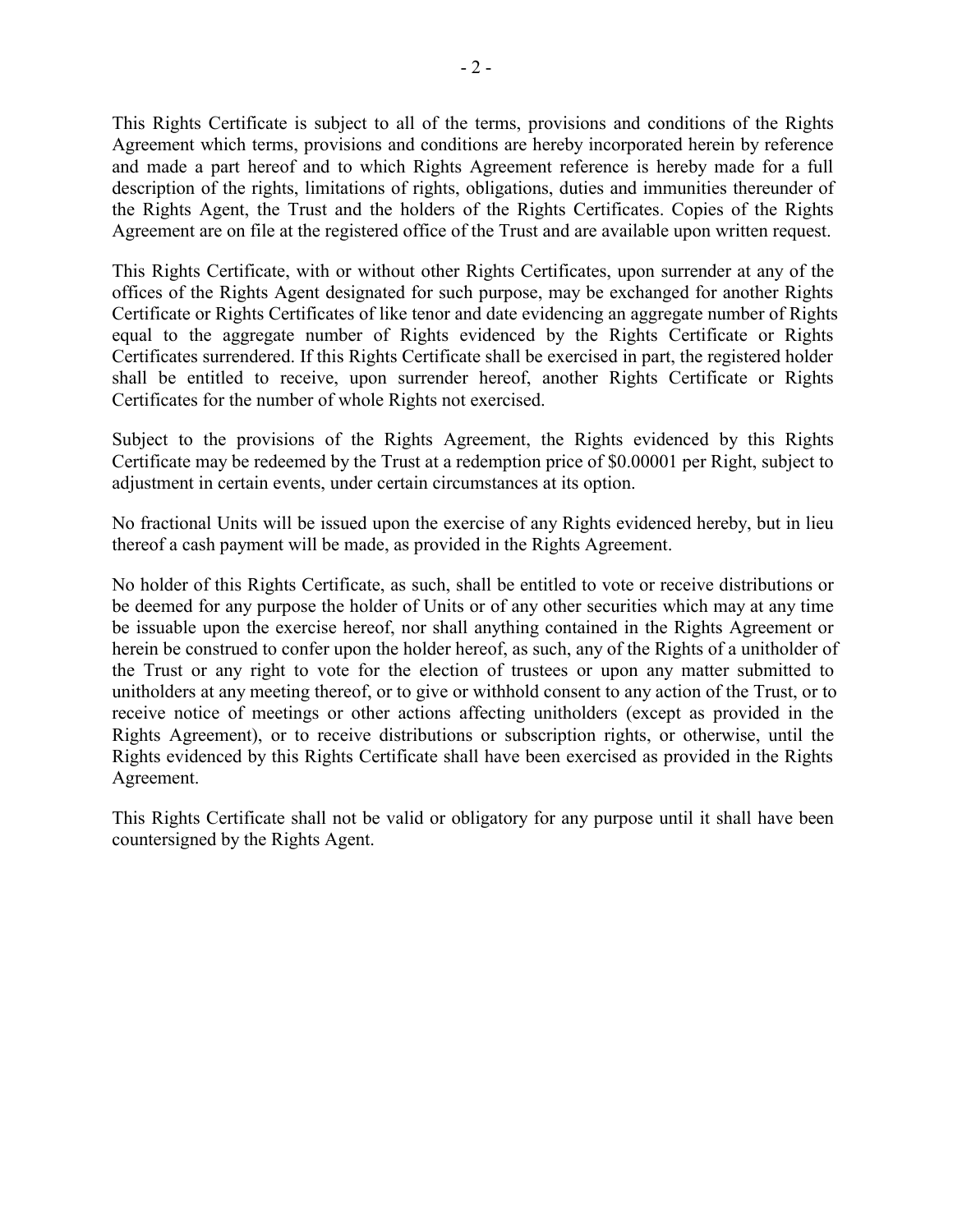**WITNESS** the facsimile signature of the proper officers of the Trust.

Date:  $\bullet$ , 2016

 $\overline{\phantom{a}}$ 

# **TRUE NORTH COMMERCIAL REAL ESTATE INVESTMENT TRUST**

By:

Name: Authorized Signature

Countersigned:

# **TSX TRUST COMPANY**

Per:

Name: Authorized Signatory

I have authority to bind the Corporation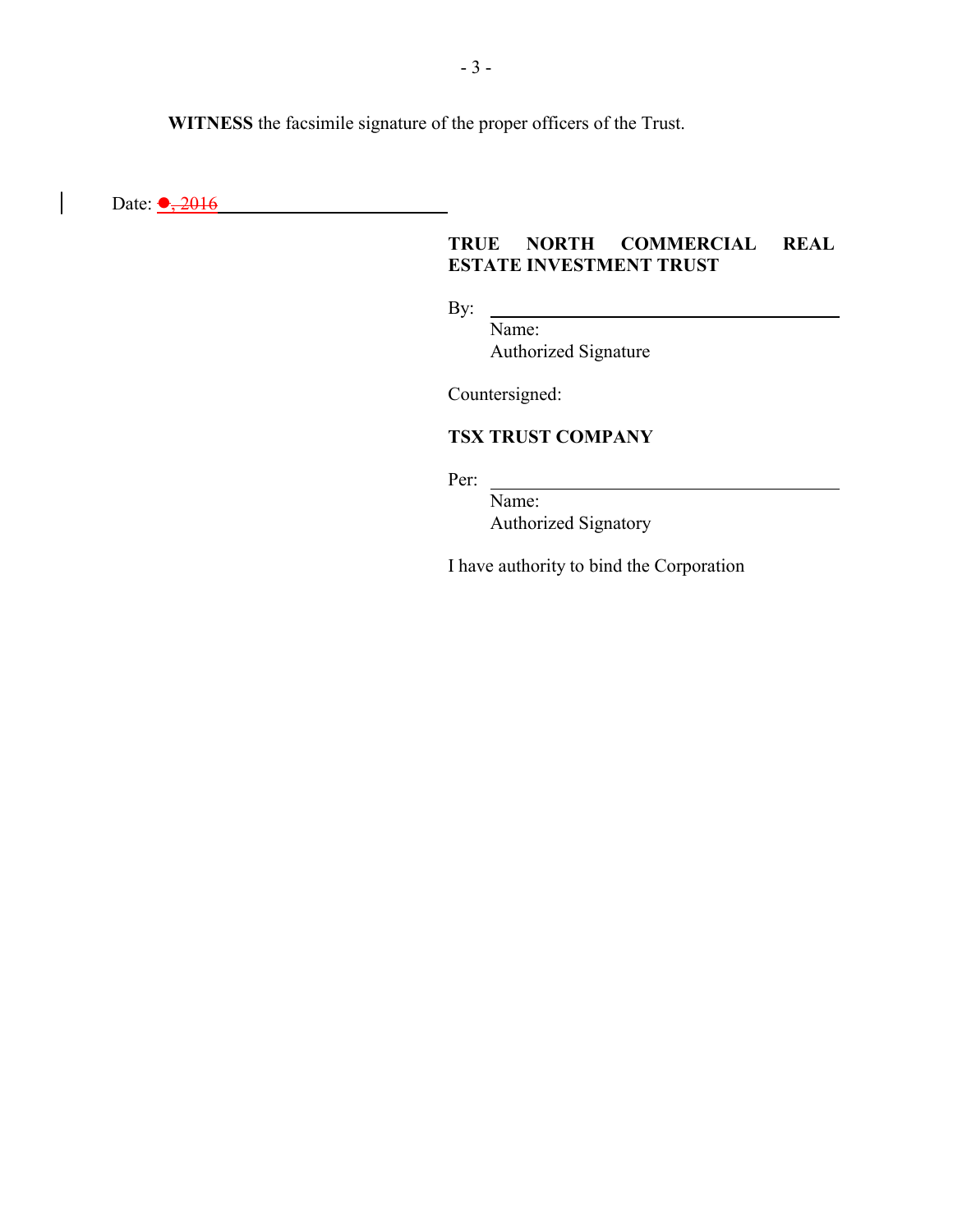## **FORM OF ASSIGNMENT**

(To be executed by the registered holder if such holder desires to transfer the Rights represented by this Rights Certificate.)

FOR VALUE RECEIVED **FOR VALUE RECEIVED** 

hereby sells, assigns and transfers to

(Please print name and address of transferee)

the Rights represented by this Rights Certificate, together with all right, title and interest therein, and hereby irrevocably constitutes and appoints as attorney, to transfer the within Rights on the books of the Trust, with full power of substitution.

Dated:

Signature Guaranteed: Signature Signature

(Signature must correspond to name as written upon the face of this Rights Certificate in every particular, without alteration or enlargement or any change whatsoever.)

Signature must be guaranteed by a Canadian Schedule 1 chartered bank, a member of a recognized stock exchange or a member of a recognized Medallion Program (STAMP, MSP or SEMP).

(To be completed if true)

The undersigned hereby represents, for the benefit of all holders of Rights and of all Voting Units, that the Rights evidenced by this Rights Certificate are not, and, to the knowledge of the undersigned, have never been, Beneficially Owned by an Acquiring Person or an Affiliate or Associate thereof or by any Person acting jointly or in concert with any of the foregoing (all capitalized terms, and the phrase "acting jointly or in concert", are used as defined in the Rights Agreement).

Dated:  $\bullet$  Signature: Signature:

(Signature must correspond to name as written upon the face of this Rights Certificate in every particular, without alteration or enlargement or any change whatsoever.)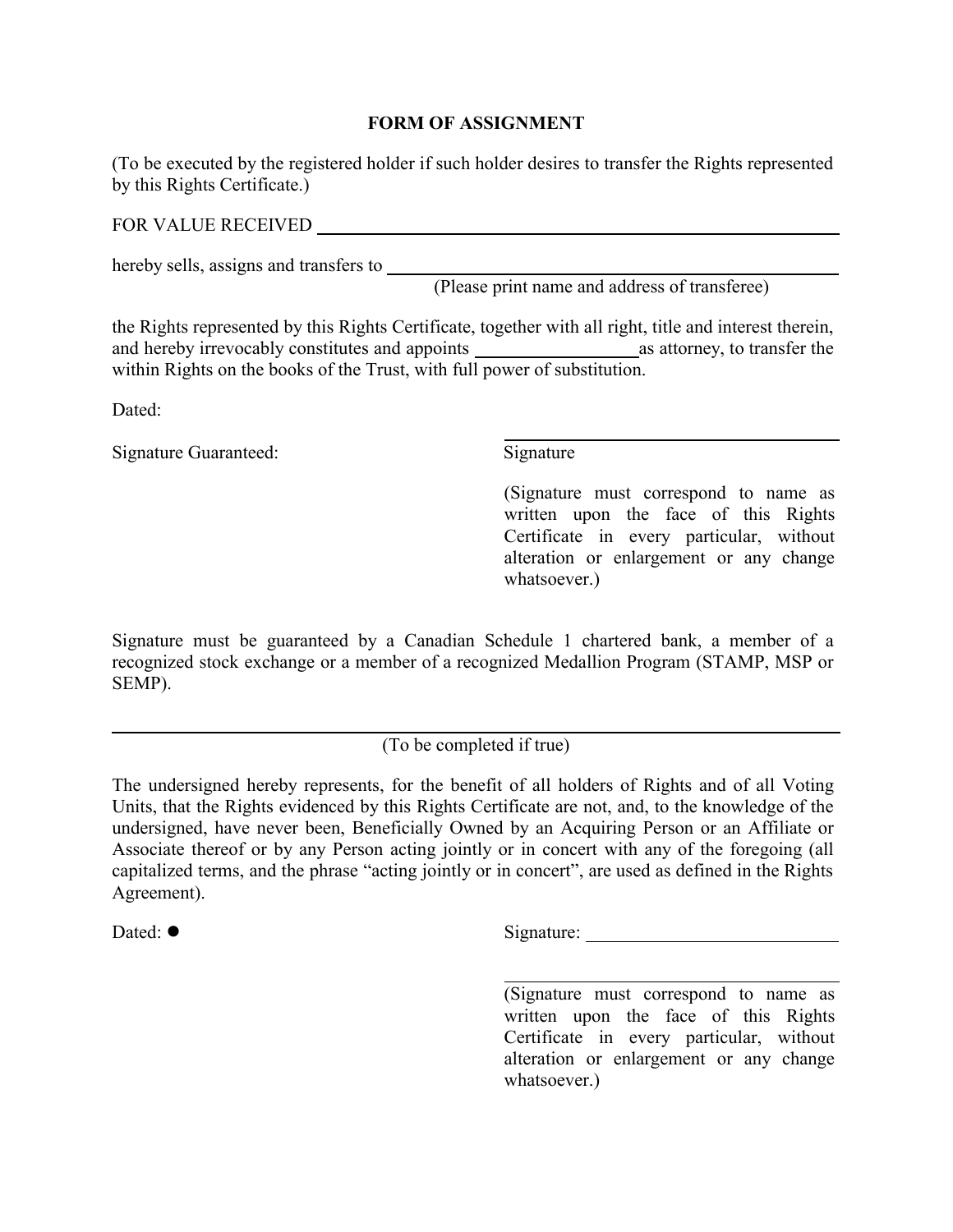In the event the certification set forth above in the Form of Election to Exercise is not completed upon exercise of the Right(s) evidenced hereby or in the event that the certification set forth above in the Form of Assignment is not completed upon the assignment of the Right(s) evidenced hereby, the Trust will deem the Beneficial Owner of the Right(s) evidenced by this Rights Certificate to be an Acquiring Person or an Affiliate or Associate thereof or a Person acting jointly or in concert with any of them (each as defined in the Rights Agreement) and, in the case of an assignment, will affix a legend to that effect on any Rights Certificates issued in exchange for this Rights Certificate.

(To be attached to each Rights Certificate)

## **FORM OF ELECTION TO EXERCISE**

#### **TO: TRUE NORTH COMMERCIAL REAL ESTATE INVESTMENT TRUST**

The undersigned hereby irrevocably elects to exercise whole whole Rights represented by the attached Rights Certificate to purchase the Units (or other securities or property) issuable upon the exercise of such Rights and requests that certificates for such units (or other, securities or title to such property) be issued in the name of:

(Name)

(Street)

(City and State or Province)

(Country, Postal Code or Zip Code)

SOCIAL INSURANCE, SOCIAL SECURITY OR OTHER TAXPAYER IDENTIFICATION NUMBER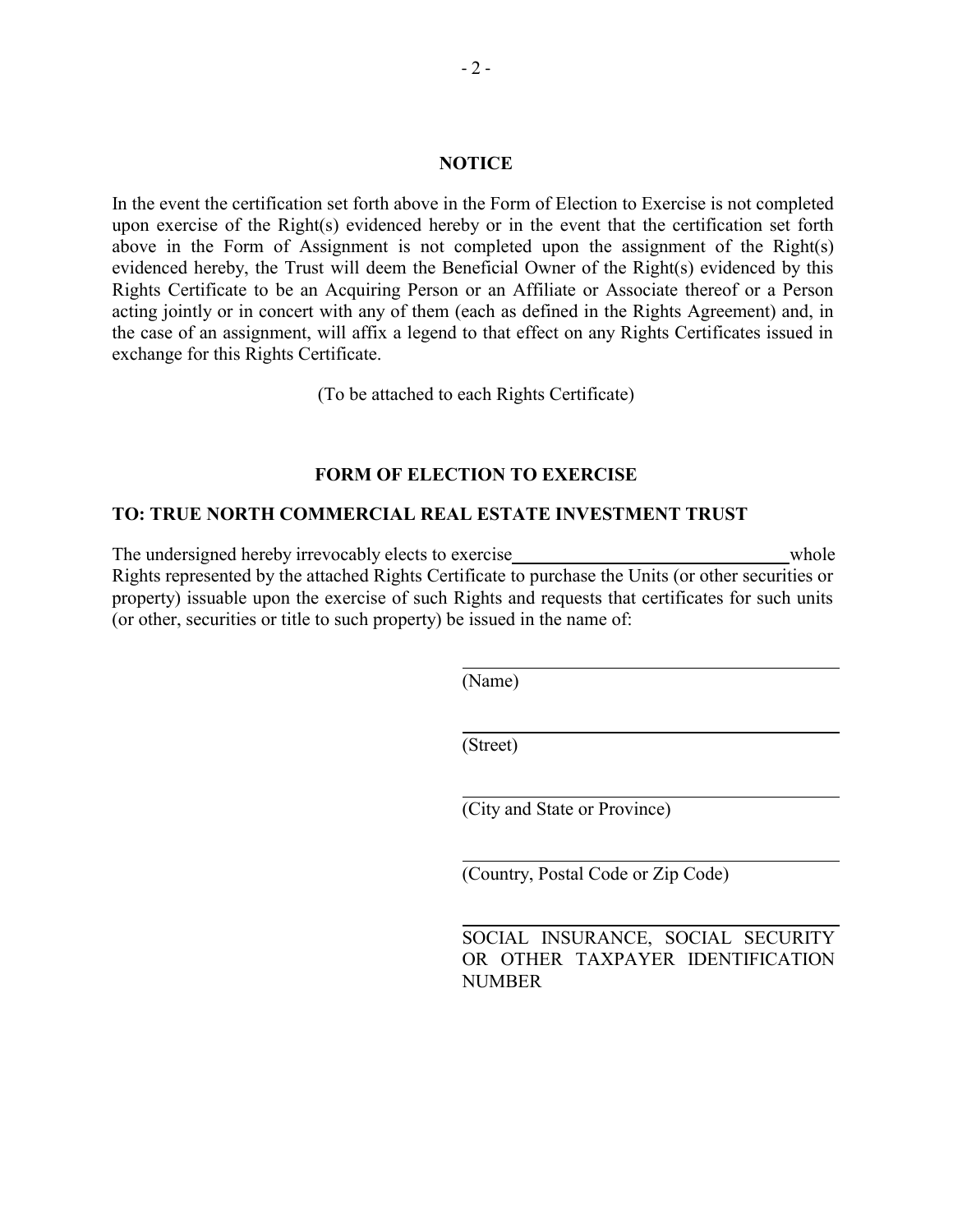If such number of Rights shall not be all the Rights evidenced by this Rights Certificate, a new Rights Certificate for the balance of such Rights shall be registered in the name of and delivered to:

(Name)

(Street)

(City and State or Province)

(Country, Postal Code or Zip Code)

SOCIAL INSURANCE, SOCIAL SECURITY OR OTHER TAXPAYER IDENTIFICATION NUMBER

Dated:  $\bullet$ 

Signature Guaranteed: Signature Signature

(Signature must correspond to name as written upon the face of this Rights Certificate in every particular, without alteration or enlargement or any change whatsoever.)

Signature must be guaranteed by a Canadian Schedule 1 chartered bank, a member of a recognized stock exchange or a member of a recognized Medallion Program (STAMP, MSP or SEMP).

(To be completed if true)

The undersigned hereby represents, for the benefit of all holders of Rights and of all Voting Units, that the Rights evidenced by this Rights Certificate are not, and, to the knowledge of the undersigned, have never been, Beneficially Owned by an Acquiring Person or an Affiliate or Associate thereof or by any Person acting jointly or in concert with any of the foregoing (all capitalized terms, and the phrase "acting jointly or in concert", are used as defined in the Rights Agreement).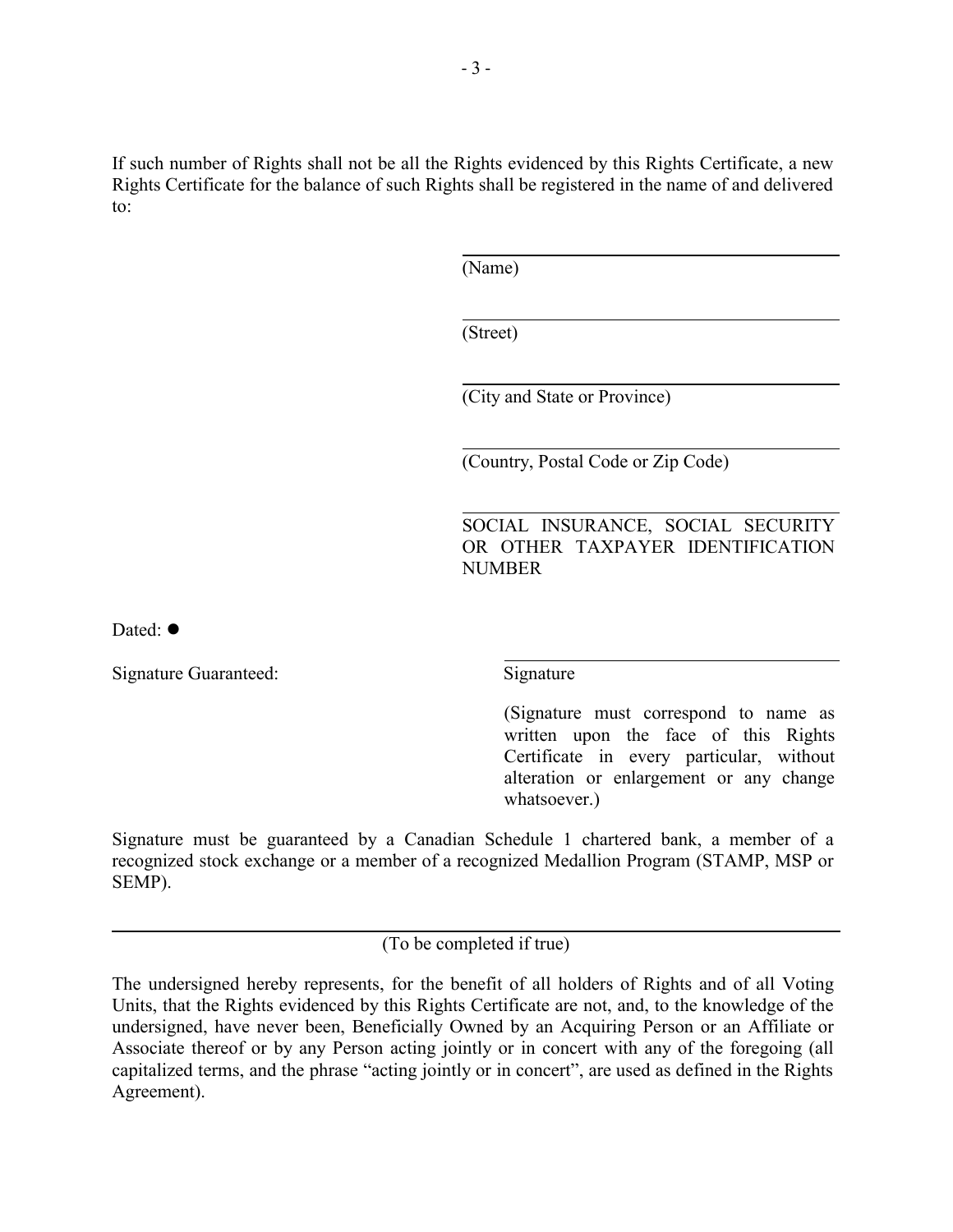Dated:  $\bullet$  Signature: Signature:

## **NOTICE**

In the event the certification set forth above in the Form of Election to Exercise is not completed upon exercise of the Right(s) evidenced hereby or in the event that the certification set forth above in the Form of Assignment is not completed upon the assignment of the Right(s) evidenced hereby, the Trust will deem the Beneficial Owner of the Right(s) evidenced by this Rights Certificate to be an Acquiring Person, an Affiliate or Associate thereof or a Person acting jointly or in concert with any of them (each as defined in the Rights Agreement) and, in the case of an assignment, will affix a legend to that effect on any Rights Certificates issued in exchange for this Rights Certificate.